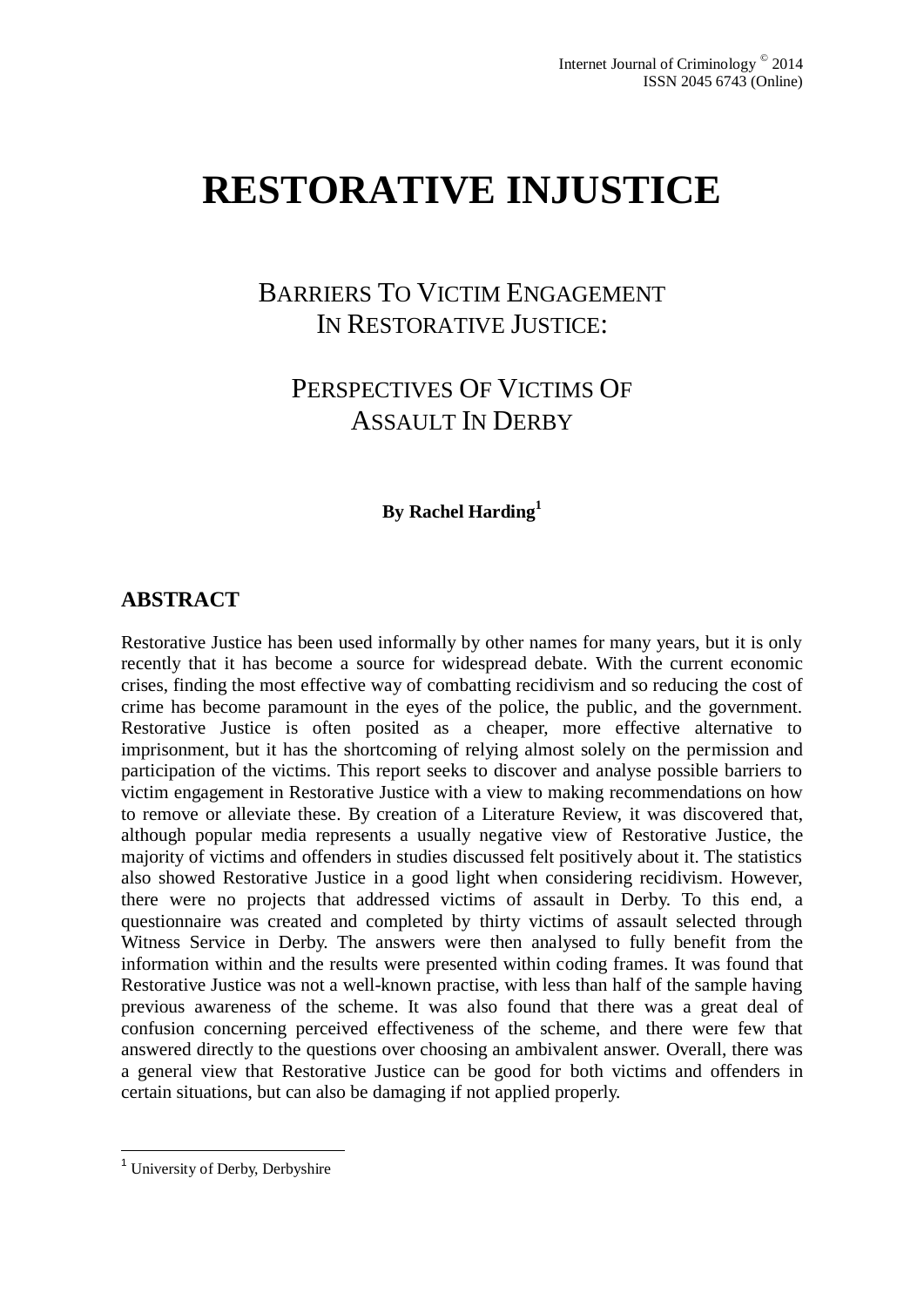# **CONTENTS**

| 4.1: |  |
|------|--|
| 4.2: |  |
| 4.3: |  |
| 4.4: |  |
| 4.5: |  |
| 4.6: |  |
|      |  |
| 5.1: |  |
| 5.2: |  |
|      |  |
|      |  |
|      |  |
|      |  |
|      |  |
|      |  |
|      |  |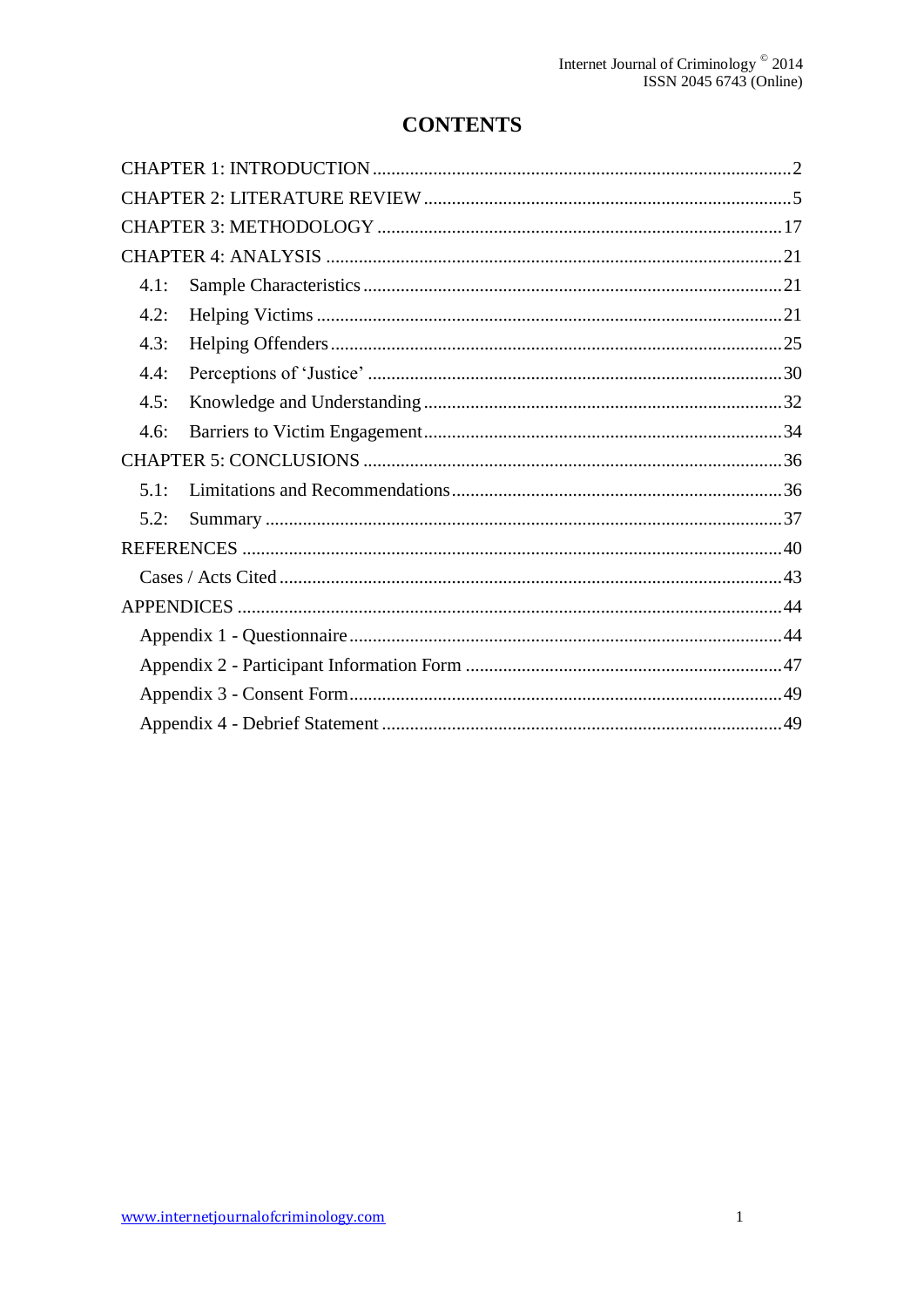## **CHAPTER 1: INTRODUCTION**

<span id="page-2-0"></span>Restorative Justice ("RJ") is the practise of dealing with offenders and victims outside of the Criminal Justice System ("CJS"), in which the offender is encouraged to make amends for his crime, either physically or by way of an apology<sup>2</sup>. The terms of the RJ program are usually decided almost solely by the victims, and can range from a written apology to actual reparation such as cleaning off graffiti, but all terms must be agreed on by the victim, the offender and the police<sup>3</sup>. RJ is usually only used in cases of petty, community-based crimes, and most commonly amongst youth offenders, where there is a desire to avoid criminalising them early in their lives<sup>4</sup>. RJ has been around for a long time, dating back to circa 2000 BC in the Code of Hammurabi, one of the earliest known written forms of law<sup>5</sup>. It was not until 1066 AD that the law began to move away from crime being an offence against a person towards crime being an offence against the state<sup>6</sup>. This is what is known as Retributive Justice. A rather simplified distinction between the two is that Retributive Justice concerned blame, and RJ concerned apologies<sup>7</sup>. However, the term 'Restorative Justice' was not created until the  $1970s<sup>8</sup>$ , which is when the majority of RJ programs and approaches started to be considered as an appropriate alternative to Retributive programs<sup>9</sup>.

Over the past few years, RJ has become a buzz word among criminologists and various political figures. With the recidivism rate of those coming out of prison being over fifty percent<sup>10</sup>, a great deal of interest has been placed into research concerning alternative forms of offender management. Society's needs puts pressure on the controlling government to show that effort is being made to reduce recidivism as well as keeping the public safe, which highlights contradictions when considering the multi-aim views of

<sup>2</sup> Marshall, T. (1999) *Restorative Justice: An Overview*. London: Home Office Research Development and Statistics Directorate Publications

<sup>3</sup> *Ibid*.

<sup>4</sup> *Ibid.*

<sup>5</sup> Graef, R. (2000) *Why Restorative Justice? Repairing the Harm Caused by Crime*. London: Calouste Gulbenkian Foundation (p. 22)

<sup>6</sup> *Ibid*.

<sup>7</sup> Brownlee, K. (2010) *Retributive, Restorative and Ritualistic Justice*. In: 'Oxford Journal of Legal Studies' (pp. 1 - 13)

<sup>8</sup> Gavrielides, T. (2011) *Restorative Practices: From The Early Societies To The 1970s*. In: 'The Internet Journal of Criminology'. <http://www.internetjournalofcriminology.com/Gavrielides

Restorative\_Practices\_IJC\_November\_2011.pdf> Accessed 14 January 2013

<sup>9</sup> Zehr, H. (2002) *The Little Book of Restorative Justice*. Intercourse: Good Books (p. 2)

<sup>10</sup> Ministry of Justice (2012) *Proven Re-offending: Statistics Quarterly Bulletin - April 2010 to March 2011, England and Wales.* <http://www.justice.gov.uk/statistics/reoffending/proven-re-offending> Accessed 8 January 2013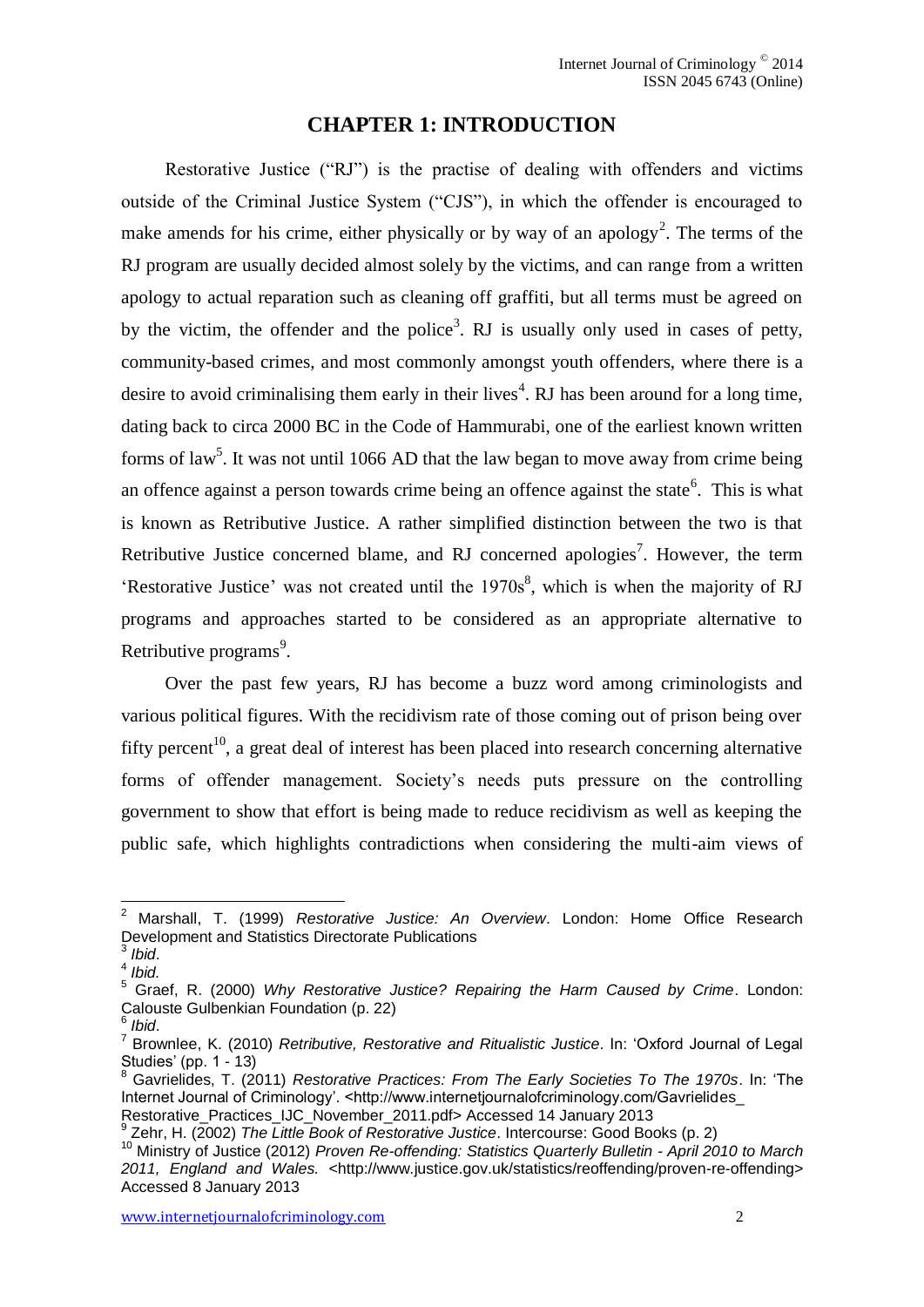sentencing addressed through RJ. Eric Grief describes RJ as a process that involves creating a balance through a number of tensions:

'a balance between the therapeutic and the retributive models of iustice a balance between the rights of offenders and the needs of victims a balance between the need to rehabilitate offenders and the duty to

protect the public.'<sup>11</sup>

Regarding the first point, the therapeutic and the retributive models of justice often differ according to which government is in charge, with Labour typically being in favour of the therapeutic approach, and the Conservative party leaning more towards retribution than rehabilitation<sup>12</sup>. This strong divide can create a great deal of tension in the public; it is obvious that political parties not in power will pick out what they believe to be the flaws in the governing party's system in order to bring favour to their own party, which can prejudice the thinking of the general public as to what is the 'correct' manner of dealing with offenders. As to the second point, a great deal of discussion has been picked up regarding Human Rights and its link to both offenders and victims. The tabloid media habitually sensationalise this side of RJ, stating that it is against the rights of the victim, especially when done without their consent<sup>13</sup>. In a 2006 survey by Smart Justice and Victim Support, it was found that 53% of over 3000 victims of crime questioned believed that the current CJS does not take into account the needs of victims<sup>14</sup>, which is clearly not an acceptable statistic. The balance between protecting the public and rehabilitating offenders is also a delicate one, and is often picked up by the media, which often reduces confidence in the scheme amongst the public.

Despite this lack of public confidence, research has shown that RJ works significantly more effectively than imprisonment in terms of rehabilitation, and has also

<sup>11</sup> Grief, Eric cited in: Liebmann, M. (2007) *Restorative Justice: How it Works*. London: Jessica Kingsley Publishers (p. 33)

<sup>12</sup> Bednarova, J. (2011) *The Heart of the Criminal Justice System: A Critical Analysis of the Position of the Victim*. In: 'Internet Journal of Criminology.' <http://www.internetjournalofcriminology.com/

Bednarova The Heart of the Criminal Justice System.pdf> (p. 17)

<sup>13</sup> The Sun (2012) *Street Law 'Failure'*. In: 'The Sun Online' (18/09/12) <http://www.thesun.co.uk/sol/homepage/news/politics/4543918/Street-law-failure.html> Accessed 10 January 2013

<sup>14</sup> Smart Justice (2006) *Victims Say Stopping Re-Offending Is More Important Than Prison*. <http://www.restorativejustice.org.uk/assets/\_ugc/fetch.php?file=mdwf\_smart\_justice\_and\_victim\_s upport\_victims\_say\_stopping\_reoffending\_is\_more\_important\_than\_prison.pdf> Accessed 13 January 2013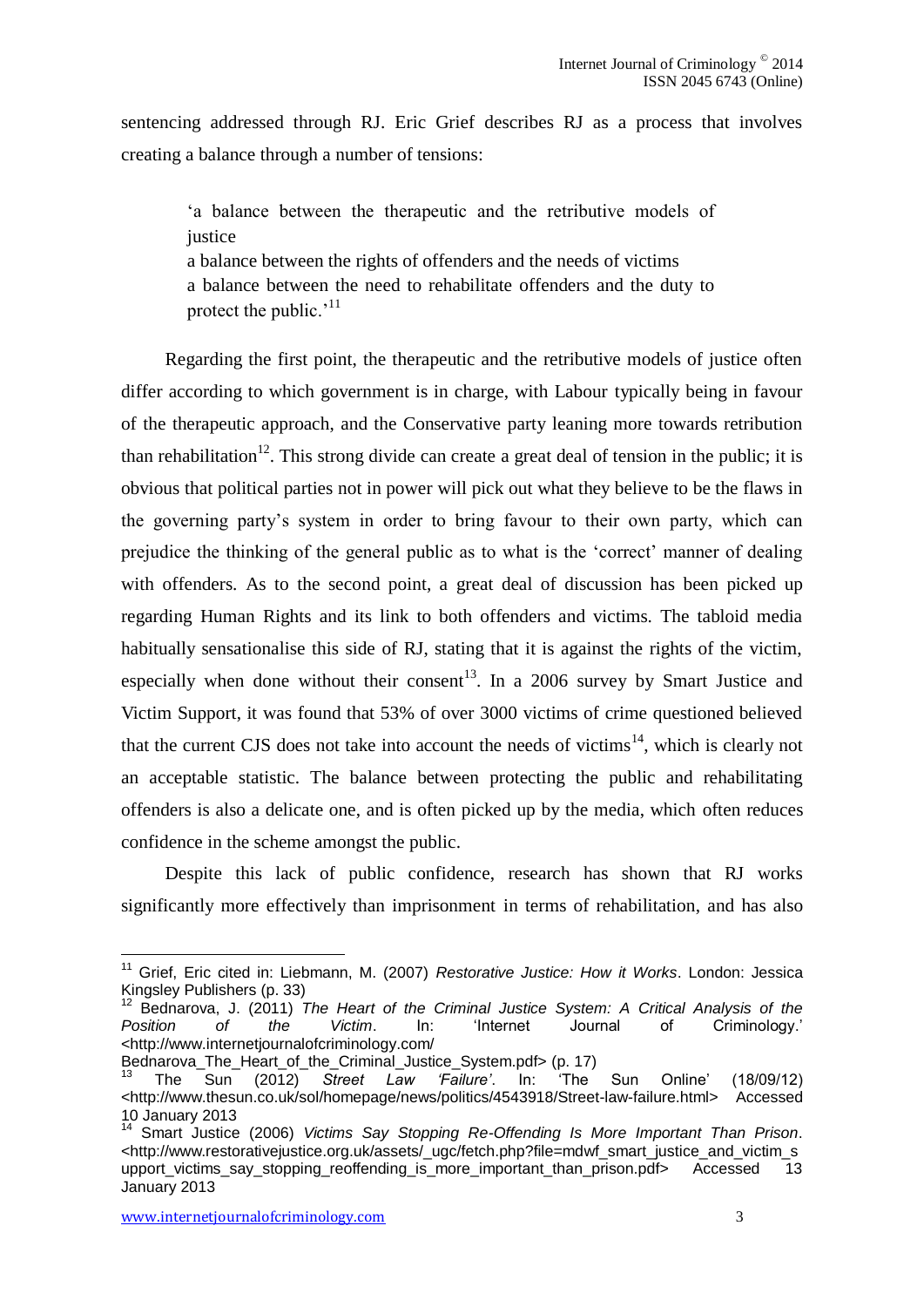been shown to positively alter both the victim's and offender's attitudes towards the crime<sup>15</sup>. However, no matter how effective RJ may be, it relies almost completely on the participation of the victim, which therefore makes the study of what may prevent victims from wanting to become involved in RJ a relevant topic in the field of offender management. During the Literature Review, it was found that, although there was some research into the concerns of victims undertaken in Derby, there was no research dedicated specifically to victim of assault; this allowed the report to fill a gap in the research with an eye to perhaps discover alternative views to that in the research that already exists, making it a worthy line of pursuit. This lead to the research question: 'Barriers to Victim Engagement in Restorative Justice: Perspectives of Victims of Assault in Derby'. The topic was explored via use of four distinct research aims:

- To discover possible barriers to victim engagement in Restorative Justice.
- To examine the views of victims of assault on Restorative Justice.
- To discover if these views change according to the severity or nature of the offence.
- To determine whether previous knowledge of Restorative Justice has an effect on these views.

Subsequent to this introduction, Chapter 2 contains a comprehensive Literature Review which was created in order to properly inform the chosen aims and objectives. This will be followed by the Methodology in Chapter 3, which will describe the process of which this project was created, along with a justification of the research method chosen, and an analysis of other research methods that could have been used. The Analysis will be then be broken into six separate chapters in accordance with the coding forms used: 4.1: Sample Characteristics, 4.2: Helping Victims, 4.3: Helping Offenders, 4.4: Perceptions of 'Justice', 4.5: Knowledge and Understanding, and 4.6: Barriers to Victim Engagement. The report will then be brought to a close by the Conclusions section in Chapter 5.

 $15<sup>15</sup>$ <sup>15</sup> Restorative Justice Council (2013) *Restorative Justice Works - The Evidence*. <http://www.restorativejustice.org.uk/restorative\_justice\_works> Accessed 10 January 2013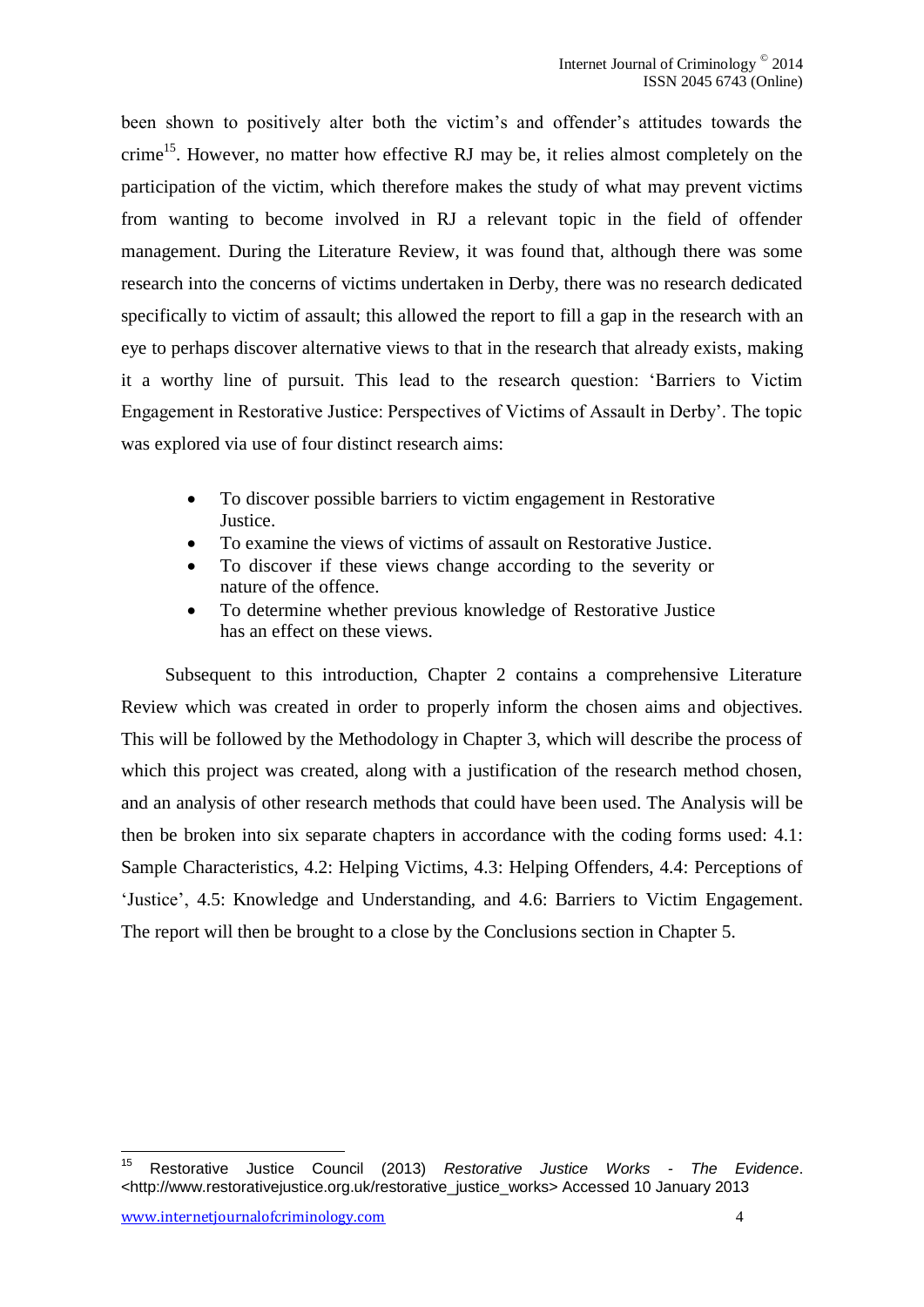### **CHAPTER 2: LITERATURE REVIEW**

<span id="page-5-0"></span>Due to the current rise of interest in alternative forms of offender management, there is a great deal of data available on RJ. However, RJ itself can be difficult to define. According to Prison Fellowship International, there are many different types of RJ, all of which focus on reparation, but are separated into four distinct stages:

- 'Encounter', where the victims and offenders come together to discuss the aftermath of the crime.
- 'Amends', an expectation on the offender to attempt to amend the harm they have caused.
- 'Reintegration' of offenders and victims.
- And 'inclusion' of all parties involved in the crime committed.<sup>16</sup>

Prison Fellowship International also outlines several programs that are considered under the banner of RJ, including various forms of victim-offender mediation, and programs that allow the offender to repair the harm they have done<sup>17</sup>. Prison Fellowship International also make clear the difference between restorative processes and restorative outcomes processes being where the victims and other agencies participate in the progression of rehabilitation, and outcomes being the final result, which does not necessarily require victim participation<sup>18</sup>. They also stress that RJ is an ongoing process, and not any one particular procedure<sup>19</sup>. However, Tony Marshall, writer of a report for the Home Office, states that RJ is not a process in and of itself<sup>20</sup>. Instead, he describes RJ as a set of principles used by any agency involved in the crime, which he describes as allowing personal participation of all people or agencies that were affected by the offence, and the ability to see a crime as a social problem in a social context<sup>21</sup>. Marshall also describes RJ as a 'problem-solving approach to crime'<sup>22</sup>, suggesting that RJ should focus more on the

<sup>16</sup> Prison Fellowship International (2012) *Restorative Justice*. <http://www.pfi.org/issues/restorativejustice> Accessed 10 January 2013

 $^{17}_{18}$  *Ibid.* 

<sup>18</sup> Prison Fellowship International (2009) *Restorative Justice Briefing Paper*. <http://www.pfi.org/cjr/restorative-justice/introduction-to-restorative-justice-practice-andoutcomes/briefings/what-is-restorative-justice/at\_download/file> Accessed 14 January 2013 <sup>19</sup> *Ibid*.

<sup>&</sup>lt;sup>20</sup> Marshall (1999) p. 5

<sup>21</sup> *Ibid*.

<sup>22</sup> *Ibid*.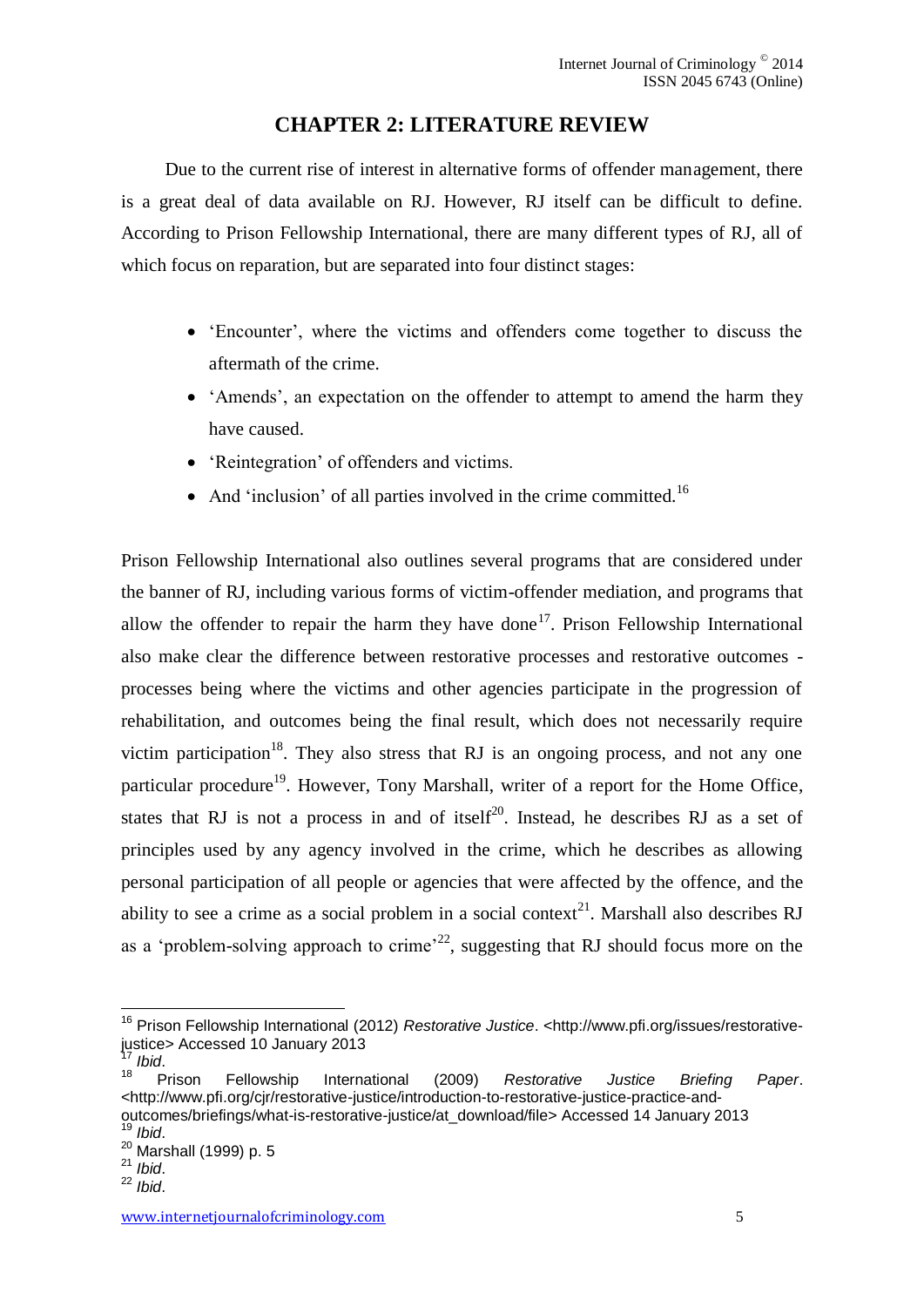harm caused by the crime than it should the crime itself. This puts more weight on the concerns of those involved than a more legalistic response the crime should receive.

A widely accepted definition of RJ is a 'process through which parties with a stake in a specific offence collectively resolve how to deal with the aftermath of the offence and its implications for the future<sup> $23$ </sup>. As this definition is quoted by the Crown Prosecution Service, it can be relied on as an official, legal definition. This corresponds with both Marshall's and the Prison Fellowship International's views, as it confirms that RJ was made to be inclusive to all parties involved, not just the offender as is the case with traditional punishment such as imprisonment. As opposed to the Retributive Justice system, Braithwaite describes RJ as a process that focuses on the 'consequences of injustices<sup> $24$ </sup>, placing the importance on the reason and effects of a crime, not the offence itself. This is derived from a theory called Consequentialism, an ethical theory which holds that judgement should concern only the consequences of any action, not the action itself<sup>25</sup>. In legal definitions, this would be focussing on the crime itself - or *actus reus* - as opposed to the motive of the offender - the *mens rea* <sup>26</sup>. Consequentialism believes that, because of this link, an act may only be called morally correct if it produces a good outcome, and vice versa. This can be a difficult concept to consolidate with when considering crime, as many things are against the law that do not necessarily always cause harm, for instance, drink driving; Consequentialism does not allow for the *potential* of bad outcomes as the law does. Motive plays a large role in criminal punishment, for instance in the difference between murder and manslaughter. It is important to note, however, that not all crimes need a *mens rea* to be present. These are prevalently strict liability cases, which cover crimes such as in the *Pharmaceutical Society of Great Britain v Storkwain*, in which a pharmacist was convicted for supplying medication to a patient with a forged prescription<sup>27</sup>. With Consequentialism in mind, the use of RJ would be beneficial, as the victim has time to understand the motive of the offender, something which they may not receive with conventional punishment. It has also long been stated that understanding the

<sup>23</sup> <sup>23</sup> Crown Prosecution Service (2013) *Legal Guidance: Restorative Justice*. <http://www.cps.gov.uk/legal/p\_to\_r/restorative\_justice/> Accessed 10 January 2013

<sup>24</sup> Braithwaite, J. (2002) *Setting Standards for Restorative Justice*. In: 'The British Journal of Criminology', Vol. 42, No. 3 (pp. 563 - 577) p. 564

<sup>25</sup> Darwell, S. (2003) *Consequentialism*. Chichester: Wiley Publishing

<sup>&</sup>lt;sup>26</sup> Singer, R. & La Fond, J. (2010) *Criminal Law* (5<sup>th</sup> Ed.) New York: Wolters Kluwer (p. 72)

<sup>27</sup> *Pharmaceutical Society of Great Britain v Storkwain* [1986] 2 ALL ER 63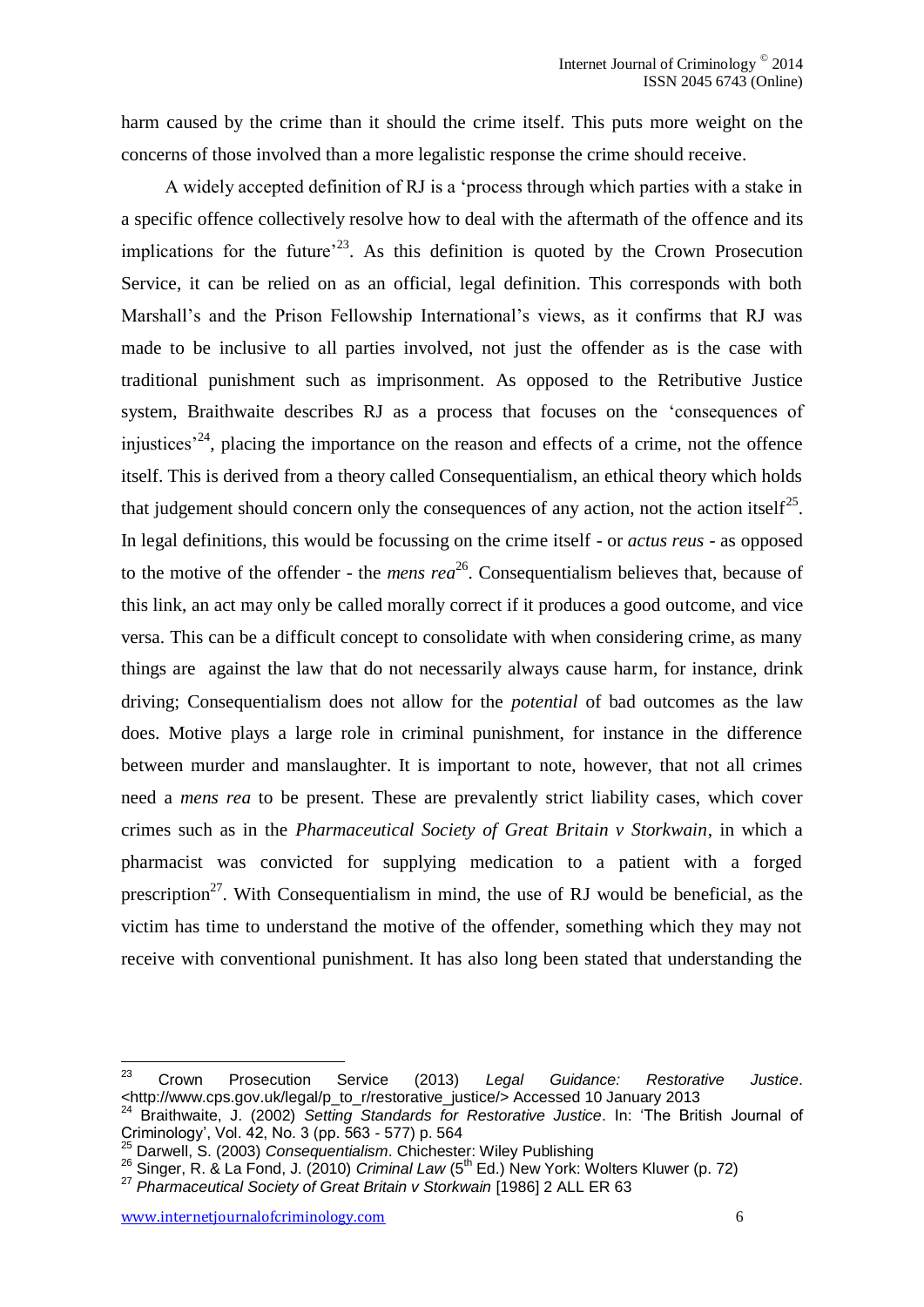motive of an offender can play a crucial part in deterring them from crime<sup>28</sup>. If RJ then focuses on the motives and reasoning of the offender, it would logically follow that RJ practitioners would have more of a chance of reducing recidivism in offenders that participate in their programs.

However, this raises the question of whether RJ is in fact punishing - or omitting punishment, in this case - purely by motive alone. In some cases, such as with deterrence, this may be an advantage, but it does raise difficulties involving differentiating between different types of crimes. Motive is also not a fixed, scientific fact; it cannot be established to the standard of proof used in criminal courts - *beyond a reasonable doubt* - and so perhaps should not carry the weight afforded to it in RJ processes. As well as this, Carissa Hessick suggests that motives the public would be more sympathetic to, such as stealing out of necessity, would be more difficult to deter, as they were seen as necessary during the time and situation<sup>29</sup>. This muddies the waters concerning the correct sentence for the crime, therefore placing the decision as to what sort of reparation is appropriate almost solely on the victim.

With this in mind, should RJ then only be used for certain types of offences? There is much literature available concerning opinions and research concerning the appropriateness of RJ in different crimes, and the responses have been incredibly varied. Particularly controversial crimes can be separated into three separate categories: prolific or mass crimes, inherent offences or crimes the offender has committed due to an inherent belief system or desire, and violent crimes. Any crimes can be committed prolifically, but this category usually refers to less serious crimes that carry a lower sentence, therefore making them easier to be committed repeatedly, such as driving offences, theft and crimes to fund various addictions. It is clear that with prolific offenders RJ approaches may not be the best course of action. A paper comprised by the Ministry of Justice stated that RJ is the best way to address prolific offenders, including those who commit crimes due to drug or alcohol addictions $30$ . On the other hand, John Haley maintained that victim-offender apologies are not effective with repeat offenders, especially those who are committing

<sup>28</sup> Cochran, J., Gove, W. & Wood, P. (1994) *Motivations for Violent Crime among Incarcerated Adults: A Consideration of Reinforcement Processes*. In: 'Journal of the Oklahoma Criminal Justice Research Consortium', Vol. 1, No. 1 (pp. 63 - 80)

<sup>29</sup> Hessick, C. (2006) *Motive's Role In Criminal Punishment*. In: 'Southern California Law Review', Vol. 80, No. 89 (pp. 89 - 150) p. 116

<sup>30</sup> Ministry of Justice (2010) *Breaking the Cycle: Effective Punishment, Rehabilitation and Sentencing of Offenders*. Cm 7972 (p. 27)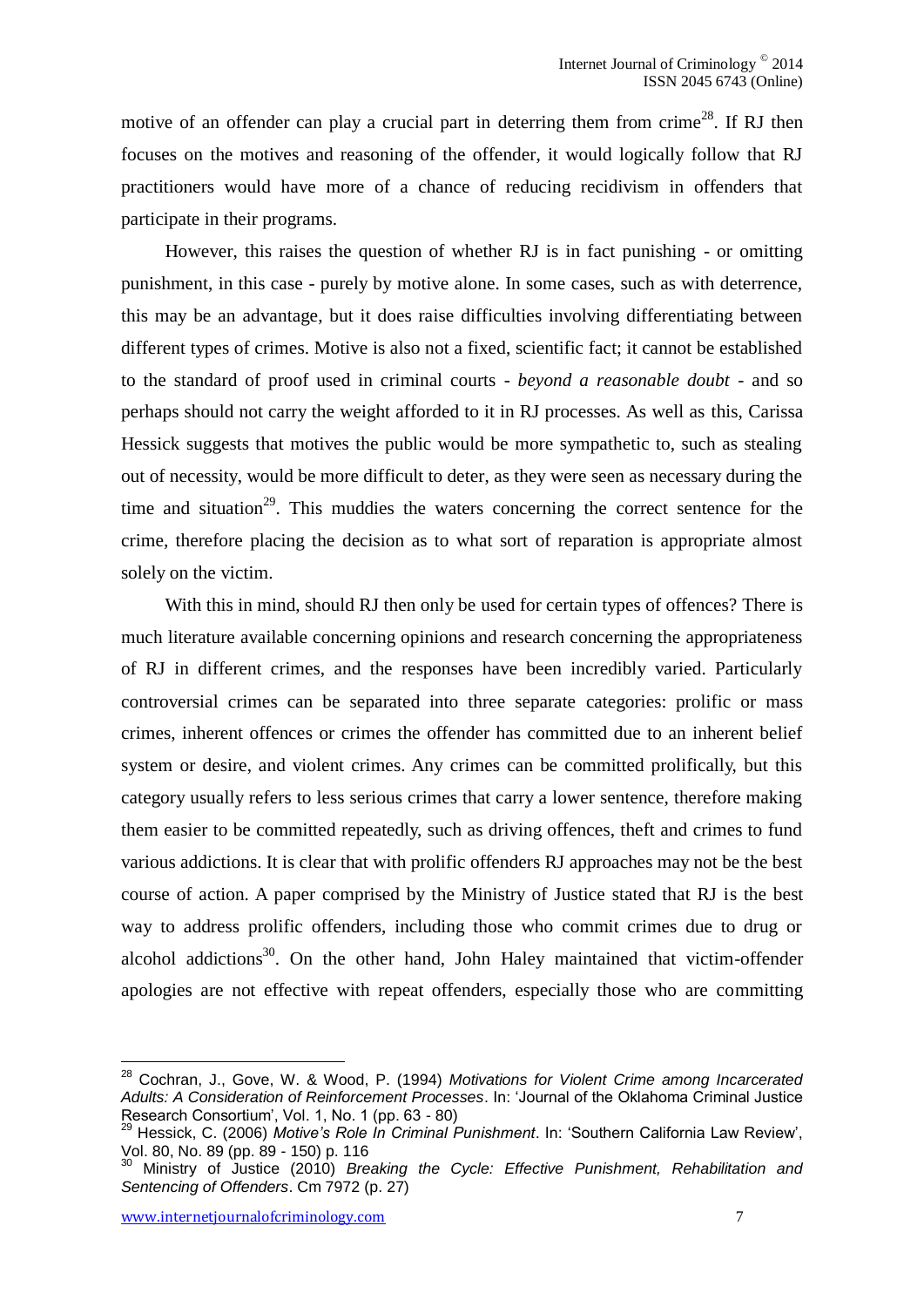crimes to fund their habits<sup>31</sup>. This theory relies on the idea that the offender has to regret or be ashamed of the crime he has committed to ever fully desist, a process John Braithwaite called 'reintegrative shaming'<sup>32</sup>. When this theory is applied to the hypothetical situation suggested earlier - stealing due to necessity - it is clear that the offender may never come to see his offence as wrong, and therefore may never truly desist. However, the lack of desistance on the offender's part does not negate the positive effect RJ sessions may have on the victim. Braithwaite is also an Abolitionist - meaning that he opposes prison sentences - which may have put some bias in his writing.

Inherent crimes cover offences such as hate crimes. Inherent crimes can be difficult to deal with through RJ, as often these offenders do not see their crime as wrong. In these cases, the feelings of the offender may be so ingrained that it would be very difficult to alter them, and so help them to desist from crime. Gavrielides states that this is a factor especially in cases of racist offenders, suggesting that this could also have an effect on the victim, as RJ would 'expose [them] to further victimisation<sup>33</sup>. The rationale behind hate crime often leads it to classified as a different sector of crime altogether. Bennett *et al* argue that the motivation of such crimes make the offender more difficult to rehabilitate, as their crimes stem from entrenched causes that cannot easily be altered<sup>34</sup>. These theories would therefore lead to the conclusion that RJ would perhaps not be the best course of action for hate crimes due to the lack of surety of the overall outcome. However, in his earlier work, Gavrielides also states that 'bringing people face to face with their fears and biases may help dispel myths and stereotypes that underlie hate attitudes.<sup>35</sup> Marian Liebmann also maintains that RJ can be very beneficial in trying to convince the offender to see the victim as a person, 'rather than just stereotypes<sup>36</sup>, which can help alter behaviour in the future, thereby reducing reoffending, and also bring some comfort to the victim.

<sup>31</sup> Messmer, H. & Otto, H. (Eds.) *Restorative Justice on Trial: Pitfalls and Potentials of Victim-Offender Mediation International Research Perspectives*. London: Kluwer Academic Publishers, 1992 (p. 122)

<sup>32</sup> Braithwaite, J. (1997) *Crime, Shame and Reintegration*. Cambridge: Cambridge University Press.

<sup>33</sup> Gavrielides, T. (2012) *Conceptualising and Contextualising Restorative Justice for Hate Crimes*. In: 'CrimSoc: The Journal of Social Criminology', Vol. 1, No. 1 <http://crimsoc.org/thejournal/volume-i-issue-1/74-4-conceptualising-and-contextualising-restorative-justice-for-hatecrimes-theo-gavrielides> Accessed 20 January 2013

<sup>34</sup> Bennett, S., Levin, J. & McDevitt, J. (2002) *Hate Crimes Offenders: An Expanded Typology*. In: 'Journal of Social Issues', Vol. 58, No. 2 (pp. 303 - 317)

<sup>35</sup> Gavrielides, T. (2007) *Restoring Relationships: Addressing Hate Crime Through Restorative Justice*. <http://ventura.xssl.net/~rotaadmin/?q=webfm\_send/54> Accessed 20 January 2013

<sup>36</sup> Liebmann, M. (2007) *Restorative Justice: How it Works*. London: Jessica Kingsley Publishers (p. 304)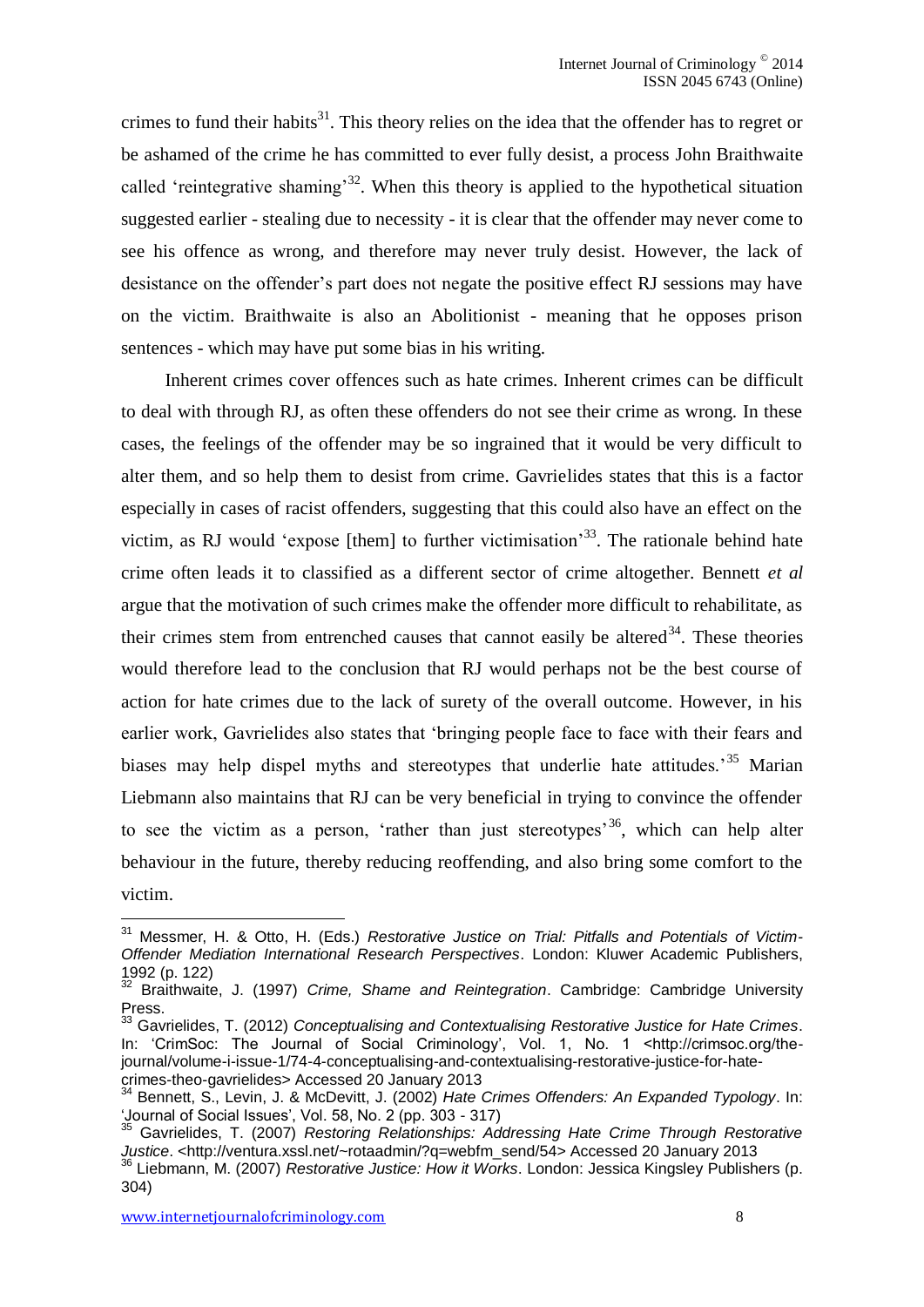The last category - violent crime - is often a cause of huge debate. Stubbs explores the idea that some crimes may be 'beyond apology', specifically domestic violence $3^7$ . Stubbs also argues that, although RJ is seen as the only true way of dealing with crime that allows true emotional engagement, it is rarely explored from a gendered perspective. RJ encompasses the virtues of remorse, apology and forgiveness, which must be carefully analysed to recognise if it is appropriate for the type of offence committed. If some crimes are truly *beyond apology*, this would make the whole system worthless for those particular crimes, and especially for the victim involved. Jill Filipovic also agrees with this sentiment, stating that the use of RJ in crimes of domestic violence can encourage what is often called 'domestic abuse syndrome', where the victim believes they were somehow deserving of the acts of the perpetrator, and so must forgive them for  $it^{38}$ . It is clear that this approach would not be beneficial for either the victim or the offender, and may even be damaging for the victim's mental state, which would result in the whole experience being futile. On the other hand, many theorists make a strong case for the use of RJ in cases of domestic violence, including Marilyn Fernandez. Fernandez states that many victims of domestic violence are disenchanted with the way their crimes are dealt with in the CJS, and left with a 'lingering hunger for closure and healing'<sup>39</sup>. She goes on to argue that what victims of domestic violence truly want from the situation is a feeling of empowerment which they have lost due to their assaults, which would be returned to them through RJ. Weitekamp and Kerne reinforce this idea by stating that 'the status quo [the CJS] *disempowers* the primary stakeholders in the conflict. Typically, it silences and marginalises them.'<sup>40</sup>

Another similar case of violent crime is sexual violence and abuse. This section of crimes is especially controversial, with the stigma surrounding sex offenders resulting in a resounding opinion of the public that the Government should *just lock them up*. However, there is a great deal of data available stating that RJ is beneficial for victims in helping them to move on from the crime. Much research states that 'for victim-survivors who wish to pursue this option and are properly supported to do so, [RJ] may offer the potential to

<sup>&</sup>lt;u>.</u> <sup>37</sup> Stubbs, J. (2007) *Beyond Apology? Domestic Violence and Critical Questions for Restorative Justice*. In: 'Criminology and Criminal Justice', Vol. 7, No. 2 (pp. 169 - 187)

<sup>38</sup> Filipovic, J. (2013) *Restorative Justice in Domestic Violence Cases is Justice Denied*. In: 'The Guardian Online' (12/01/13) <http://www.guardian.co.uk/commentisfree/2013/jan/12/restorativejustice-domestic-violence> Accessed 15 January 2013

<sup>39</sup> Fernandez, M. (2010) *Restorative Justice for Domestic Violence Victims: An Integrated Approach to Their Hunger for Healing*. Plymouth: Lexington Books (p. 139)

<sup>40</sup> Weitekamp, E. & Kerne, H. (Eds.) *Restorative Justice, Theoretical Foundations*. Collompton: Willan Publishing, 2012 (p. 15)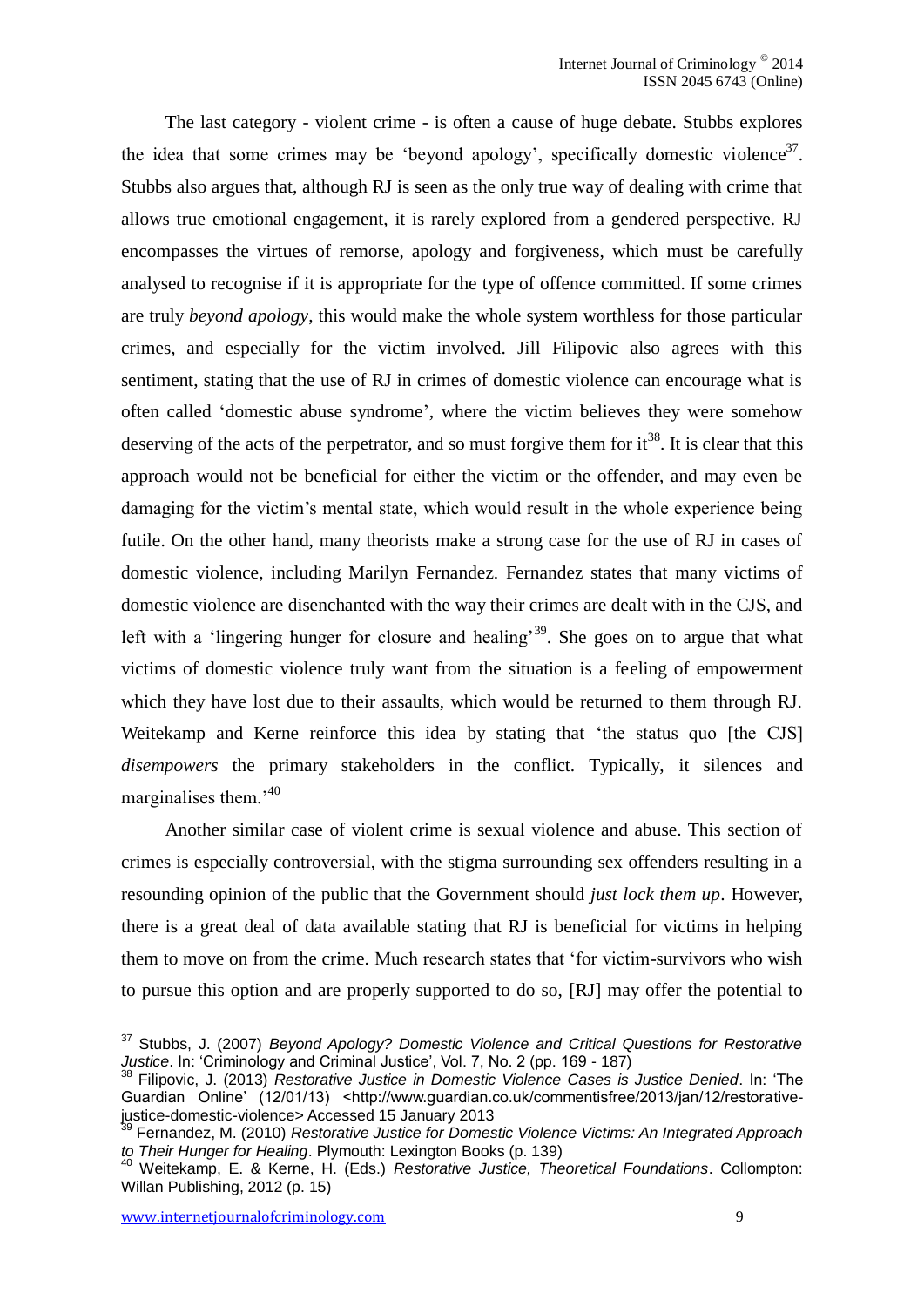secure some measure of justice.<sup> $41$ </sup> Carrington also confirms that RJ can be very beneficial for the offender as well<sup>42</sup>. Carrington states that many sex offenders, especially children, are sometimes unaware of the full impact their crime has had, and so meeting with the victim can help them to further understand this, and so makes desistance a more likely prospect<sup>43</sup>. However, Wright makes the suggestion that, although the nature of sexual violence can make RJ a very difficult course of action for the victim, it is a myth that sex offenders can never be rehabilitated, and it is this myth that prevents victims from engaging in  $RJ<sup>44</sup>$ . It is clear that the overwhelming view of the general public is that sex offenders should not be allowed to participate in RJ. Although it is clearly not an official source, this attitude can be seen in a question asked by user Mary Jane via YahooAnswers which enquired whether others thought sex offenders could be rehabilitated. Unsurprisingly, nearly all of the responses were negative, with one stating: 'They shouldn't even be given the chance to "change".<sup>45</sup> While this resource certainly cannot be said to be proportionate to the views of the public, it is perhaps this view that prevents many victims from engaging in RJ.

Victim participation is an essential part of RJ, as the sessions themselves rely almost completely on the victim's consent. In a 2007 research project, it was found that, in Northumbria adult court cases, only 51% of the 164 victims who were offered RJ conferences agreed to participate, though the percentage did rise to 75% in youth final warning cases<sup>46</sup>. Smaller programs such as CONNECT, a service run by NACRO and the National Probation Service based solely in London, had a higher rate of victims willing to participate, but a much lower sample size<sup>47</sup>. Shapland's research took place between 2004 and 2008, so these figures may have changed, but the project can be seen as proportionate due to very large sample size of over 1,700 victims approached. In 2010, the Ministry of Justice released a paper that stated the number of those willing to participate was in the

<sup>41</sup> McGlynn, C., Westmarland, N. & Godden, N. (2011) *Is Restorative Justice Possible in Cases of*  Sexual Violence? <http://www.dur.ac.uk/resources/glad/ResearchBriefing-Isrestorativejustice possibleincasesofsexualviolence.pdf> Accessed 20 January 2013

<sup>42</sup> Carrington, K. (2009) *Offending Youth: Sex, Crime and Justice*. Leichhardt: The Federation Press (p. 145)

<sup>43</sup> *Ibid*.

<sup>44</sup> Wright, R. (Ed.) *Sex Offender Laws: Failed Policies, New Directions*. New York: Springer Publishing Company, 2009 (p. 449)

<sup>45</sup> User 'Sweetgurl13069' cited in: Mary Jane (2010) *Question: Do You Think Sex Offenders Are Ever Fully Rehabilitated?* In: 'YahooAnswers' (28/10/06) <http://uk.answers.yahoo.com/question/ index?qid=20061028164618AAcQiRD> Accessed 20 January 2013

<sup>46</sup> Shapland, J. *et al* (2007) *Restorative Justice: The Views of Victims and Offenders. The Third Report from the Evaluation of Three Schemes*. London: Ministry of Justice (p. 43) <sup>47</sup> *Ibid*.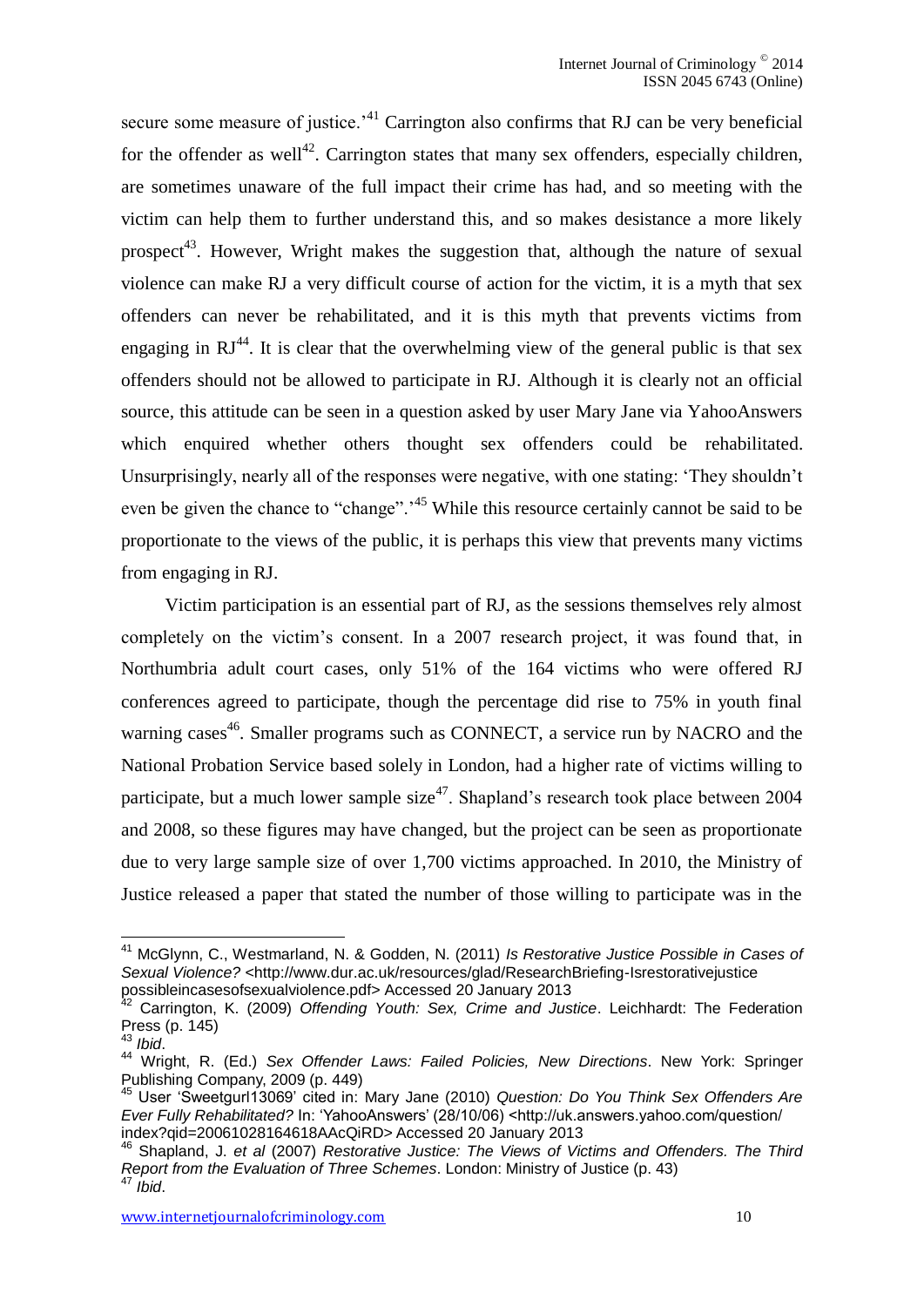minority, but 'those victims who do report high levels of satisfaction.<sup>48</sup> When analysing the literature, a clear trend began to arise in suggested reasons for victims refusing RJ sessions. These reasons could be summarised as the victim not believing the RJ will stop the offender from reoffending or seeing the session as a lenient punishment, victims doubting the sincerity of the offender, victims being unsure that the sessions will help them personally, and other technical problems such as a basic lack of information about the project.

The idea that RJ will not stop recidivism is a prominent obstacle for those considering alternative forms of offender management. In a 2006 survey by Smart Justice and Victim Support, it was found that 62% of over 3,000 victims of non-violent crime questioned believed the use of prison did not reduce re-offending<sup>49</sup>. The sample of this study consisted of a near equal male female divide, and was collected from varying age groups, social classes and geographic locations, all within England, Scotland and Wales, therefore allowing a reasonable level of generalisation to be applied. With these statistics in mind, coupled with the actual recidivism rates of offenders coming out of prison being over  $50\%$ <sup>50</sup>, it is understandable that the general public would be searching for another option - one that is seen to work. In the Victim Support's survey, perhaps a little surprisingly, there was an overwhelming support for RJ and other similar schemes. Over half of the sample thought recidivism could be reduced by offenders working in the community in reparation for their crimes, and over half also believed that offenders and victims should be allowed to meet in order for the offender to personally make amends<sup>51</sup>. In another similar study headed by Joanna Shapland, it was found that offenders also thought that RJ would reduce the chance of them reoffending, with only a fifth of all offenders questioned stating that it would make little difference<sup>52</sup>.

On the other hand, there is still a proportion of the general public that believes that RJ does not help reduce recidivism, and view it as a 'soft' punishment. There are often articles in newspapers or other media pointing out the flaws in the RJ system, for example, the aptly named Daily Telegraph article *Thief Stole Laptop After Apologising To Victim*<sup>53</sup> .

 $^{48}$  Ministry of Justice (2010) p. 22

 $49$  Smart Justice (2006) Accessed 13 January 2013

<sup>50</sup> Ministry of Justice (2012) Accessed 8 January 2013

<sup>51</sup> Smart Justice (2006) Accessed 13 January 2013

<sup>52</sup> Shapland *et al* (2007) p. 4

<sup>53</sup> The Daily Telegraph (2012) *Thief Stole Laptop After Apologising To Victim*. (22/03/12) <http://www.telegraph.co.uk/news/uknews/crime/9160442/Thief-stole-laptop-after-apologising-tovictim.html> Accessed 20 January 2013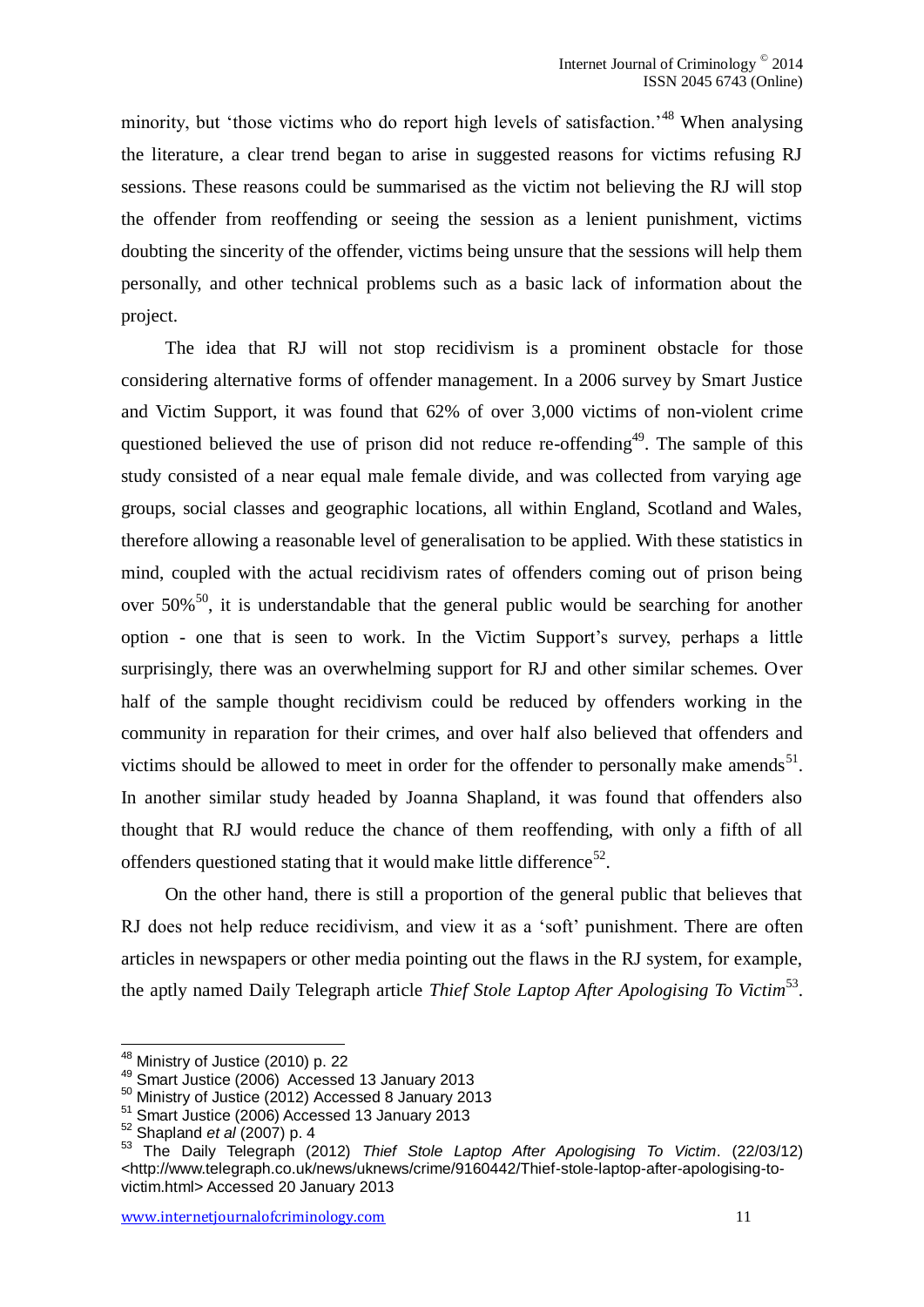Catherine Baksi, journalist for The Law Society Gazette, suggests that some may see it as a way to avoid the high cost of sentencing<sup>54</sup>. Many also seem of the view that RJ may work with lesser offences, but believe that 'for burglaries and other serious offences only custodial sentences will do<sup>555</sup>. In an online article describing the benefits of RJ, one user self-named 'Bewildered why we take it' commented:

> 'Soft sentences, soft prisons, soft laws, soft police, soft schools, soft teachers, soft politicians, soft options, soft discipline. We live in a Softocracy.<sup>56</sup>

It is also a common belief amongst those in Government, especially those of the Conservative party or those with Right-wing views. During a Hansard session discussing community sentences and RJ conferences, David Ruffley, Conservative MP for Bury St Edmunds, Suffolk, called for the Government to introduce 'tough sentences, not the soft ones we have had up until now.'<sup>57</sup>

Along with this idea of RJ being a 'soft' punishment is the victims' lack of trust in the sincerity of the offender. It can sometimes be very difficult to gauge the authenticity of a person, especially when they have something to gain by lying, and the idea that the offender may not be sincere could stop many victims from taking part in RJ. Baksi states that the many often feel RJ is targeted by offenders as a way to 'escape prosecution or get a lighter sentence<sup>58</sup>. The public is consumed with the idea - right or not - that a victim, especially of a violent or sexual crime, would never want to meet their offender, and are therefore being pushed into the RJ system by the police or other parties<sup>59</sup>. Legally, this is not the case, as RJ often needs the approval of the victim, the police and the offender

<sup>54</sup> Baksi, C. (2012) *How To Judge Restorative Justice*. In: 'The Law Society Gazette' (05/04/12) <http://www.lawgazette.co.uk/blogs/blogs/news-blogs/how-judge-restorative-justice> Accessed 20 January 2013

<sup>55</sup> User 'Ryan Salmon' cited in *ibid*.

<sup>56</sup> User 'Bewildered why we take it' cited in: Doyle, J. (2012) *'Street Courts' Are a Vote in Favour of Localism and Restorative Justice - And Could Save on Expensive Court Hearings*. In: 'The Daily Mail Online' (16/04/12) <http://www.dailymail.co.uk/debate/article-2130528/Street-courts-votefavour-localism-restorative-justice--save-expensive-court-hearings.html> Accessed 15 January 2013

 $57$  Ruffley, D. cited in: Hansard HC Daily Debate, Col. 157 (13/11/12) <http://www.publications.parliament.uk/pa/cm201213/cmhansrd/cm121113/debtext/121113 paniament.uk/<br>0001.html> Accessed 20 January 2013

 $B$  Baksi (2012) Accessed 20 January 2013

<sup>59</sup> *Ibid*.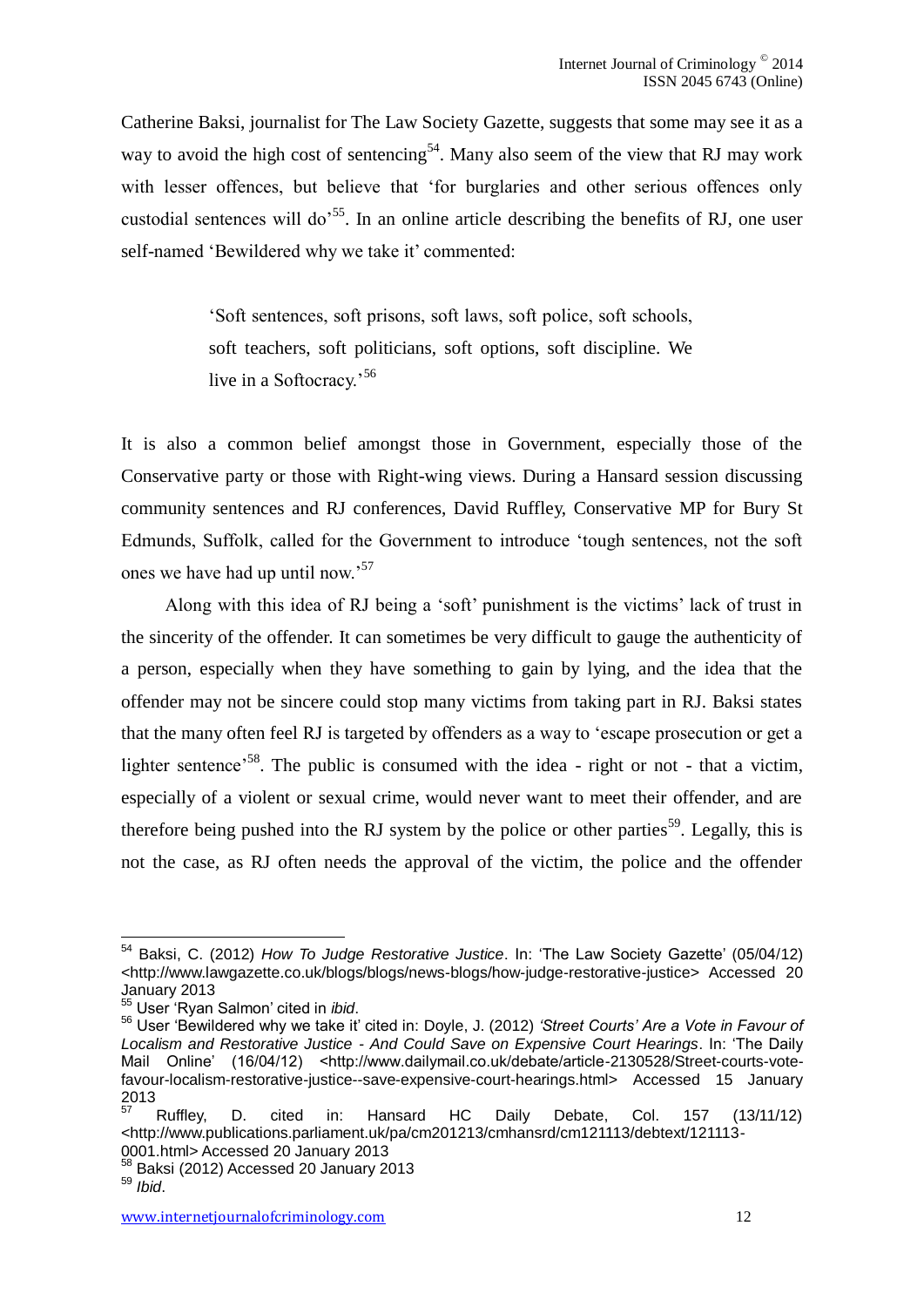before sessions can be put into place<sup>60</sup>. As well as this, in Shapland's research, it was found that 90% of victims who had taken part in an RJ conference had received an apology from their offender, in comparison to only 19% of victims who had not taken part $^{61}$ . In addition, one participant was quoted to say 'I was really pleased with what the offender said. He was sincere [and] I am pleased with the outcome.<sup>52</sup> By examining the literature, it also appears that RJ has a perhaps unexpectedly high level of victim satisfaction. Bazemore and Green maintain that victim satisfaction for RJ is much higher than in the CJS, though they also state that this could be more because the RJ typically treats victims with more respect and dignity, and so therefore could be having a positive effect on victim satisfaction regardless of whether they meet their offender<sup>63</sup>. Braithwaite states that, contrary to the CJS, RJ was built as a form of healing justice, one that keeps the victim central to the process, thereby increasing victim satisfaction<sup>64</sup>. 78% of Shapland's victims stated that they would 'definitely or probably recommend  $[RJ]$  to others<sup>565</sup>, and the Ministry of Justice stated that RJ helps return power to the victims<sup>66</sup>, a statement corroborated by Braithwaite, who states that victim empowerment is a main aim of  $RJ^{67}$ .

The amount of accessible information about RJ can have a huge effect on what people will think of RJ, and misinformation can become a major barrier to victim engagement. In the law, the Criminal Justice Act 2003 describes five purposes of sentencing:

- '(a) the punishment of offenders,
- (b) the reduction of crime (including its reduction by deterrence),
- (c) the reform and rehabilitation of offenders,
- (d) the protection of the public, and

 $60$  Brownlee (2010)

<sup>61</sup> Shapland *et al* (2007) p. 3

<sup>62</sup> *Ibid*. (p. 21)

<sup>63</sup> Bazemore, G. & Green, D. (2007) *"Yardsticks" for Victim Sensitive Process: Principle-Based Standards for Gauging the Integrity of Restorative Justice Process*. In: 'Victims & Offenders: An International Journal of Evidence-based Research, Policy, and Practice', Vol. 2, No. 3 (pp. 289 -  $301$ ) p. 291

<sup>64</sup> Braithwaite, J. (2004) *Restorative Justice and De-Professionalization*. In: 'The Good Society', Vol. 13, No. 1 (pp. 28 - 31) p. 28

<sup>65</sup> Shapland *et al* (2007) p. 4

 $66$  Ministry of Justice (2010) p. 80

<sup>67</sup> Braithwaite (2002) p. 564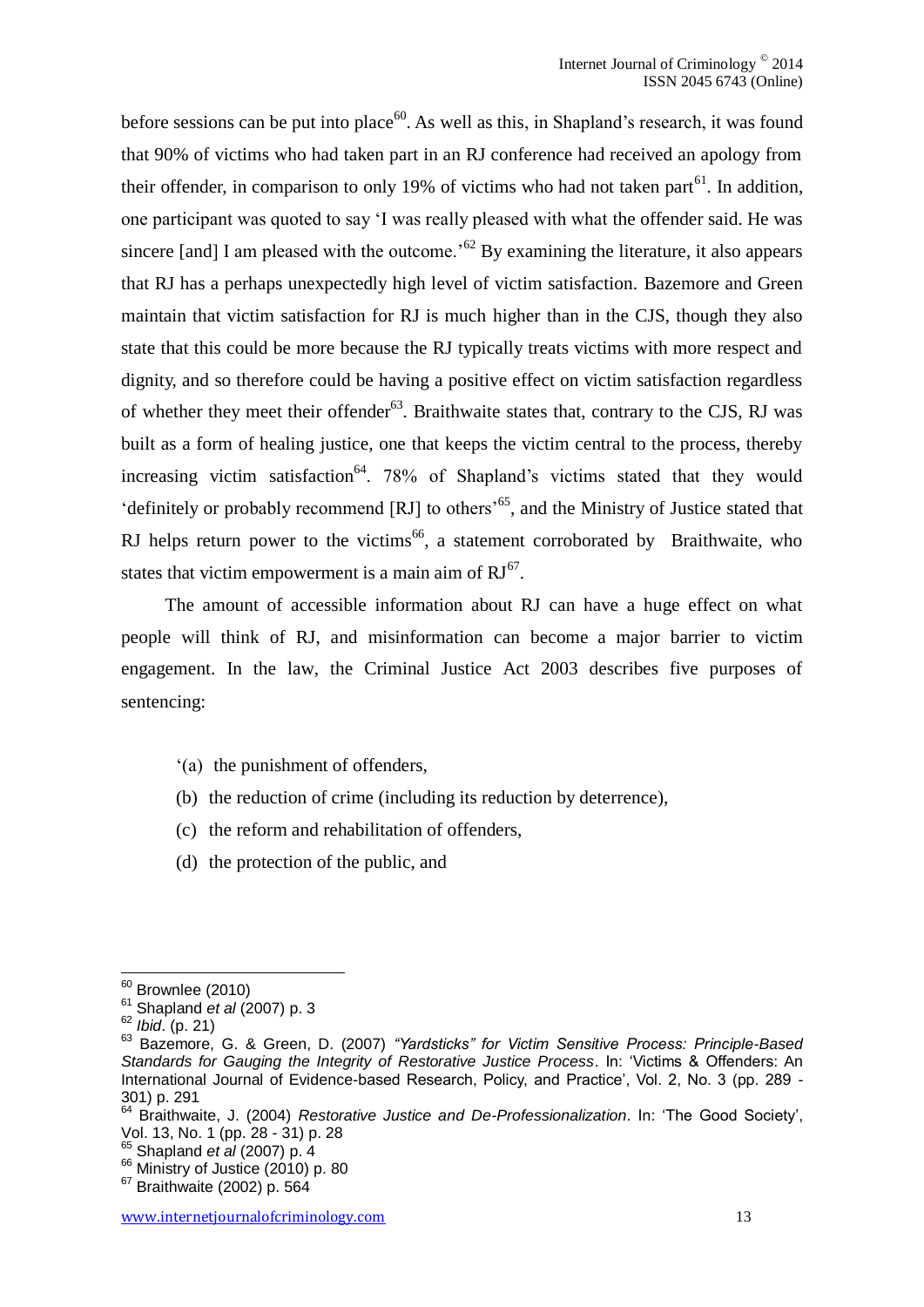(e) the making of reparation by offenders to persons affected by their offences.'<sup>68</sup>

It could be implied that the priority of the CJS has been consumed into this Act, with punishment at the top of the list and reparation at the bottom. It is also clear that the media and other sources, official or otherwise, have a huge effect on the amount of information the general public has access to. RJ has often been the subject of ridicule by tabloid newspapers. Like a small section of the public, the media often portray RJ, along with many other alternate forms of punishment, as the 'soft' option, a joke abused by offenders to escape jail time or improve their image for a parole board. The tabloids often circulate the common perception that the offender is taking both the victim and the police for a fool, faking an apology purely to look better when the crime comes to court. For example, the Sun's headline of *Street Law 'Failure'*<sup>69</sup>, or the Daily Mail's *Trendy 'Restorative Justice' Schemes To Stamp Out Bullying At Schools 'Do Not Work'*<sup>70</sup>. On the other hand, other papers such the Guardian and the Telegraph often print very encouraging reviews of RJ, such as their respective articles *Does Restorative Justice Work? Yes!*<sup>71</sup>, and *Restorative Justice Could Actually Restore Justice*<sup>72</sup>. In an unusual twist<sup>73</sup>, the typically very retribution-sided Daily Mail has also recently been coming forwards in favour of RJ systems<sup>74</sup>. Interestingly, this turn of events has not been well received by its readers<sup>75</sup>, thereby showing that, although the media may have a strong effect on people's views, it is not always the case that the public will believe whatever it hears.

 $68$  Criminal Justice Act 2003, s. 142

 $^{69}$  The Sun (2012) Accessed 15 January 2013

<sup>70</sup> Clark, L. (2009) *Trendy 'Restorative Justice' Schemes To Stamp Out Bullying At Schools 'Do Not Work'*. In 'The Daily Mail Online' (02/07/09) <http://www.dailymail.co.uk/news/article-1197102/Trendy-restorative-justice-schemes-stamp-bullying-schools-work.html> Accessed 15 January 2013

<sup>71</sup> Laughland, O. (2011) *Does Restorative Justice Work? Yes!* In: 'The Guardian Online: The Conversation' (21/05/11) <http://www.guardian.co.uk/commentisfree/2011/may/21/conversationrestorative-justice> Accessed 15 January 2013

<sup>72</sup> Palmer, A. (2009) *Restorative Justice Could Actually Restore Justice*. In: 'The Telegraph Online' (31/10/10) <http://www.telegraph.co.uk/comment/personal-view/6475013/Restorative-justice-couldactually-restore-justice.html> Accessed 15 January 2013

<sup>73</sup> For an example of their usual attitude towards RJ, see: Doyle, J. (2013) *How 34,000 Criminals Have Been Given a Let-Off By Police... Because They Said Sorry*. In: 'The Daily Mail' (30/04/13) <http://www.dailymail.co.uk/news/article-2316961/How-34-000-criminals-given-let-police--said-

sorry.html> Accessed 30 April 2013. Note both the author and the date for an example of media changeability.

<sup>&</sup>lt;sup>74</sup> Doyle (2012) Accessed 15 January 2013

 $75$  For instance, see comment by user 'Nanuk of the North': 'Which planet are you on Mr. Doyle? Talk about trying to get into Call me Dave's good books.' cited in *ibid*.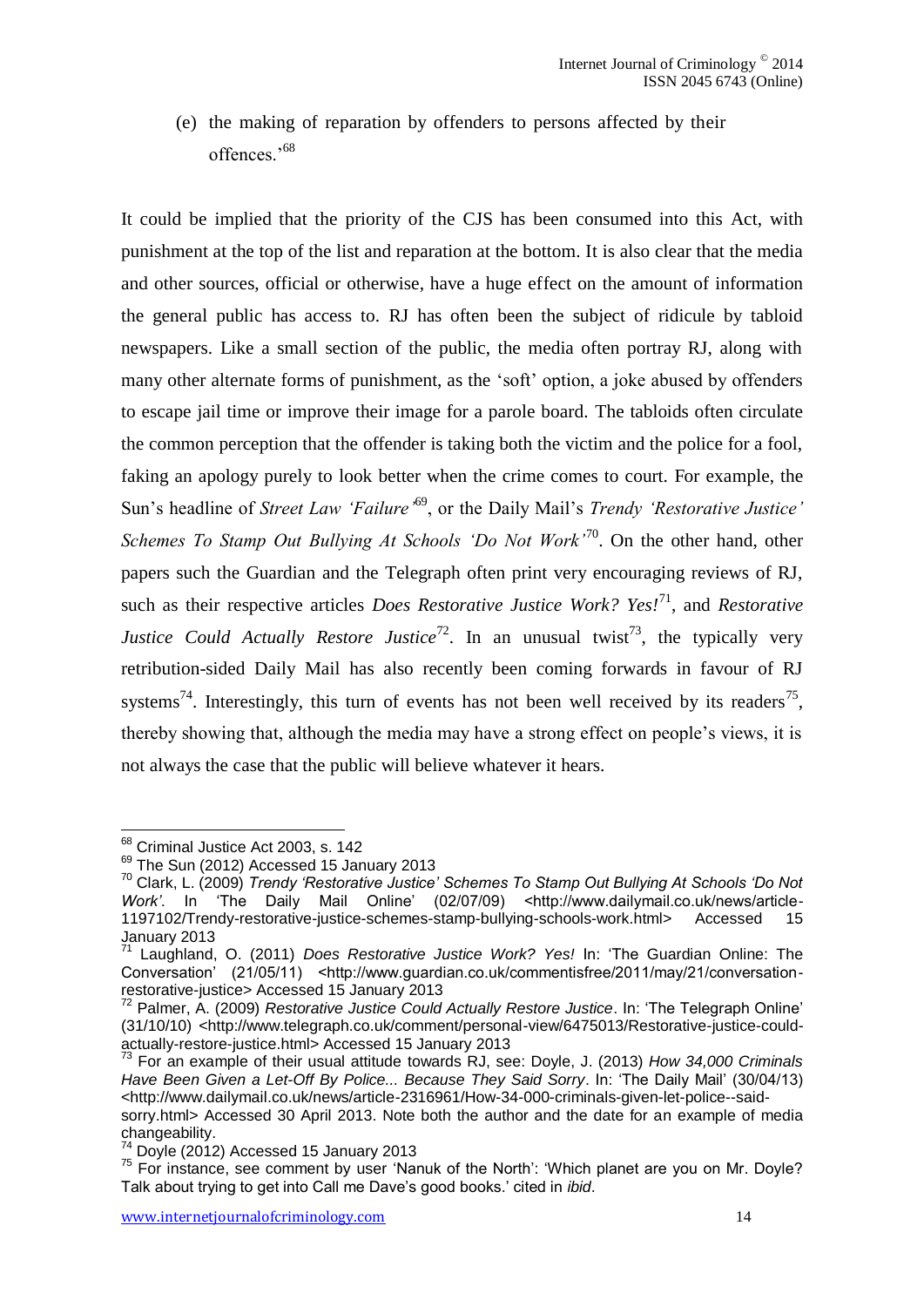However, it is clear that the media is a substantial source of information for a significant percentage of the population, and, with the majority of the media being against RJ, it can be said that the preponderance of the information the public is receiving is also negative. In answer to this conundrum, Vicky De Mesmaecker states that there must be a better relationship between the media and criminologists, where sharing of information becomes more open, therefore allowing the public access to the factual information that it needs<sup>76</sup>. Kelly Richards explored this theory, suggesting that the idea of RJ would only truly be accepted in the minds of the public after it had been explicitly explained<sup>77</sup>. Granted, there is clearly a great deal of information accessible about RJ, but, arguably, the majority of information that the public will have access to will be through the media, which is clearly not a trustworthy source. Nonetheless, although this idea is sound in theory, it would be a very difficult thing to bring into practise. The media's freedom of speech allows them to sensationalise projects such as RJ, and with this also selling more newspapers, it is perhaps unlikely that they would concede to what is, for all intents and purposes, a method of keeping them controlled.

It is clear that there is a great deal of literature available on RJ. However, on completion of this Literature Review, it became clear that, although there was some research from wider Derbyshire and the West Midlands, there was little available from the city of Derby. It also became clear that the presiding force behind RJ was the victims, as they are the ones who ultimately decide whether the RJ sessions will take place. This Literature Review therefore led to the creation of the research question: 'Barriers to Victim Engagement in Restorative Justice: Perspectives of Victims of Assault in Derby'. To explore this question, four aims were created. The first aim will be simple: to discover possible barriers to victim engagement in RJ. It has been found that victim engagement in RJ can have a huge impact on the rehabilitation and reintegration of offenders in society, and so it is important to research what factors can prevent victims from participating in RJ with a view to recommending changes. There were also few studies concerning as specific a field as victims of assault, so the second aim will then be to examine the views of victims of assault on RJ. Another point of interest revealed during this literature review was the idea that the views of offenders, the general public, and specifically victims themselves on

<sup>76</sup> De Mesmaecker, V. (2010) *Building Social Support For Restorative Justice Through The Media: Is Taking The Victim Perspective The Most Appropriate Strategy?* In: 'Contemporary Justice Review: Issues in Criminal, Social, and Restorative Justice', Vol. 13, No. 3 (pp. 239 - 267)

<sup>77</sup> Richards, K. (2005) *Unlikely Friends? Oprah Winfrey And Restorative Justice*. In: 'Australian & New Zealand Journal of Criminology', Vol. 38, No. 5 (pp. 381 - 399)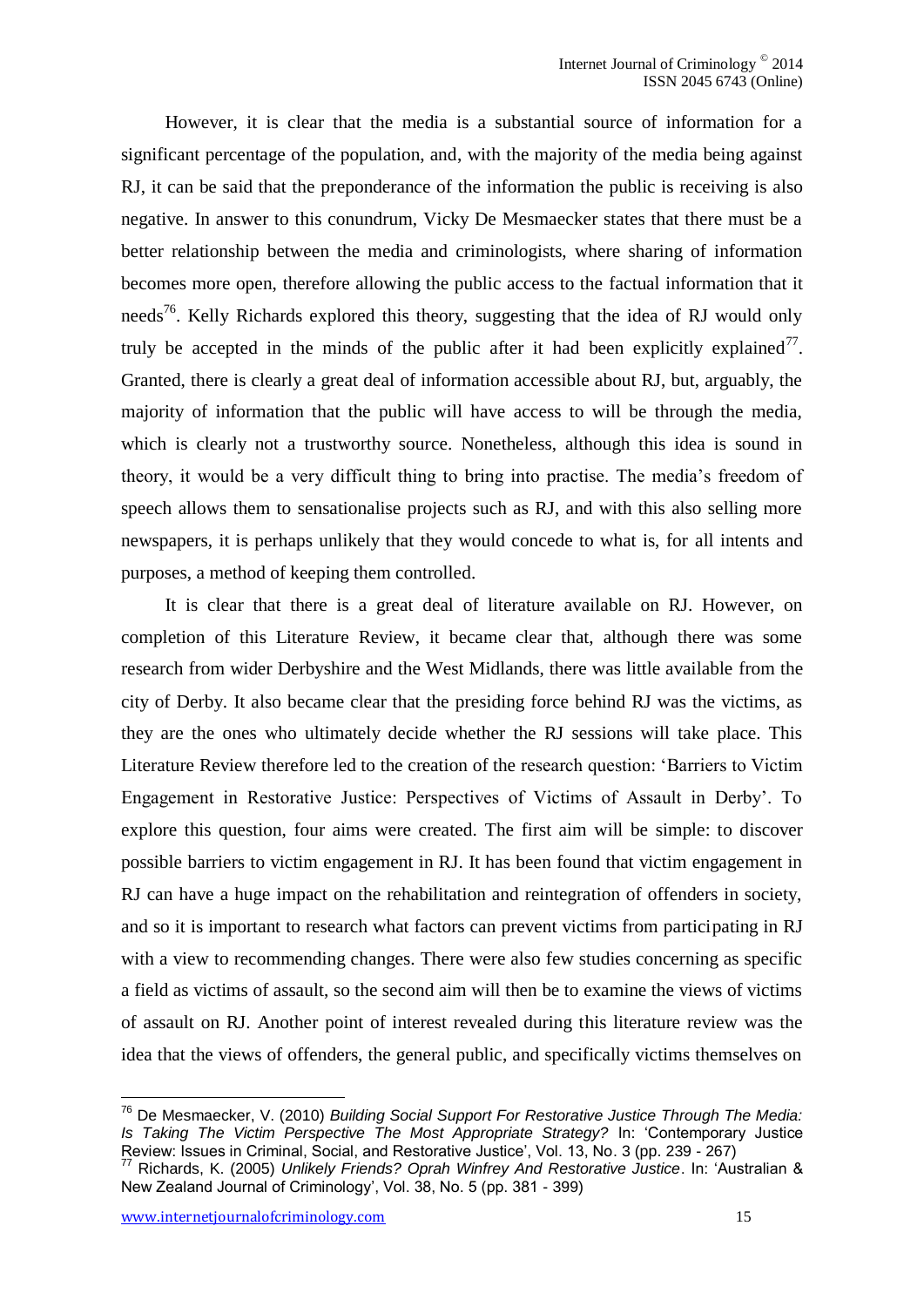RJ often change according the type of crime that has been committed. However, these views are not often consistent or identical across different people, leading to the third aim of discovering if these views change according to the severity or nature of the offence. The final aim will be to determine whether previous knowledge of RJ has an effect on these views, as there seemed to be a huge issue of misinformation among the general public and especially the media, which could have a significant effect on whether a person approved or disproved of the RJ system.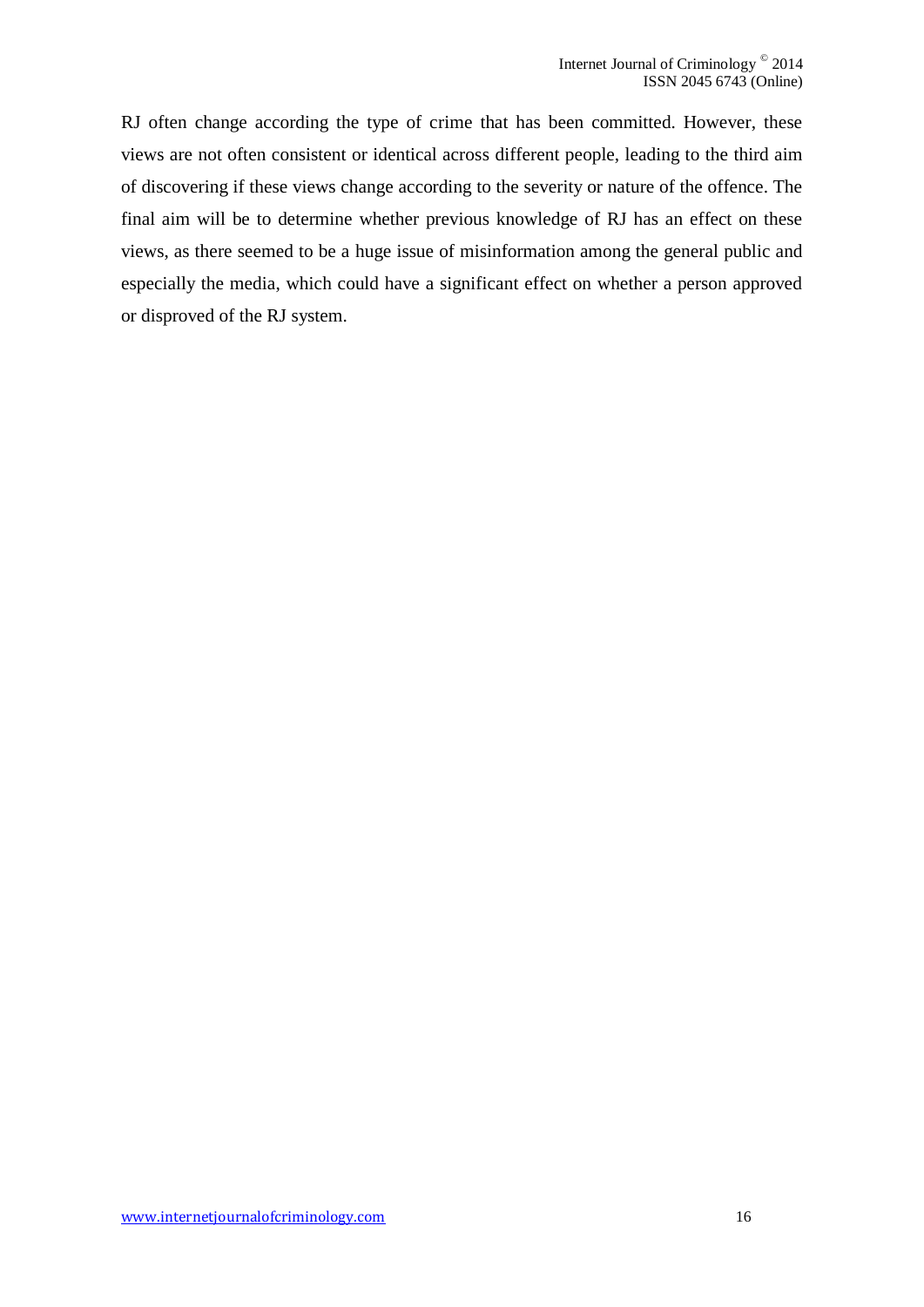#### **CHAPTER 3: METHODOLOGY**

<span id="page-17-0"></span>To fulfil the aims and answer the main objective, a questionnaire was designed to be handed to thirty victims of assault over the age of eighteen selected through the Witness Service in Derby Magistrates' Court. The participants will only be selected if they have not had any flags put against their name by the Witness Care Unit, a system which highlights those of a vulnerable or intimidated nature. Attempts will be made to ensure an equal number of males and females are chosen, so some potential participants will be passed up in favour of others, and all participants will be chosen between  $1<sup>st</sup>$  December 2012 and 30<sup>th</sup> March 2013. In accordance with ethical considerations, the questionnaire will be accompanied by a participant information form, which will describe withdrawal procedure and the purpose of the project, and a detailed consent form to ensure full, informed consent. The participants will also receive a written debrief reiterating the means of withdrawal and thanking them for their time, which they will be allowed to keep. The debrief section will also advise participants to seek help from Victim Support if they are affected by the content of the questionnaire, and will provide their contact information. As well as this, the participant information form will include a brief explanation of RJ in case the participants are unaware of the process. Each questionnaire will contain a unique number created by stating initials and the last two digits of their phone number that participants will have to quote should they wish to withdraw, therefore removing the need to place names on questionnaires and increasing confidentiality. Participants will be given an envelope to seal their papers into, and all completed questionnaires will be kept in a locked drawer during the creation of this report, and then destroyed after use.

The questionnaire included sixteen questions; this number of questions was chosen so that the number was not too high to lack in-depth information or possibly dissuade potential participants, but not too low that there would be insufficient data taken<sup>78</sup>. The questionnaires will be self-administered in Derby Magistrates Court. A disadvantage of this is that the setting of research can have an effect on the attitude of the participants<sup>79</sup>, and the stress of their court case could clearly exacerbate this, but all possible steps will be taken to keep them at ease, including the use of a waiting room away from the main court rooms. A questionnaire was chosen over other similar data collection methods for several

<sup>78</sup> Opdenakker, R. (2006) *Advantages and Disadvantages of Four Interview Techniques in Qualitative Research*. In: 'Forum Qualitative Sozialforschung / Forum: Qualitative Social Research', Vol. 7, No. 4. <http://nbn-resolving.de/urn:nbn:de:0114-fqs0604118> Accessed 13 January 2013

<sup>79</sup> Bowling, A. (2005) *Mode Of Questionnaire Administration Can Have Serious Effects On Data Quality*. In: 'Journal of Public Health', VoI. 27, No. 3 (pp. 281 - 291)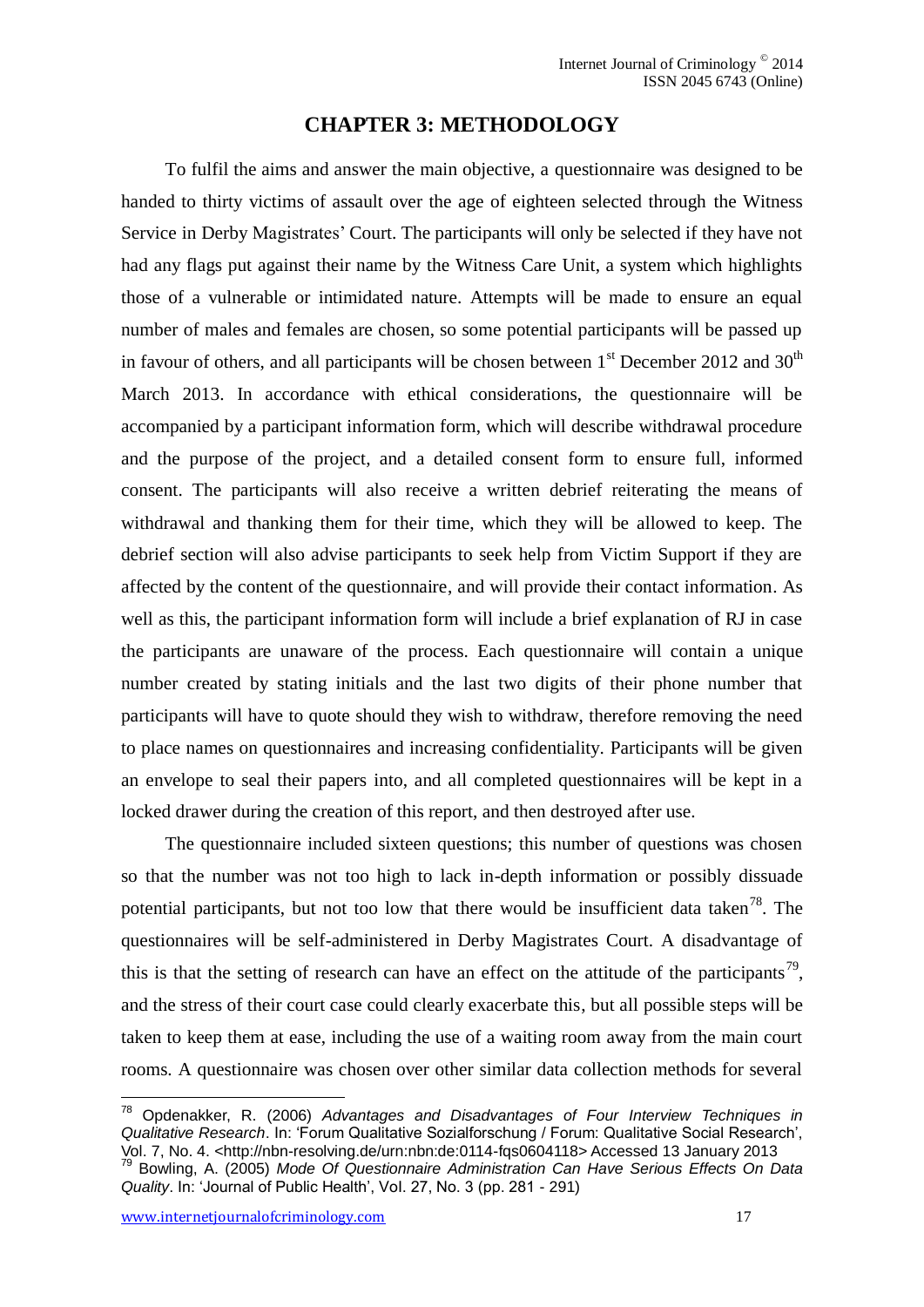reasons. Firstly, the sample size of thirty participants made interviewing impractical due to time constraints, and the use of a questionnaire was more practical for sampling through Witness Service, as it could be completed while the participant was waiting for court. Although there are clear benefits for the researcher in having more time with the participants, this method would cause less of an inconvenience, and so theoretically create a higher level of response<sup>80</sup>. Another benefit concerning questionnaires is that they are also able to capture both qualitative and quantitative data in a simple, easily legible fashion.

Ghosh and Chopra describe the difference between qualitative and quantitative data by stating that qualitative questions capture description, whereas quantitative questions can only gain answers that can be expressed or analysed numerically $81$ , such as dichotomous questions. Both types of data clearly have their own levels of significance, and being able to capture both in one research method would be advantageous. A questionnaire also can include many different varieties of question, such as open and closed format, importance, likert scale, dichotomous and rating scale questions. Although an interview can allow a researcher to clarify the exact meaning of the participant, using a variety of different question formats in questionnaires allows the researcher to gain a higher level of understanding than by using purely quantitative questions $^{82}$ .

Another benefit of using questionnaires is the lack of face-to-face contact during completion. Many participants can become nervous during interviews, which can affect the quality of the answers they give and also their willingness to participate<sup>83</sup>. As well as this, participants are more likely to be candid and descriptive during a questionnaire due to an increased perception of confidentiality<sup>84</sup>. An act as simple as being able to leave the room while the participants complete their questionnaire can relax the participant enough to gain measured, considered responses, and can also help combat the social desirability bias, a tendency of participants to answer as they believe the researcher wishes them to  $85$ . This bias could have a huge effect on the results gained and completely change the overall findings, and so must be avoided as much as possible.

<sup>80</sup> Seale, C. (Ed.) *Social Research Methods: A Reader*. London: Routledge, 2004 (p. 164)

<sup>81</sup> Ghosh, B. and Chopra, P. (2010) *A Dictionary of Research Methods*. Leeds: Wisdom House **Publications** 

<sup>82</sup> Seale, C. (Ed.) *Social Research Methods: A Reader*. London: Routledge, 2004 (p. 99)

<sup>&</sup>lt;sup>83</sup> Shelly, G. & Rosenblatt, H. (2009) Systems Analysis and Design (8<sup>th</sup> Ed.) Boston: Cengage Learning (p.165)

<sup>84</sup> *Ibid*.

<sup>85</sup> McBurney, D. & White, T. (2007) *Research Methods* (8th Ed.) Belmont: Cengage Learning (p. 249)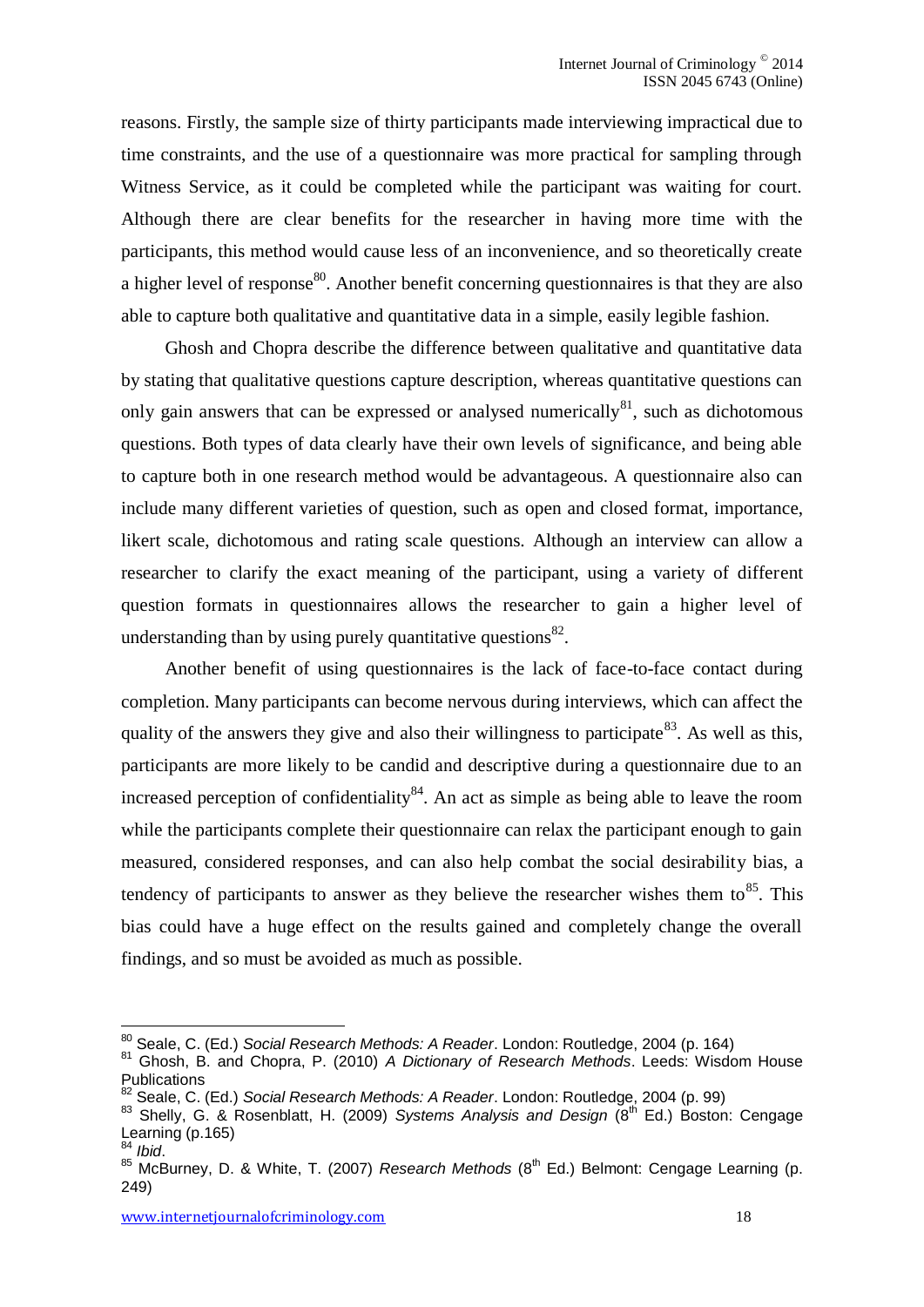The main disadvantages of adopting a questionnaire method are mainly to do with the subjectivity of the answers received and the way the researcher will interpret them<sup>86</sup>. In this case, however, the nature of the research question allows a certain amount of subjectivity, as it analyses the thoughts and ideas of the victims, which invites a more qualitative approach. Qualitative approaches, however, can be difficult to replicate if the study should be attempted again<sup>87</sup>, which reduces the study's validity. The use of coding employs the researcher as the sole decider on whether or not a piece of information is important, which may cause misinterpretation about what a participant truly meant. As well as this, there is the danger of participants misunderstanding the nature of the questions. During an interview, participants can ask the researcher to clarify or explain a question if they do not understand, which they can not to a certain extent during a questionnaire<sup>88</sup>. To try and combat this, the questionnaire was written in clear, concise language to allow better understanding for the participants. There is always, however, the potential for the participant to have not read the participant information form properly, or to have misunderstood the meaning, and therefore have no real understanding of RJ, which will affect their answers.

As well as this, there is also the potential to encounter acquiescence response bias. Particularly prevalent during questionnaires significantly composed of dichotomous, closeended questions, acquiescence response bias is where a participant may have a tendency to choose the positive answer to every question supplied; for example, continuously choosing 'true' over 'false'<sup>89</sup>. To try and avoid this predicament, the questions created will be a mix of many different forms of question, including open-format, so there is less of a chance of a participant 'just ticking the boxes'<sup>90</sup>. Some questions will also be repeated during the questionnaire in a different format, which could help to discover if the participant has acquiescence response bias. For instance, the first question could be a true or false 'Do you think that RJ helps victims to move on from the crime?', with the second being reversed into an open-ended 'Why do you think victims participate in RJ?' This will allow the end results to be a great deal more reliable than if it was created using just closed, dichotomous questions.

<sup>86</sup> *Ibid*.

<sup>&</sup>lt;sup>87</sup> Shelly, G. & Rosenblatt, H. (2009) Systems Analysis and Design (8<sup>th</sup> Ed.) Boston: Cengage Learning (p.165)

<sup>88</sup> McBurney & White (p. 248)

<sup>89</sup> *Ibid.* (p. 249)

<sup>90</sup> *Ibid*.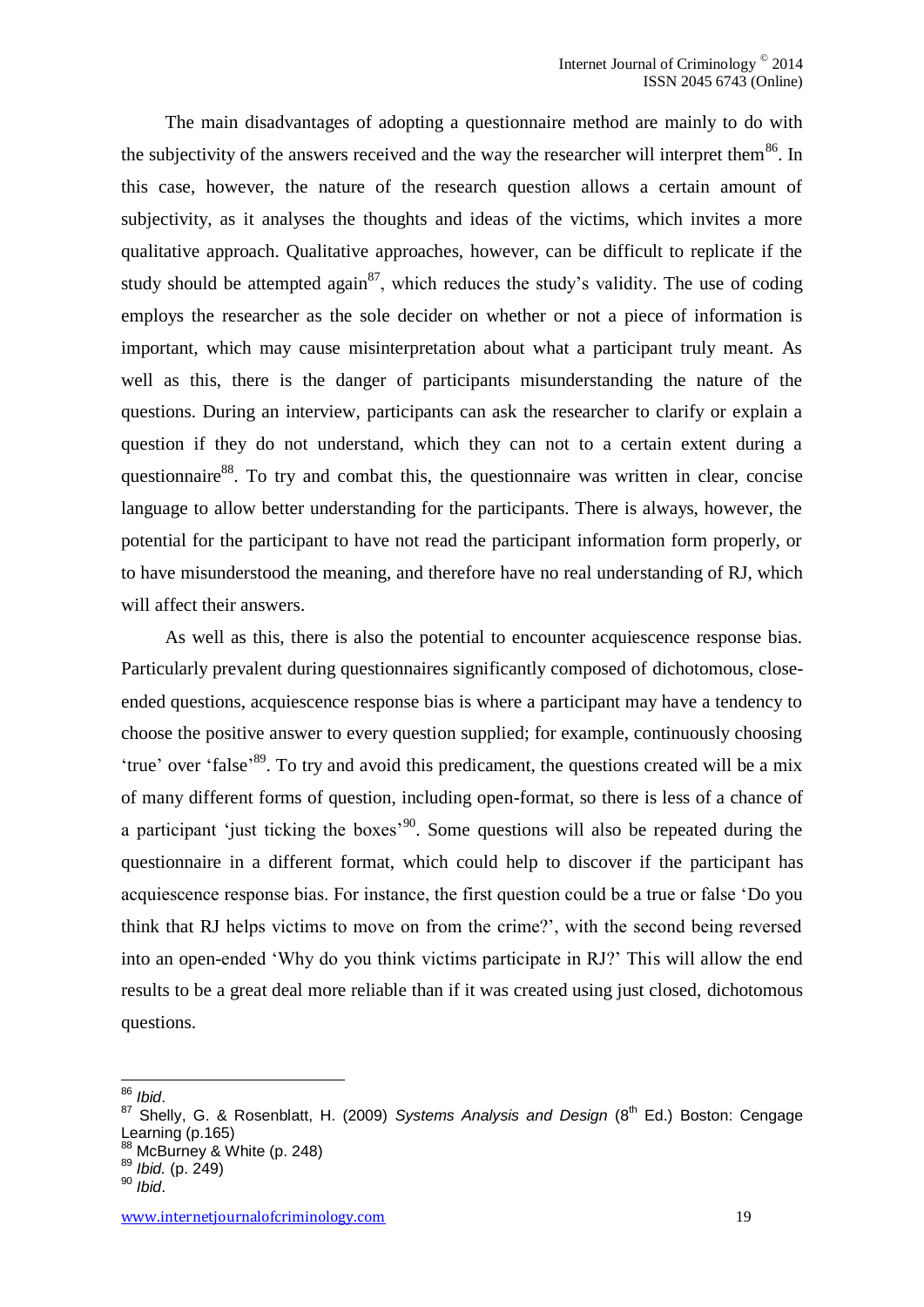After the collection of all finished questionnaires, the answers will be collated and analysed. Graphs and charts will be created to examine quantitative data responses, and qualitative responses will be analysed using coding frames. The use of coding frames is a form of analysis where the researcher selects the most significant responses, paying attention to details or specific words which are repeated across questionnaires, and analyses them under specific headings<sup>91</sup>. There are several disadvantages of this form of analysis. As mentioned, coding is subjective as it relies on the researcher to decide which pieces of information are important. Seale states that, during coding, the researcher is 'inevitably going to lose information'<sup>92</sup>, which can make the findings less reliable. On the other hand, coding is an excellent way of gaining a broad perspective of the information gained, and also of seeing the major similarities and differences between the consciousnesses of the participant<sup>93</sup>. Another positive is that coding allows the researcher to pay specific attention to points pertaining to the objectives of the research, which helps to fully answer the research question. Coding is also useful for showing contrasting points, which can show the differing views on RJ amongst the general population, and inform the chosen aims. To this aim, word maps will be created to straightforwardly show the prevalence of certain key terms, therefore allowing further analysis of why they appear to be reoccurring.

<sup>91</sup> Opdenakker (2006) Accessed 14 January 2013

<sup>92</sup> Seale, C. (Ed.) *Social Research Methods: A Reader*. London: Routledge, 2004 (p. 142) <sup>93</sup> *Ibid*.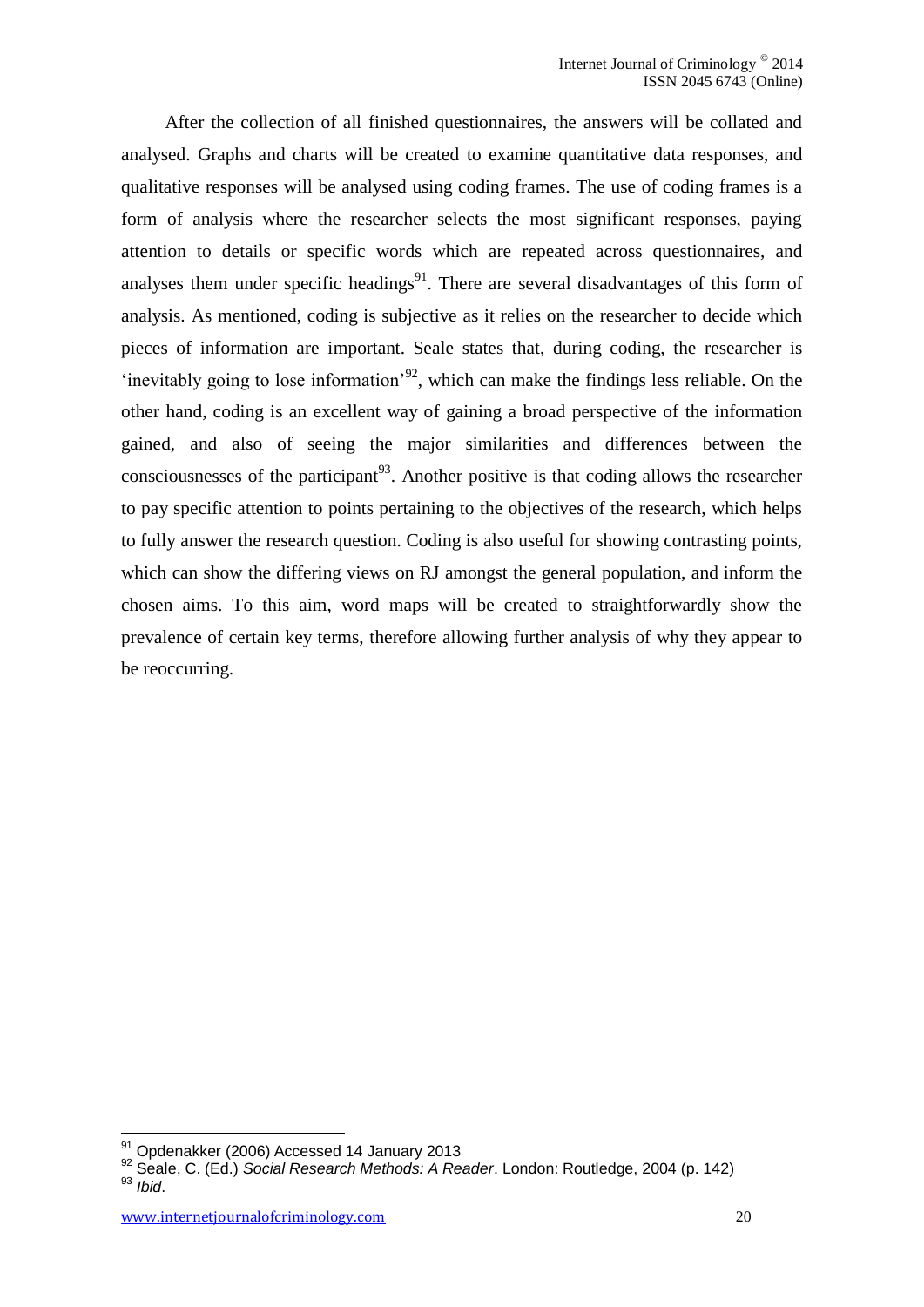## **CHAPTER 4: ANALYSIS**

<span id="page-21-0"></span>Before the analysis could be completed, the participants were split into two categories: those who knew of RJ before this study, the 'aware' category, and those who did not, the 'unaware' category. All data was analysed according to these two categories. To create these findings, all data responses were calculated in forms of percentage, due to the differing number of 'aware' and 'unaware' participants. The quantitative data was then assembled into pie charts, bar graphs and scatter diagrams as appropriate, and qualitative data was arranged in word maps for ease of viewing.

According to coding frames, the findings and analysis in this chapter will be split into six distinct sections: Sample Characteristics, Helping Victims, Helping Offenders, Perceptions of 'Justice', Knowledge and Understanding and Barriers to Victim Engagement. These frames were discovered by the researcher during analysis of the raw data as the most important and repetitious factors discussed by the participants. Because of this, the questions analysed may not appear in the order of the questionnaire, but more in the order of subject data.



#### <span id="page-21-1"></span>4.1: Sample Characteristics

All in all, forty questionnaires were handed out with thirty-two being returned. Two questionnaires had to be destroyed due to non-completion, and their data was not used in this report. As shown, there were a disproportionate number of male subjects (twelve) compared to female (eighteen), and the number of participants narrowed as the age groups increased, with the largest being the '18 to 29' and '30 to 39' age groups with nine participants each.

#### <span id="page-21-2"></span>4.2: Helping Victims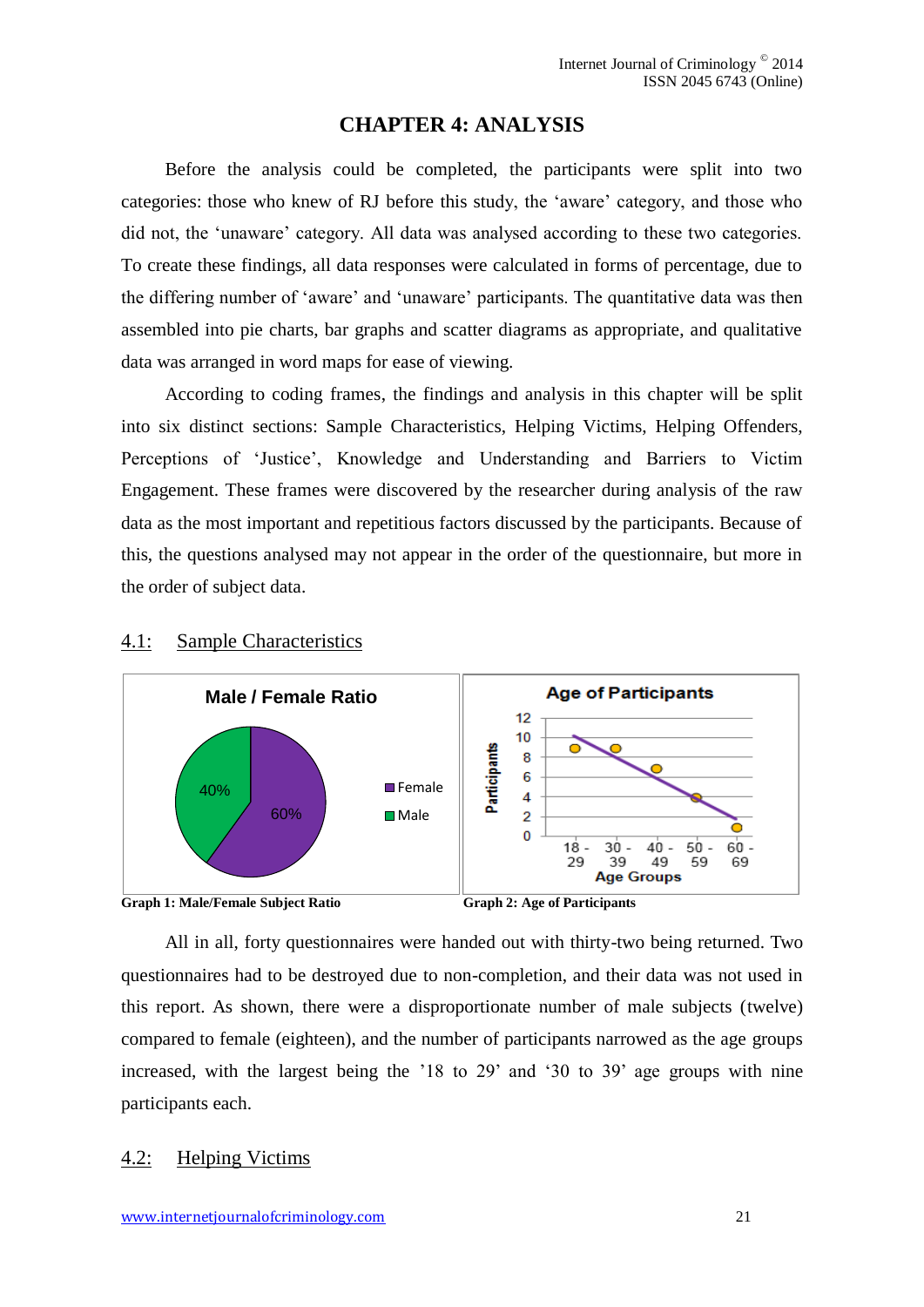*"For the first time they're given a voice. They can ask questions and then maybe get some answers. They can know it wasn't their fault."*



*"What if they don't get what they came for? What if the offender refused to apologise? That would just make things worse."*



Questions 3 and 5 explored the participants' belief in whether RJ helped victims of crime. As victims themselves, they would no doubt have a unique view on this, as they could relate it to their own scenario and so create a more emotive response. As shown by Graph 3, there was a variety of responses to this, with the answers more likely to be positive if the participants were in the 'aware' category, but the majority of both categories answered 'Sometimes'. This seems to contrast what appeared to be the general view of the public and media discussed in the Literature Review, but supports the statement that victims' views are not often consistent. However, there were some strong objections by the minority here, though strangely, not from both sides. While one person in the 'unaware' category stated that RJ could 'Never' help victims, no participants stated that RJ could 'Always' help. This appears to be due to subjective nature of RJ; with a plethora of possible crimes, situations and offenders, it is undoubtedly impossible to say for sure whether a RJ session would help every single victim that participates in it. However, this does not explain the one subject that answered 'Never', but this participant seemed to be extremely against the whole process overall, perhaps due to a bad experience with the program, which would explain this anomaly.

In rationalising their choices, the main reasoning of the participants who gave a positive view of RJ seemed to be because RJ answered the questions of the victim. There were also references to the importance of gaining an apology from the offender, and one participant stated that RJ gives victims a voice. There was also a great deal of comment stating that it "depends on the victim and the crime", thereby explaining and substantiating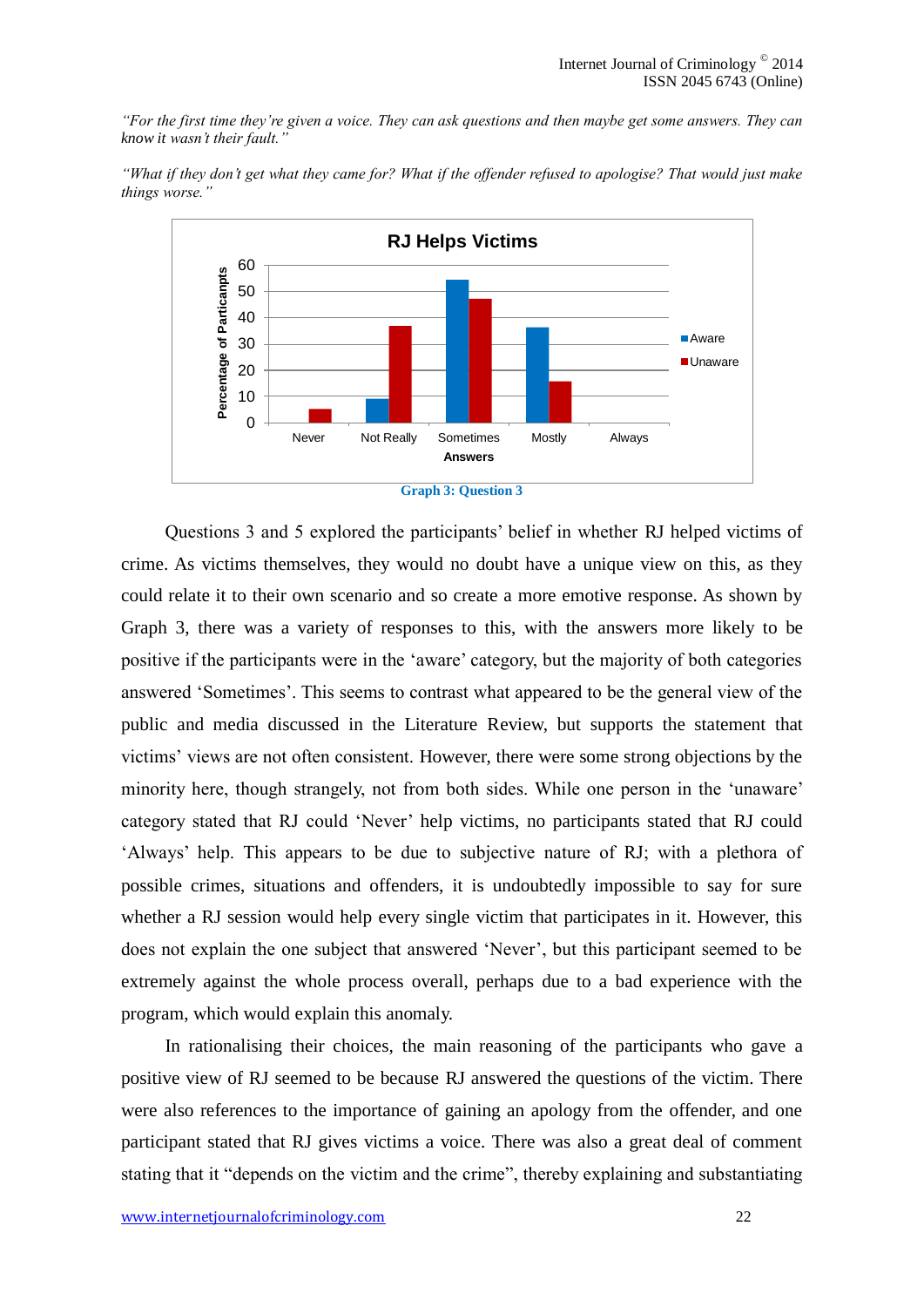

the previous theory that the broad nature of RJ could be having an affect here.

Question 5 took question 3 into deeper analysis, and asked whether participants thought that RJ specifically helped victims to move on from the impact of their crimes. As shown by Graph 4, there is a clear divide between the 'unaware' and 'aware' categories, with the majority of the 'aware' category being very positive and the majority of 'unaware' participants being unsure. However, the majority of all participants selected the 'Sometimes' selection, suggesting that, again, the subjects believed that RJ depends on the situation. The explanations given for these choices included an overwhelming 80% of the people who selected 'Yes' or 'Sometimes' stating that it was a good way to "let their emotions out", or to "get rid of their anger, and so move on". Ten of these participants also suggested that the release of the emotions allowed the potential for forgiveness of the offender, suggesting that these participants thought forgiveness to be an important part of the RJ process. Again, 90% of the 'Sometimes' category stated that it depended on the crime, the victim or the circumstances of the offence, or a combination of the three.

Question 4 asked explicitly if the participant themselves would partake in RJ. In this case, despite the positive views of the participants before, even the 'aware' participants mostly answered 'Not Sure', showing a divide between how the subjects see RJ and whether they thought it would benefit them personally. The 'unaware' category, again, answered mostly with 'No' and 'Not Sure', making their answers more consistent.

www.internetjournalofcriminology.com 23 It is interesting to note the anomaly in both question 4 and 5 - the 'aware' participant who both would not accept RJ and thought that RJ did not help victims to move on. While not anomalous in thought, of course, as it is perfectly acceptable to have these beliefs, this was uncharacteristic of the 'aware' group. On analysis, this was found to be the same participant who was also very pessimistic about RJ in general, and so perhaps had had a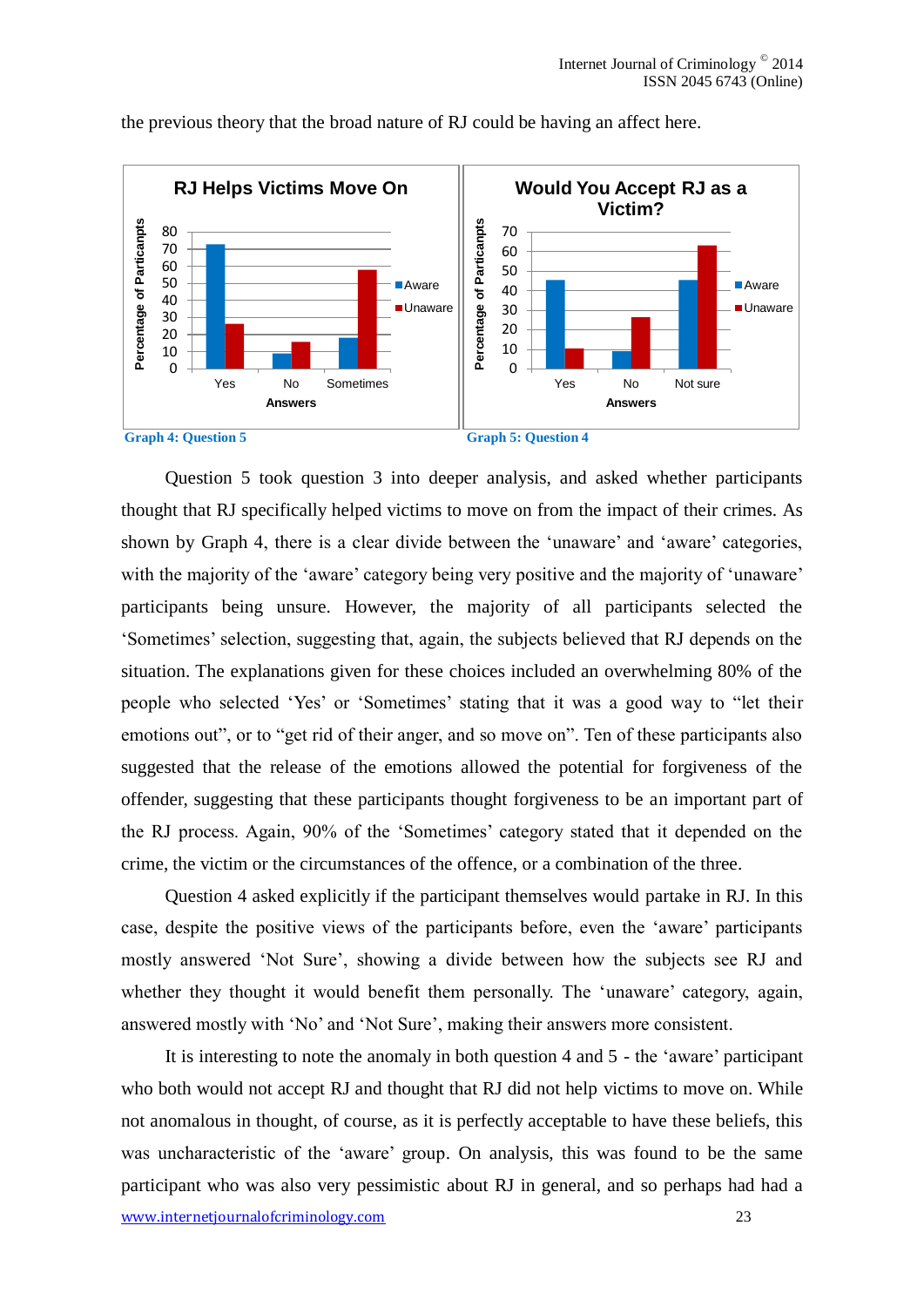negative experience of RJ like the previous anomaly. This participant also noted that RJ "makes them [the victims] feel better at the time, but it doesn't keep them feeling that way", implying that the participant believed RJ was a short-term fix. In answering why they had picked their answers, many participants again stated that it depended on the crime and the circumstances. Three of the participants who had answered 'No' also stated that it would make them uneasy to meet their offender, and that it would cause them fear or anxiety. This links in with the possible barriers to victim engagement as outlined in the Literature Review<sup>94</sup>.



Question 8 explored whether RJ was fair for both victims and offenders. As shown, the majority of participants reported answers within the middle three categories, while the 'unaware' category predominantly chose the most negative responses, and vice versa for the 'aware' category. Interestingly, this question also shows the first instance of the 'aware' category being less convinced of their answer than 'unaware', with forty percent choosing the 'unsure' option. However, this is also a question where both of the most extreme-sided options - 'Strongly Agree' and 'Strongly Disagree' - had at least ten percent of the subjects, with 'Strongly Disagree' having four votes, all from the 'unaware' section. This may be to do with the wording of the question compared to previous questions; the 'fairness' of RJ may be seen as a completely different matter to the more emotional and subjective question of whether it 'helps'.

www.internetjournalofcriminology.com 24

<sup>94</sup> For example: Baksi (2012) Accessed 20 March 2013; Shapland *et al* (2007)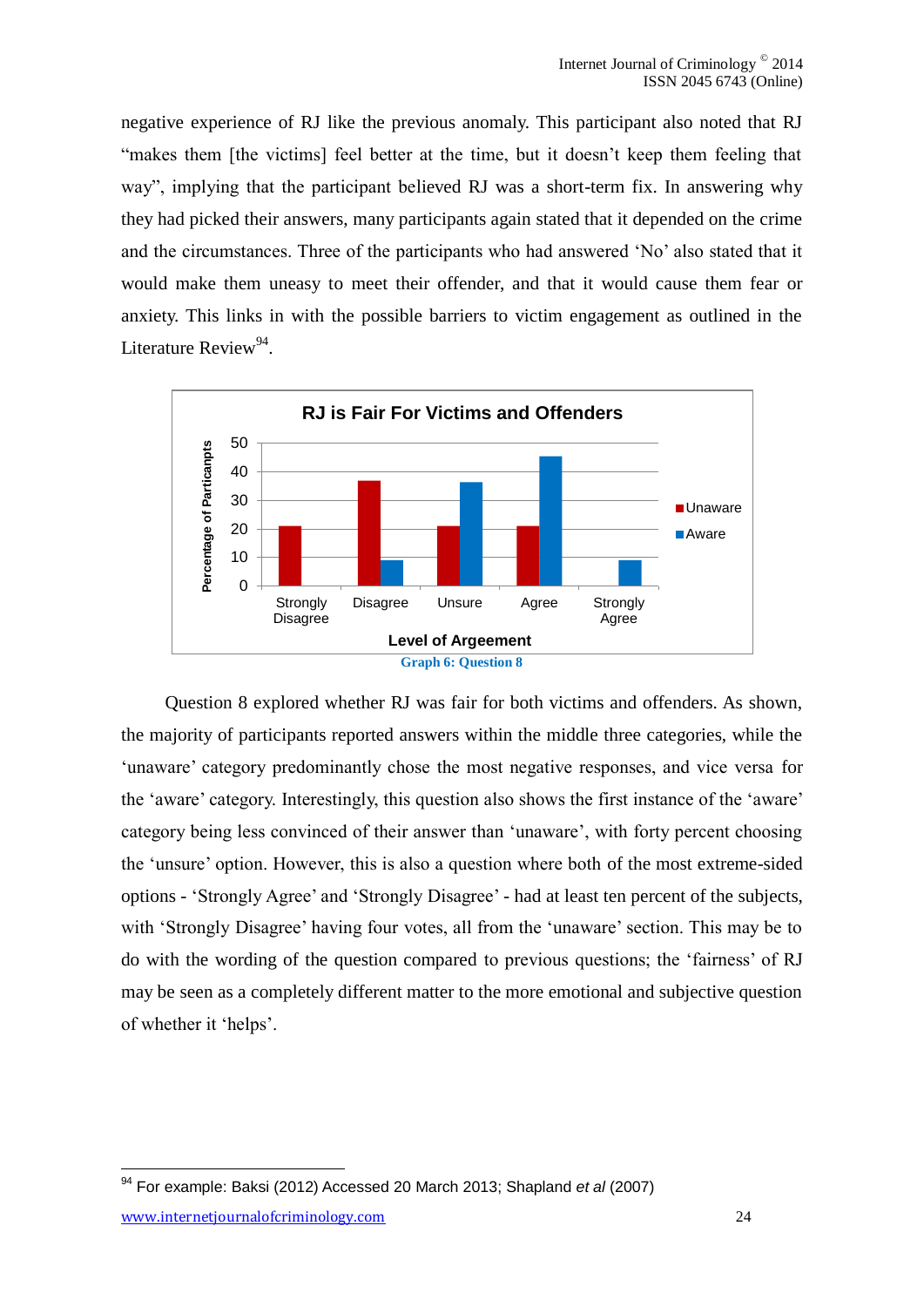



In order to explore whether the participants thought there should be restrictions on RJ, question 11 asked if they thought children should be allowed to engage. As shown by Graph 8, the majority of participants, surprisingly, reported a negative view of this, with highest selected answer being 'No', and the second highest being 'Sometimes'. Interestingly, only one participant stated that children should always be allowed to engage, stating that child offenders should to "lay down boundaries", and victims because "it would be good for them to learn not to be afraid to stand up to bullies." The rest of the concerns appeared to be for the wellbeing of child victims, with many participants stating that they could be "scarred" by the encounter. As well as this, there were concerns that a child offender may not "understand exactly what he's done", so making RJ useless for them. This contrasts what appeared to be the general view of the Literature Review - and, indeed, the main aims of RJ itself - because of the fact that the majority of RJ sessions are partaken by youths<sup>95</sup>. However, there were some strong objections by the minority who stated that it depended purely on the maturity or age of the child. There was also an interesting debate between the 'aware' and 'unaware' categories regarding the maturity of the children; many stated, as a negative, that children were "easily forgiving", whereas a few participants stated that, if a child was to participate in RJ, they had to be "mature enough to forgive."

# <span id="page-25-0"></span>4.3: Helping Offenders

*"RJ forces an offender to realise the depth of what he has done. 'I am your victim. This is what you've done to me.' It forces them to recognise their victims as human. Maybe they'll think twice about doing it again."*

*"How could this ever help anyone? They'll just lie. Why would that ever make them change?"*

<sup>1</sup> <sup>95</sup> Shapland *et al* (2007)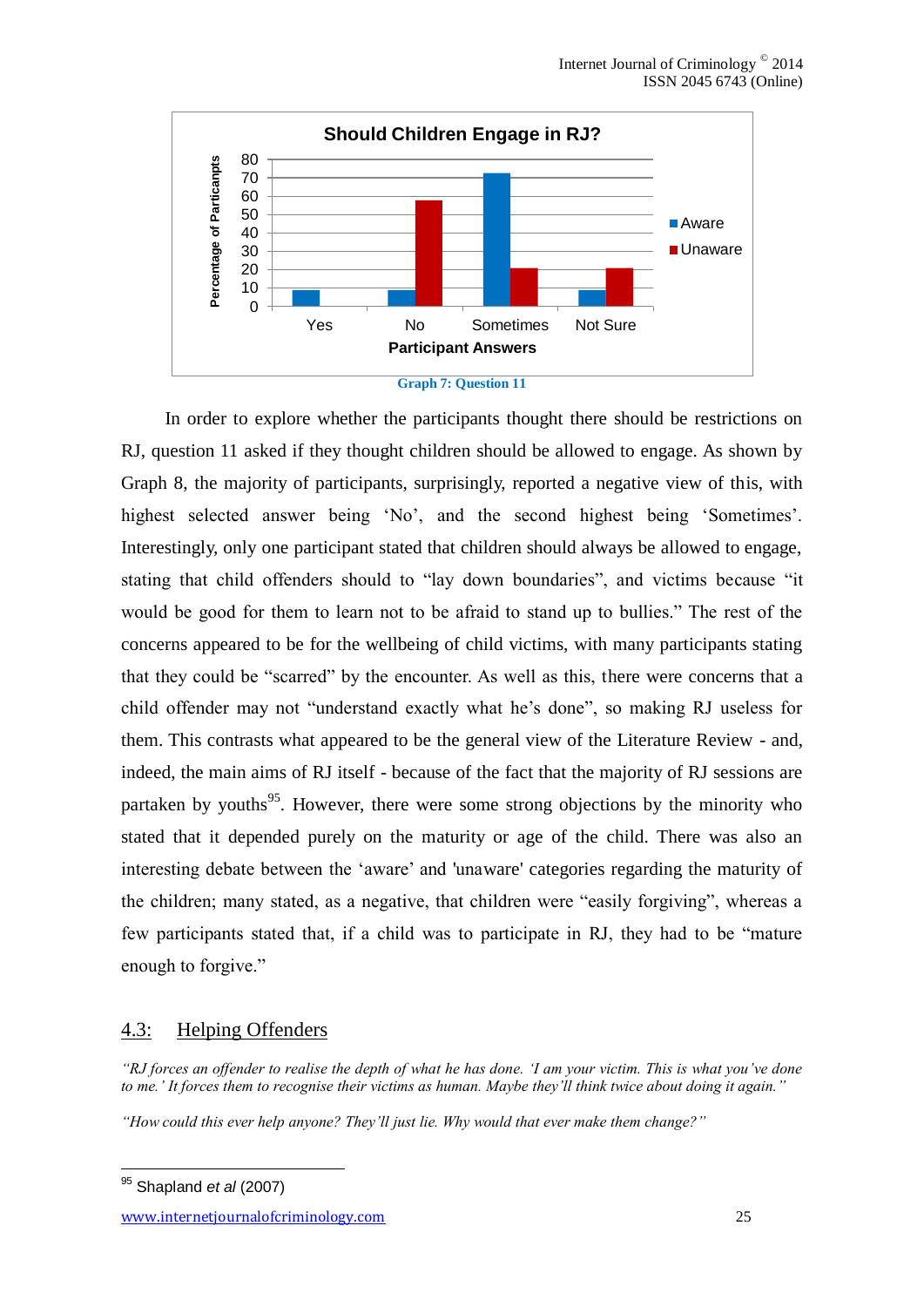

An important part of examining perceptions of RJ is how the participants believed it affected offenders. To explore this in its basest form, question 2 asked whether the participants believed RJ helped stop crime. They were asked to scale their belief from one to four - one being not at all, four being very much. As shown, the results were quite diverse, but there is a definite trend line showing 'aware' participants to be more open to the idea than 'unaware' participants, though the trend line for the latter is a little steeper. In explanation of these answers, the majority of participants with positive views (three to four) referenced in some way the fact that the face-to-face contact with victims would "force them to realise the impact of their actions" by seeing the victim as an actual person. Many also stated that the offender's guilt would cause them to change their view of crime, similar to that of Braithwaite's 'reintegrative shame' theory<sup>96</sup>. This is supported by Smart Justice's report which found that offenders believed RJ would reduce the chance of them reoffending<sup>97</sup>. However, there were many objections to whether RJ actually stopped crime. Many of the negative participants (answers one to two) stated that RJ itself did not actually stop crime, but rather prevented crime from reoccurring. While this was actually what the question was asking, it is interesting to see that the participants were strongly against the view of RJ 'stopping' crime, as opposed to it preventing recidivism. As well as this, many were of the view that RJ would not stop recidivism either. One participant stated that "If they've done it once, they'll probably do it again", and many agreed with this statement, with the overall majority picking 'two'. This contrasts the Literature Review in that it was

 $\frac{96}{10}$  Braithwaite (1997)

<sup>97</sup> *Ibid*.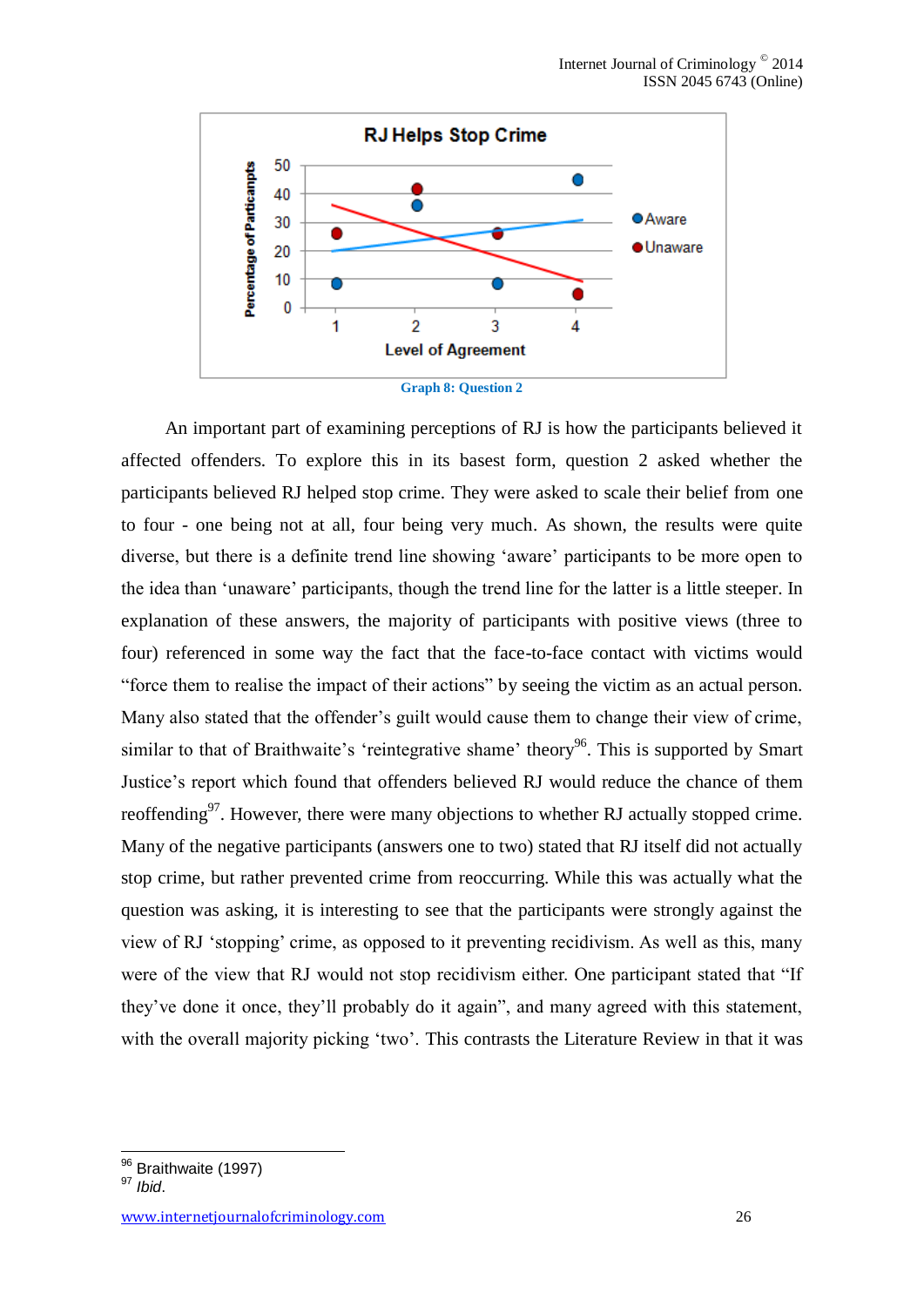found that RJ has quite high desistance rates<sup>98</sup>, but matches in that the reverse belief was outlined as a potential barrier to victim engagement.



**Graph 9: Question 6**

Question 6 discussed whether the victims considered RJ a 'lenient' punishment. Again, the participants were asked to scale their belief from one, being not at all, to four, being very much. As shown, there is a clear correlation between the 'unaware' category and belief in this statement, and the 'aware' category and disbelief in this statement. However, there is one anomaly in the fact that three 'unaware' participants chose 1, the lowest level of belief. This is, however, perhaps explained by the fact that the first two were overall positively minded about RJ, and the last subject seemed to believe that RJ was very positive for offenders, but not for victims. The three subjects were also all in the 50 to 59 age group, perhaps suggesting that perhaps there is a link between positive view points of RJ and age. However, overall, the majority (40%) picked 3, despite the low percentage of 'aware' category subjects, thus showing an overall belief that RJ is somewhat considered to be a lenient punishment. This is supported by the media representation of RJ as discussed in the Literature Review, who also suggested that RJ was an offender's way of 'getting off easily'<sup>99</sup>.

Many reasons were provided for these answers, including the usual that it would depend on the offender, but some also stated that RJ itself was not supposed to be a punishment - but that it was, instead, "reparation and compensation". There was also a great deal of comments suggesting RJ is a lenient punishment because they doubted the sincerity of the offender.

<sup>98</sup> Smart Justice (2006) Accessed 20 March 2013

<sup>99</sup> Dovle (2013) Accessed 30 April 2013.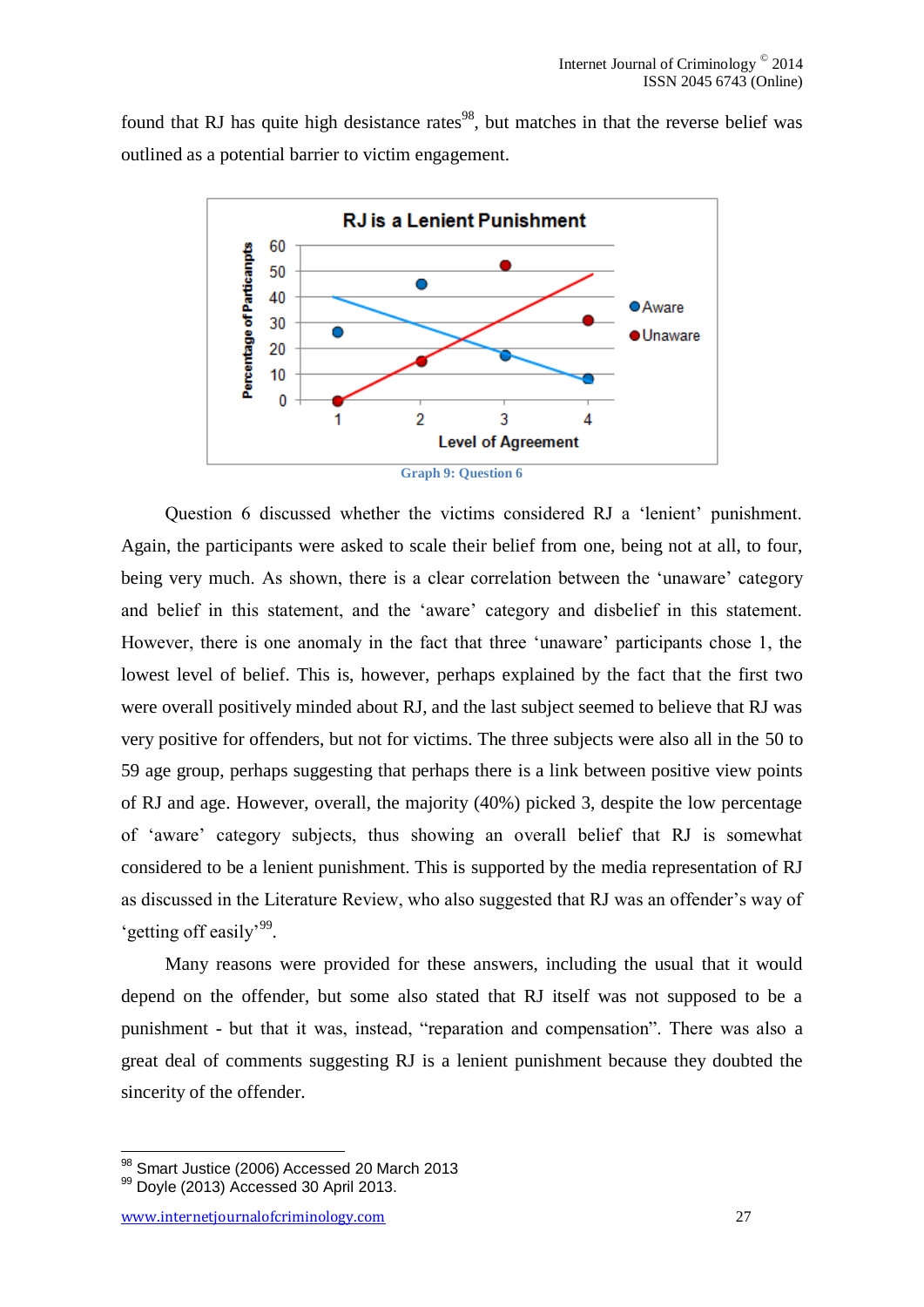

On this line, question 14 discussed whether participants believed offenders would be sincere in their apologies. As this question was a qualitative, open-ended question, the results were adapted into the form of a graph by what the overall tone of their answer appeared to be. Four themes were chosen: 'Yes', 'No', 'Sometimes' and 'Unsure'. As shown, the vast majority of 'aware' participants believed that this depended on many different factors, which included the offender, the offence and the victim. However, the 'unaware' category was more inconsistent, with some being overly positive or negative, and some appearing more uncertain in their answers. The participants who answered positively mostly quoted the belief that the offenders would not have been offered RJ if they had been considered insincere, or had a history of untruths, such as fraud convictions. However, those who answered negatively stated that many offenders would use RJ as an excuse to put them in a better light with either parole or the police, and would therefore not be perturbed about lying. Three participants also stated that RJ should never be offered to repeat offenders, as "they clearly aren't sorry if they've done it more than twice." This links into Haley's theory that victim-offender apologies are not effective with repeat offenders, especially addicted offenders<sup>100</sup>. One participant also brought up the interesting point of whether it actually mattered if the offender lied. They proceeded to say that the RJ then would clearly not have had that much of an effect on the offender, but, so long as the victim is not aware that the offender is lying, "it's still going to have the same result", similar to a placebo effect.

Linking in closely with this was question 15, which asked whether participants thought offenders should be given a reduced sentence in return for their engagement in RJ

www.internetjournalofcriminology.com 28

 $100$  Haley, John cited in: Messmer & Otto (1992) p. 122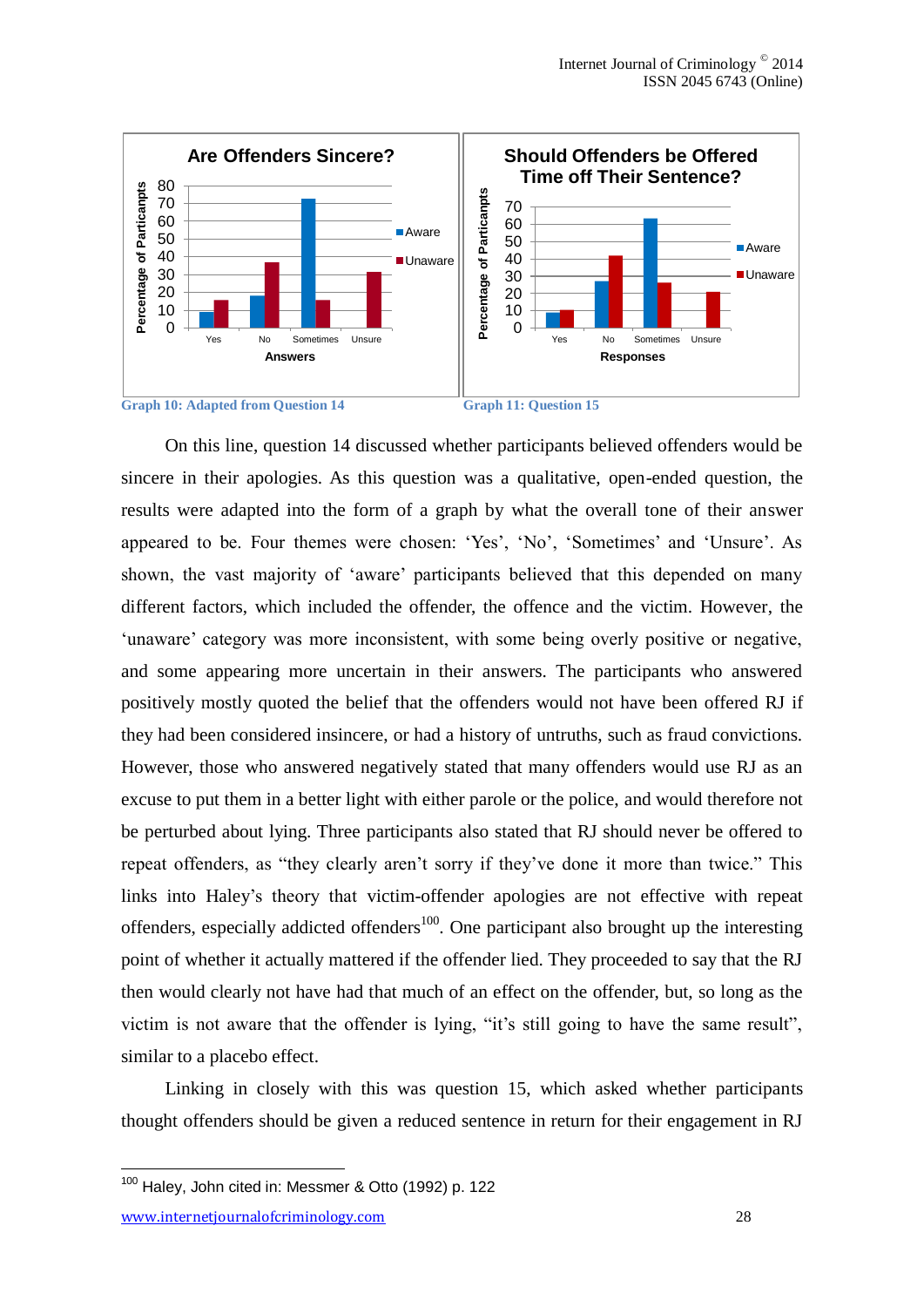(Graph 11). Overall, the majority of participants (40%) chose 'Sometimes', and went on to reiterate the dependence of offender, victim and crime on their decision. Only 10% of participants agreed with the statement, of which, interestingly, only one was of the 'aware' category. Of those that agreed, one participant explained that it was beneficial as it gave offenders "hope for the future". Another stated that "they do something good, they get something good", and the last held that offering reduced sentences was "a good way to get victims what they need". Of those who gave negative answers, a common theme was that it would directly affect the sincerity of the offender; "if they know they'll get time off, they'll lie to get it."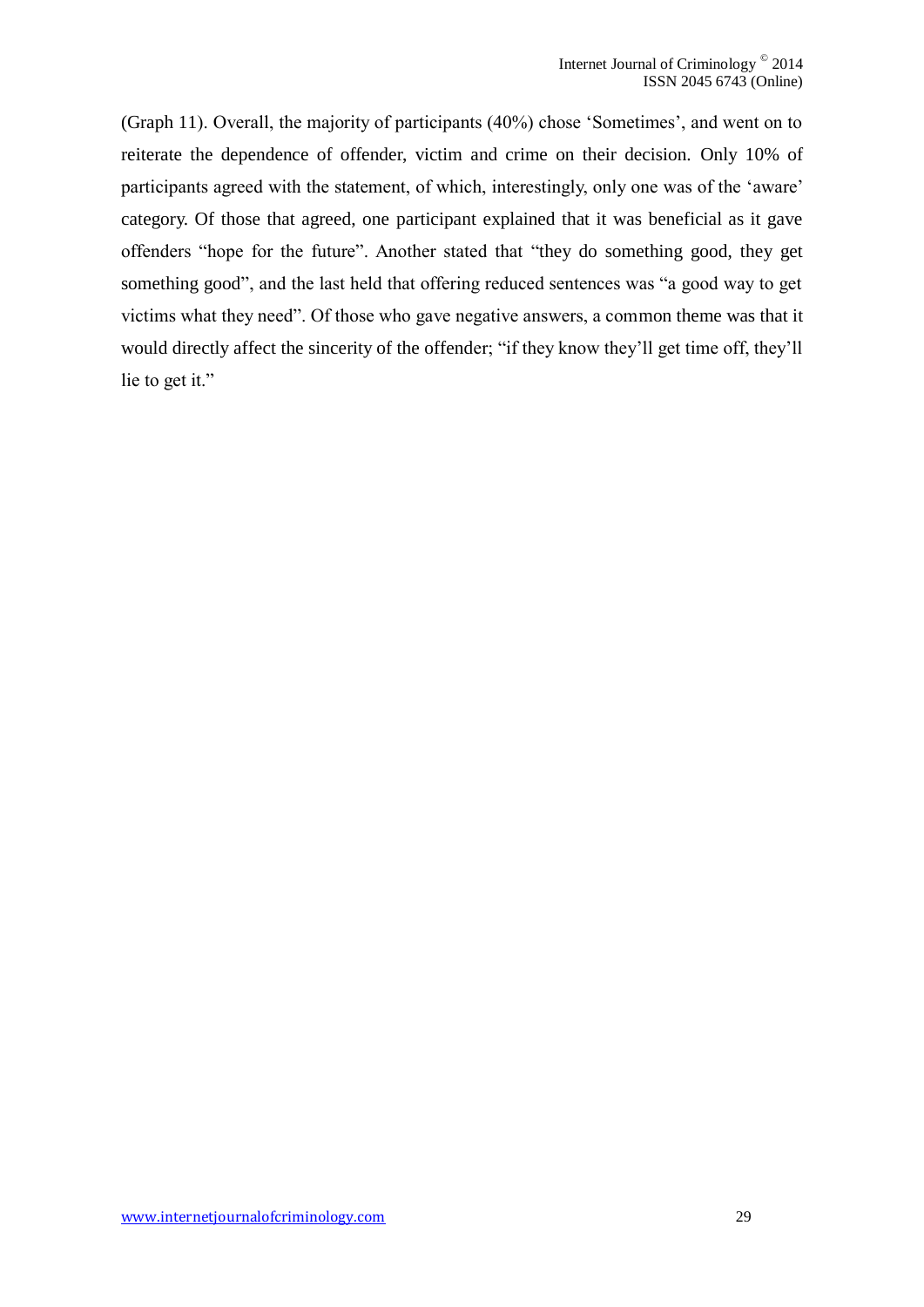#### <span id="page-30-0"></span>4.4: Perceptions of 'Justice'

*"Their [sic] all bad people if they commit crime in the first place and its like the soft option."*

*"It's best when used with lesser crimes. That way the offender doesn't get criminalised, the victim gets what they want (apology, fixing damage etc), and everybody wins."*

A theme that kept arising during the course of the report was the feeling that RJ was an 'injustice' on the part of the offender. These views were sometimes very passionately stated, with a great deal of debate occurring in the questionnaires. This therefore convinced the researcher that the topic of whether RJ was 'just' could have a major impact on whether a person would accept a session or not. The first instance of this being observed was the type of crimes the participants believed RJ should be used for.



**Graph 12: Question 9**

Question 9 asked simply whether the participants believed RJ depended on the type of crime committed. As shown, the results were almost unanimous. Out of all thirty participants, only one did not state that their response depended on the victim, the crime or the offender at some point during the questionnaire, and only two answered question 9 with 'Don't know'. This is a very prominent point to take into account when considering possible barriers to victim engagement in RJ. None of the participants believed RJ was a universal decision, and so, as posited in the Literature Review, it is obviously necessary to consider the circumstances of the offence before allowing an RJ session to commence.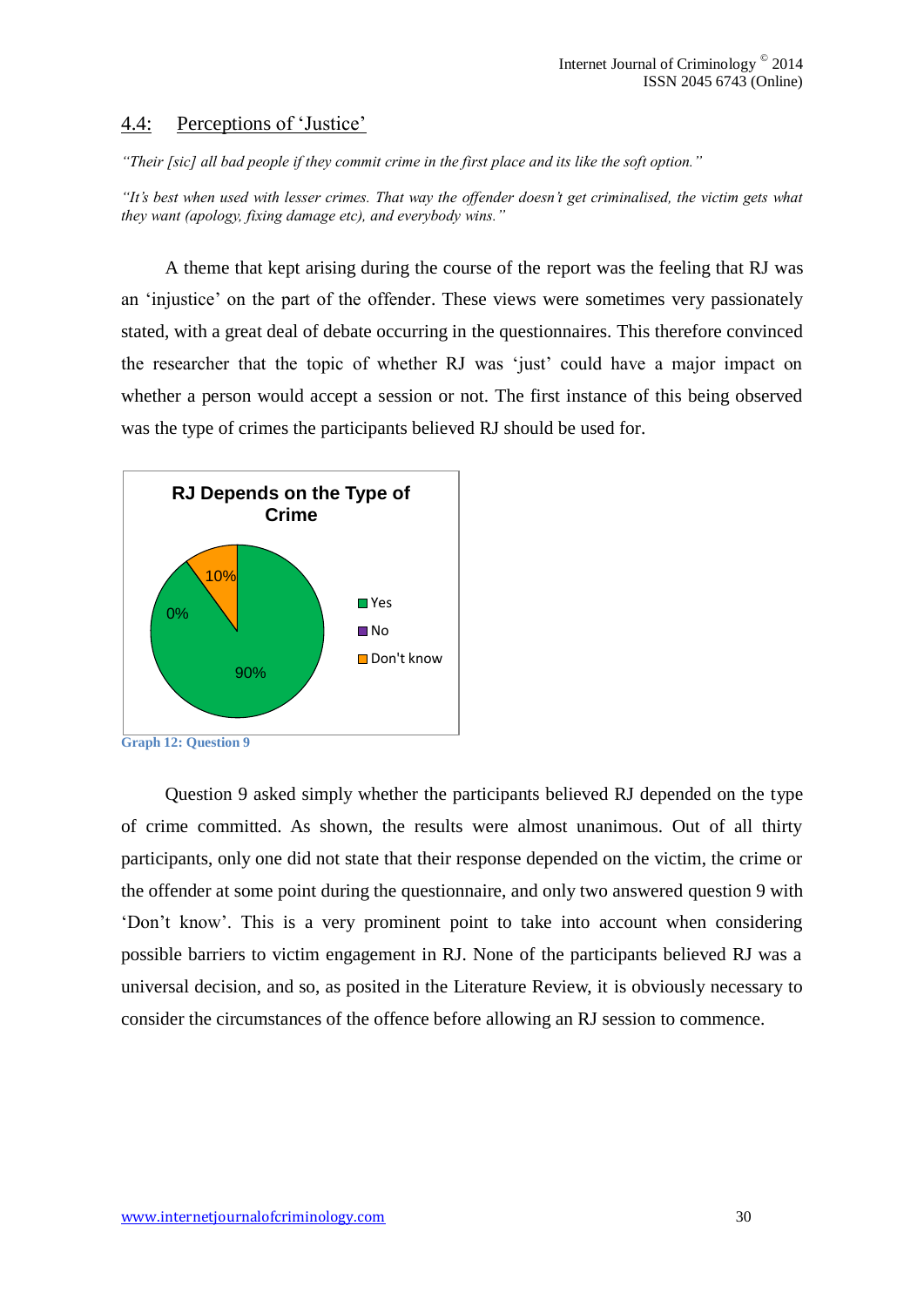

**Figure 1: Word Map of Responses to Question 10**

Question 10 asked what types of crime the participants believed RJ should *not* be used for. As this was a qualitative question, the results were formed into a word map which utilised various encompassing words for certain offences. The coding frame of 'rape', for example, also included answers along the lines of 'sexual assaults' or 'crimes of a sexual nature'. As predicted in the Literature Review<sup>101</sup>, the main cause for concern amongst the participants was paedophilia, followed closely by rape. Hate crime was also mentioned, which is another problem that was exposed in the Literature Review<sup>102</sup>. The concerns here were mainly for the mental wellbeing of the victim, but, with crimes such as theft and repeat offenders, the overall view was that the offenders would get nothing out of the session.

<sup>&</sup>lt;u>.</u> 101 Wright (Ed.) p. 449

<sup>&</sup>lt;sup>102</sup> Gavrielides (2012) Accessed 20 April 2013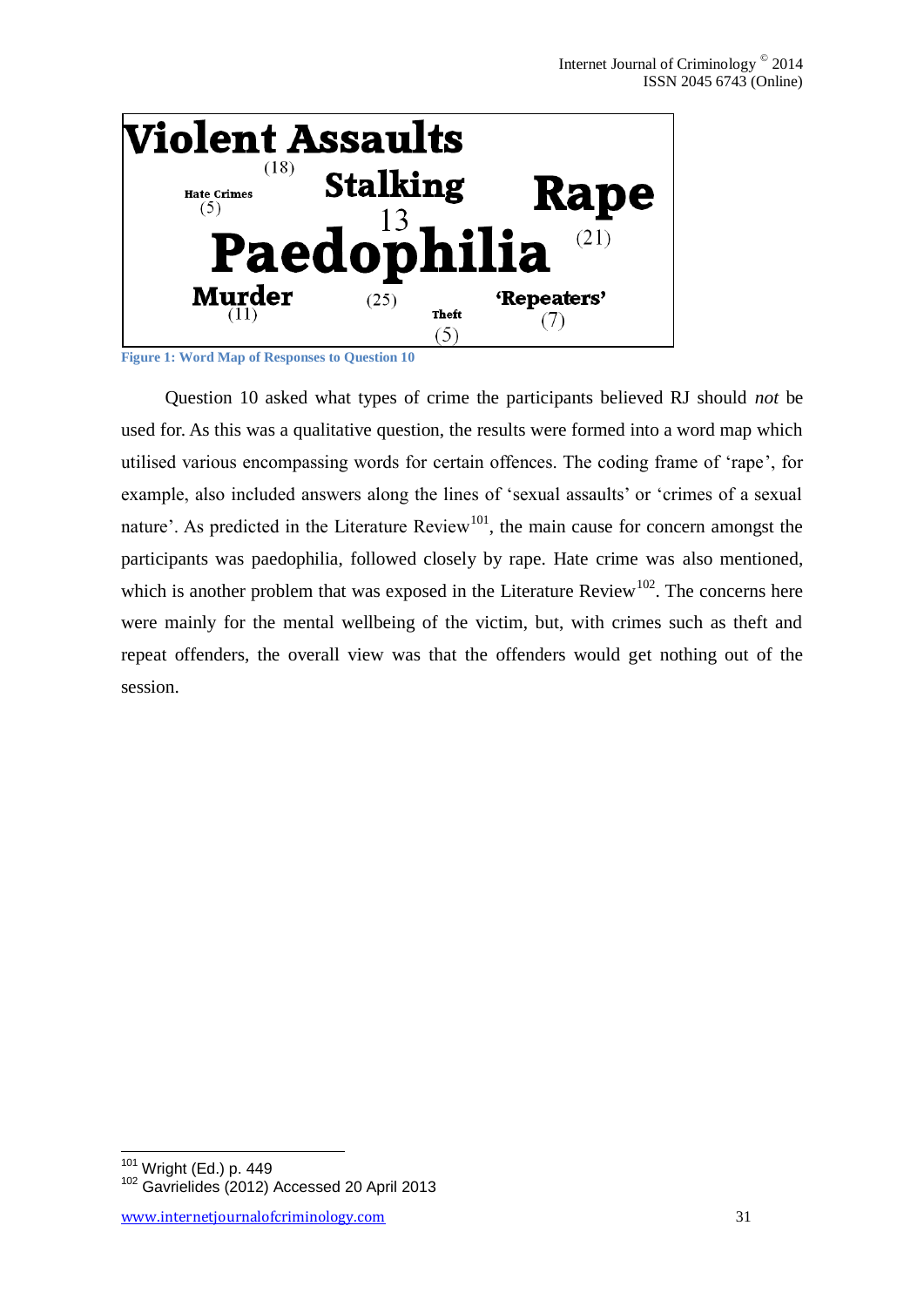#### <span id="page-32-0"></span>4.5: Knowledge and Understanding

*"You hear reoffending rates are so high."*

*"Maybe they don't know RJ exists - it's not well advertised."*

The matter of knowledge and understanding of RJ is a complicated one. During the questionnaires, there was little reference by the participants on where or how they have gained their information concerning RJ, but the impact of popular media could be seen in their understanding of certain RJ practises, such as offender apologies. Many also had views very similar to those spread by certain tabloid newspapers, such as the habit of referring to RJ as a 'soft option'.



**Graph 13: Question 1 Graph 14: Comparison of Age and Awareness**

The first question asked was whether the participant had heard of RJ before the day of the report, which was the criterion used to separate the participants into the 'unaware' and 'aware' categories. Alarmingly, out of all participants, only eleven had heard of RJ, while nineteen had not - almost double the 'aware' participants. As well as this, when examining age in comparison with awareness, it became apparent that the older the participant, the more likely they were to have heard of RJ. Although this may seem obvious, it is a little unexpected considering that RJ is relatively new in terms of public promotion. On the other hand, the age discrepancy may be due to the fact that perhaps older participants were more likely to read about programs in this in the newspapers. There is, however, an anomaly (circled) in that the age group '18 - 29' has more 'aware' participants than expected by the line of best fit. However, this may be due to the fact this age group is the most common age of students, which could therefore mean that some might be studying RJ for their courses, and so would obviously be more aware of it. There was little change between male (33% 'aware') and female (39% 'aware').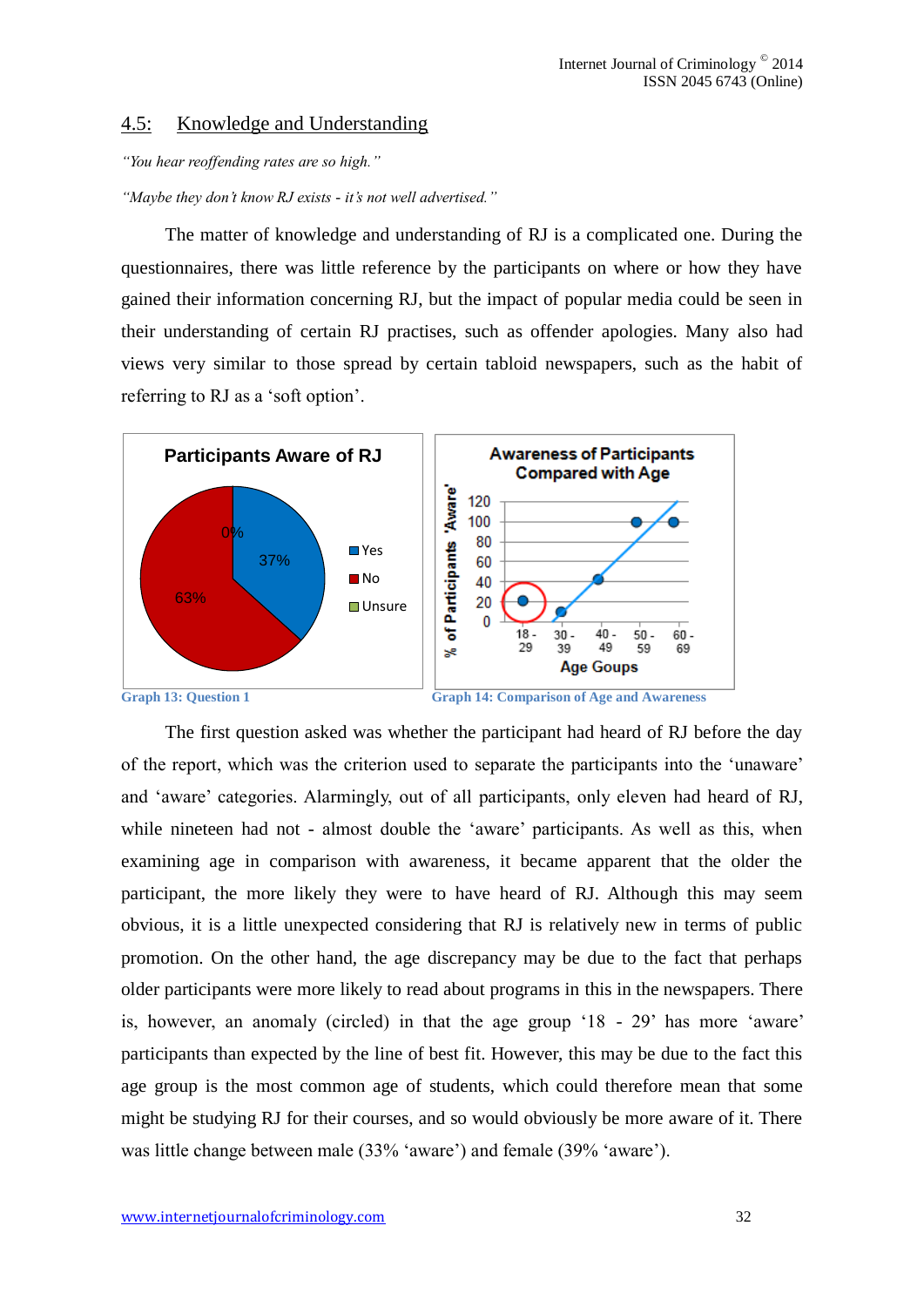

**Graph 15: Question 16 - 'Aware' Category Graph 16: Question 16 - 'Unaware' Category**

Question 16 asked if, overall, the participants thought RJ was beneficial for both victims and offenders. Although this question is remarkably similar to question 8 (see Graph 6, p. 24), the fact that this was the last question means the participants have had more time to consider what they believe during the course of the questionnaire, and so will perhaps gain more informed answers than the former version. These two graphs show a clear divide between the 'aware' and 'unaware' category. As found by Richards in her experiments<sup>103</sup>, the 'aware' participants are more open to the idea of RJ, and believe it has a more positive effect on both victims and offenders. However, there is still a great deal of uncertainty in the answers, with 43% of all participants choosing 'Sometimes'. Although there appears to be more uncertainty in the 'unaware' category, they still hold around the same level of consistency as the 'aware' participants, thereby making the graphs almost into exact opposites of each other.

<sup>1</sup>  $103$  Richards (2005)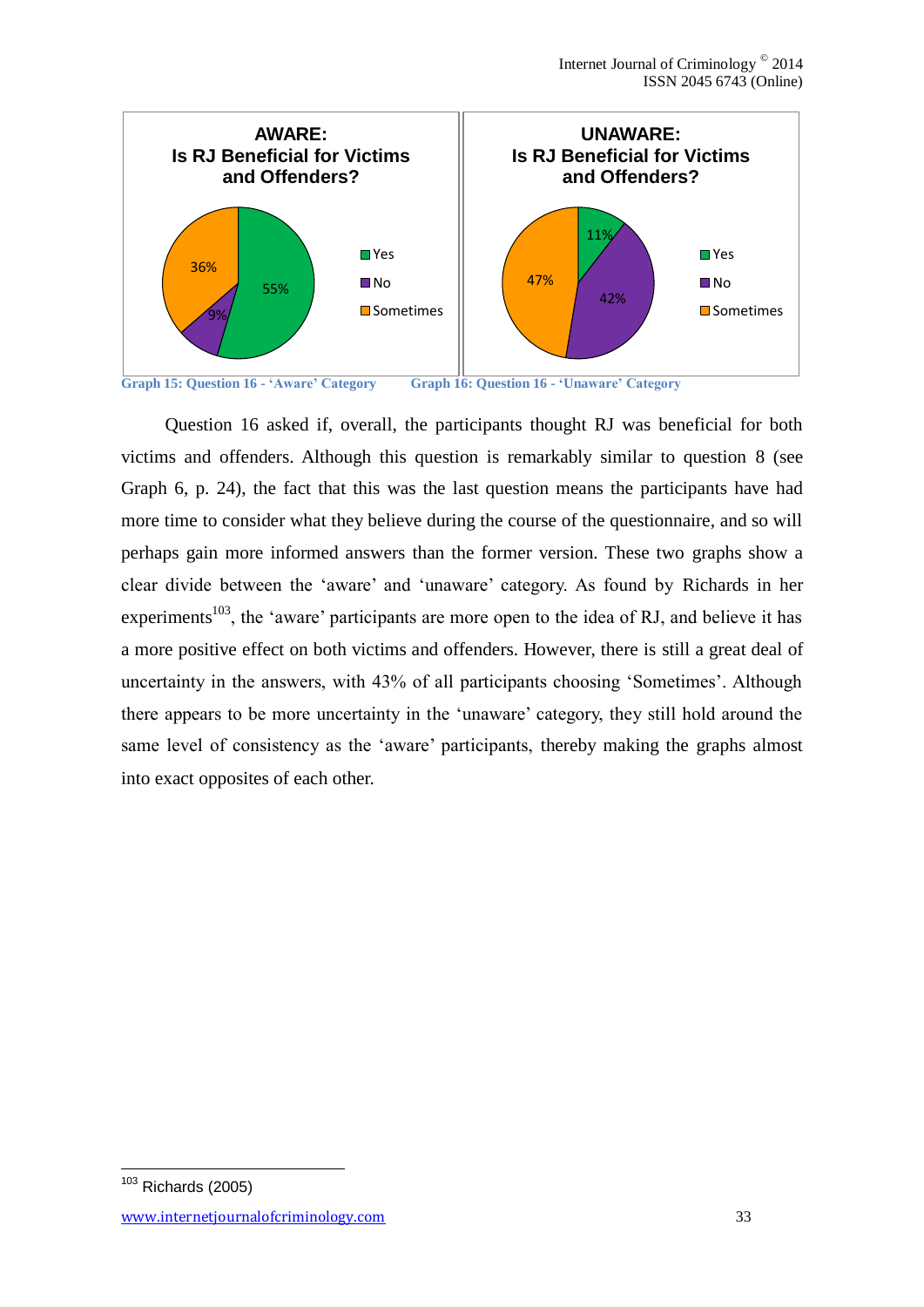# <span id="page-34-0"></span>4.6: Barriers to Victim Engagement

*"It would be really scary and I think most people wouldnt [sic] want to go through with seeing the man that did horrible things to them."*

*"For some crimes, why not? For others, you've got to be careful. The wellbeing of the victim should always be the most important factor."*



**Figure 2: Word Map of Responses to Question 12 Figure 3: Word Map of Responses to Question 13**

Question twelve and thirteen served as direct opposites, with thirteen asking what the participants thought prevented victims from engaging in RJ, and thirteen asking what they thought encouraged them to engage. The participants were asked to pick out of fear, possible expense, time, not interested and victim's feelings of anger for question twelve, and to confront offender, to gain a reason for the crime, to gain an apology from offender, to see offender is punished and to face up to offender for question thirteen. As with question ten, the qualitative results were formed into word maps. As shown, the most prominent reason given for lack of engagement was fear, closely followed by anger, whereas the most given answer for participation was to gain an apology, followed by to gain a reason for the crime. This is similar to the Literature Review in the mentioned common view that most victims would not want to meet their offender due to fear  $104$ , and also due to the fact that many victims wish to gain a reason for why the crime was committed<sup>105</sup>. As well as these answers, the participants were given a space to mention any other reasons they could think of. In the matter of why victims would engage, several participants mentioned that perhaps the victim could only move on by not seeing offender, or would "just want to move on and forget about it". As well as this, as mentioned, one participant suggested that "maybe they don't know RJ exists - it's not well advertised." On the flip side, the majority of other reasons given for engagement in RJ were in order to create a form of rapport with the offender. One participant stated that it would be beneficial for the victim to "see they're not monsters, but people just like us", and another mentioned that this would "help them to forgive". As well as this, several subjects stated that the

<sup>&</sup>lt;u>.</u> <sup>104</sup> Baksi (2012) Accessed 20 January 2013

<sup>105</sup> Fernandez (2010) p. 139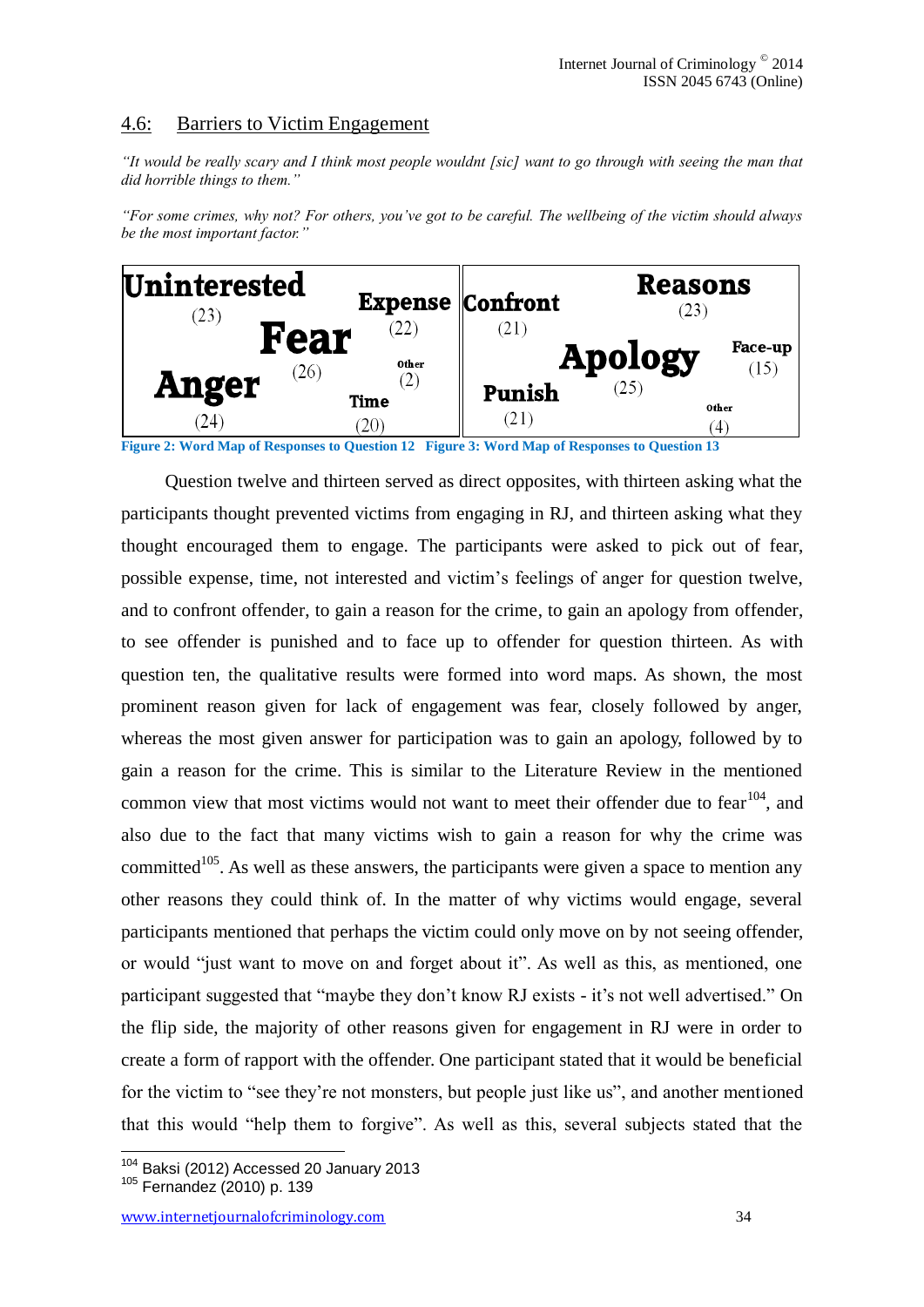victims also might want to meet their offender to "see if they can do it", suggesting some sort of test of their own willpower, or a challenge to see if they have completely emotionally moved on from the crime.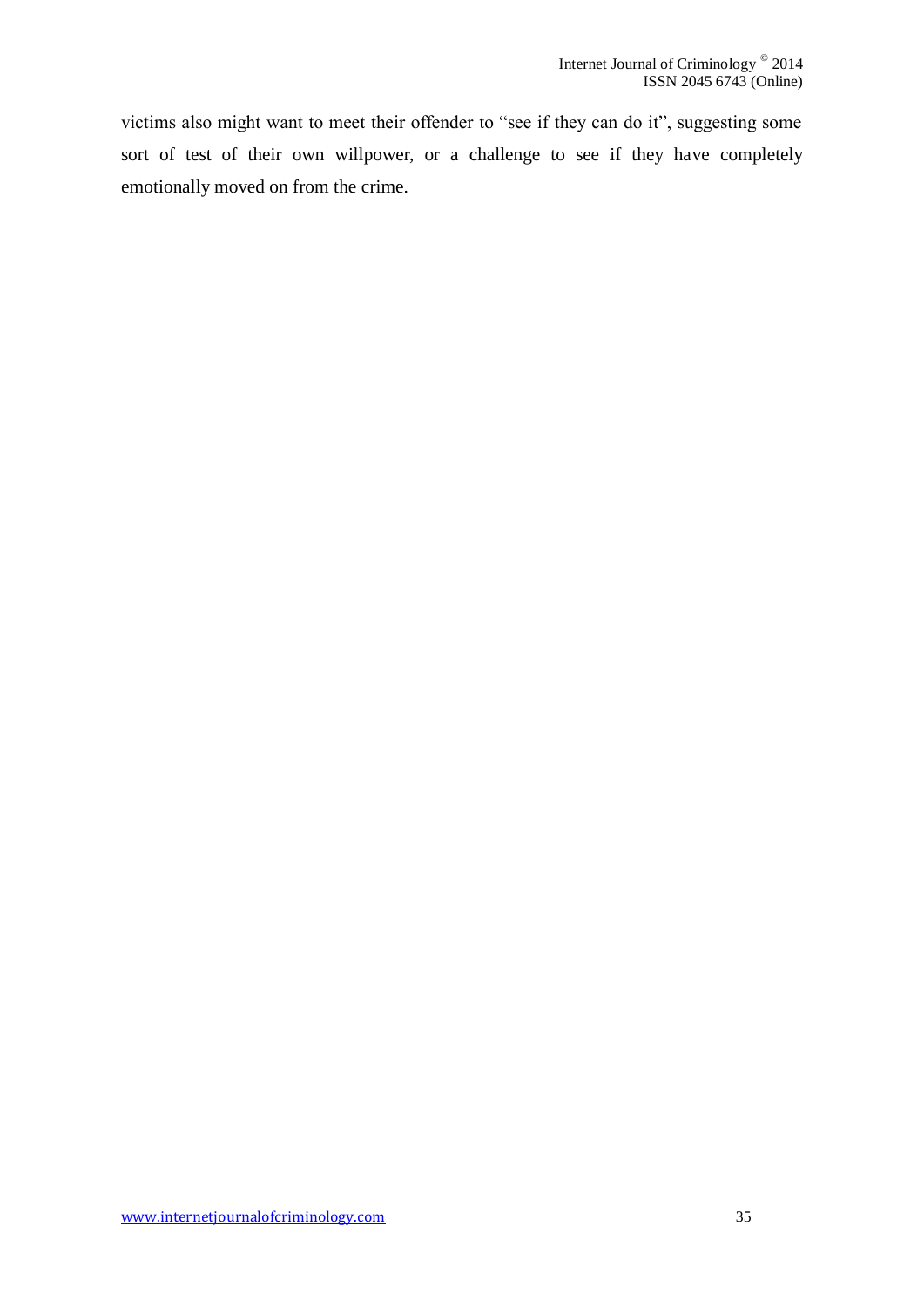#### **CHAPTER 5: CONCLUSIONS**

#### <span id="page-36-1"></span><span id="page-36-0"></span>5.1: Limitations and Recommendations

During the course of this report, there were many difficulties in acquiring a proportionate sample. Firstly, due to recent complications involving sentencing in Derby, there was a huge drop in victims of assault coming through the Derby Magistrates' Court, which made the selection much more difficult. Due to the commonness of the offence, however, the sample was able to be raised to thirty participants at the last minute, which meant the end date outlined in the Methodology of  $30<sup>th</sup>$  March 2013 had to be extended. There were also difficulties in finding time for the participants to complete the questionnaire, as a day in court can be very busy, and so many questionnaires were left uncompleted. If this report was to be repeated, perhaps an online method of completing the questionnaires would be more appropriate. This would also perhaps address the apathy noticed in some participants' questionnaires, as they would possibly be more likely to answer fully if they could complete them in their own time.

As well as this, due to the relatively small sample size, the findings in this report cannot be fully generalised to wider society, but do provide a sound understanding into the emotions and ideas of those in the Derby City area. For a repeat study, a bigger sample size would be beneficial, but would require more time to properly analyse the findings. It also could be argued that the results were disproportionate because of the uneven male to female ratio, as well as the fact that the age groups were uneven. However, the sample was taken from differing socioeconomic groups, ethnicities and religions due to the selection process of going through Witness Service, which services all kinds of individuals, making the results of this report directly applicable to victims of assault.

Another problem that arose during the completion of this project was the notion that perhaps the participants did not fully understand some of the questions, and that some were perhaps too vague. For questions such as question 8, which asked whether RJ was fair for both victims and offenders, there were a few cases of participants choosing the apathetic answer of 'Unsure' because they believed RJ was fair for victims but not offenders, or vice versa. Questions such as this would perhaps have received more in-depth answers if they were split into two separate inquiries instead of one. The qualitative questions, such as questions 7 and 8, were also difficult to gain inference from due to their lack of a space for the participant to explain their answers. Although these questions were easier to analyse via graphs, this could lead to the researcher misconstruing the participant's answers. On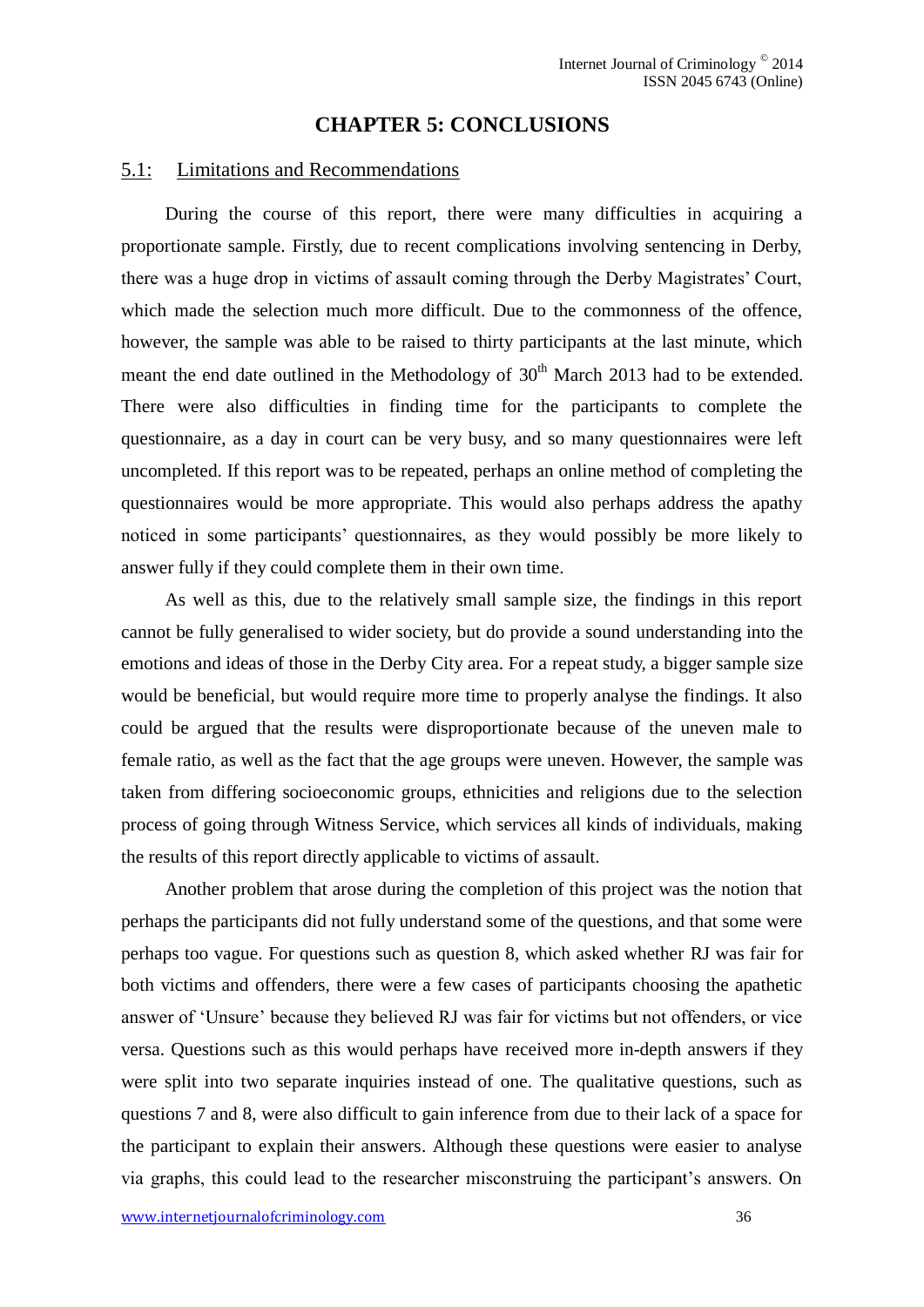the other hand, the strictly qualitative questions such as 10 and 14 were more difficult to display and therefore analyse due to the constraints of this report. They did, however, mean for more emotive responses, and were more difficult to misinterpret. A recommendation on this front would be to provide both a quantitative question such as a likert or rating scale question and a qualitative section for the sample to explain their answers, which the majority of questions in this report did include.

As well as these changes, it would be interesting to have gathered a little more demographic data from the participants. For instance, their employment could have a huge effect on their knowledge of RJ, especially if they were involved with the police or the CJS. This would also be so in the case of education; a law student in a university, for instance, would have a great deal more chance of knowing about RJ than someone who had not completed higher education. It would also have been interesting to examine where the 'aware' category participants had gained their information from; during Chapter 4.5 (p. 32), it was inferred that several of the participants had gained information from the media due to the wording of their answers and the context of their arguments, but this was, however, just an inference. Where the participants got their information from would help to understand where common misconceptions truly came from, and whether there was a lack of peer-reviewed information accessible on RJ.

#### <span id="page-37-0"></span>5.2: Summary

This dissertation explored the research question of: 'Barriers to Victim Engagement in Restorative Justice: Perspectives of Victims of Assault in Derby', which was analysed in conjunction with four research aims:

- To discover possible barriers to victim engagement in Restorative Justice.
- To examine the views of victims of assault on Restorative Justice.
- To discover if these views change according to the severity or nature of the offence.
- To determine whether previous knowledge of Restorative Justice has an effect on these views.

In answer to the first and second aims, it was found that the main barrier to victim engagement according to the participants was that RJ depended on many differing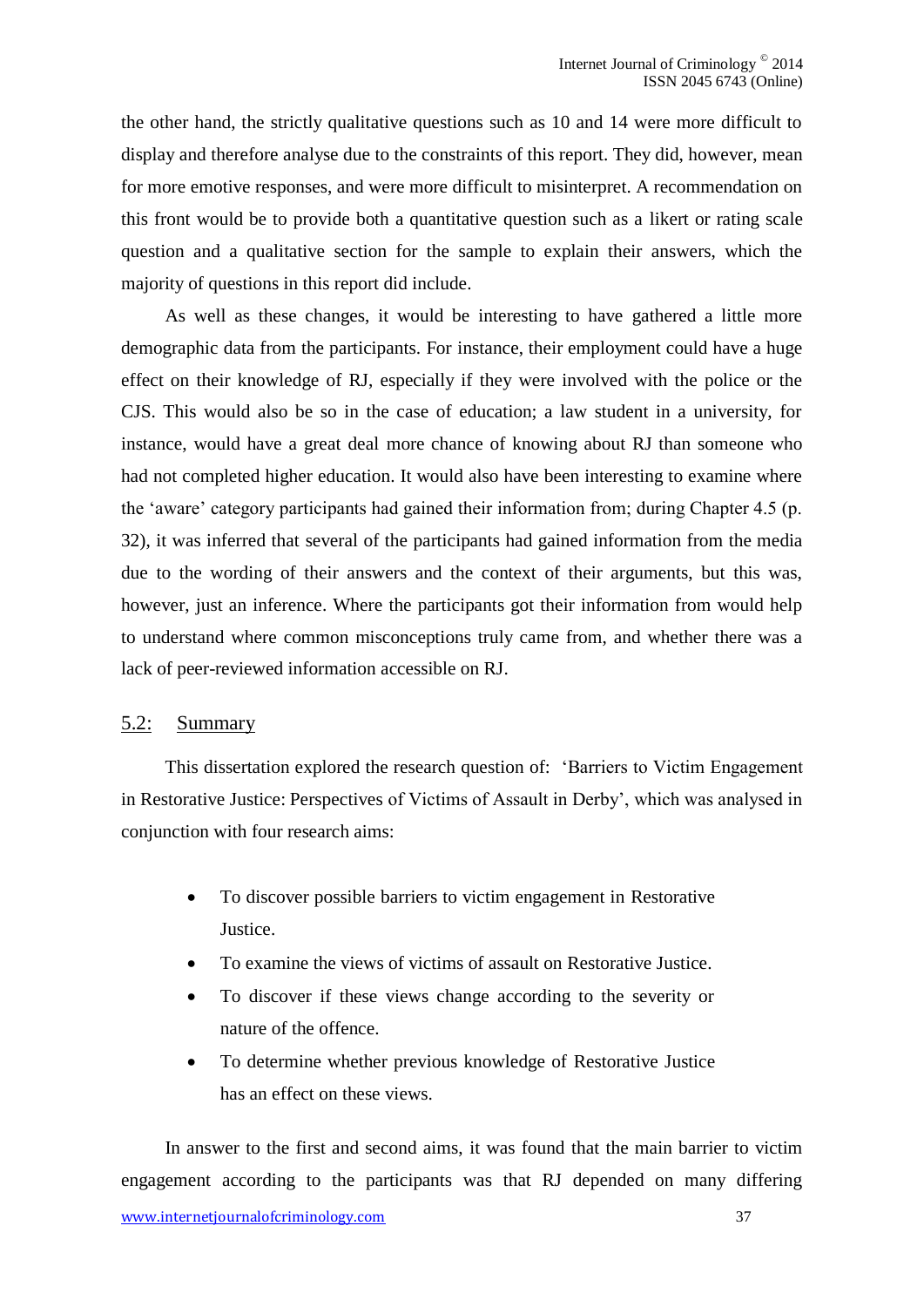variables that the victim would have to consider before they participated. It was also clear that many of the participants would doubt the sincerity of the offender, which would be a pertinent reason to refuse RJ. As well as this, there was a great deal of reference to the feelings of the victim at meeting their offender, and many of the participants believed that a meeting would only make the emotions of the victim worse, with the main barriers suggested being the fear and anger generated by the offence. There was also some objection to the idea of RJ being used as an alternative to punishment, as many believed that this was far too lenient for many offenders, and saw it as a "soft option". Both of these points were also found to be the case in the Literature Review, especially amongst the tabloid media. However, many of the participants believed that RJ was good for victims, stating that it could help them to move on from the crime. There was also some discussion on RJ being good for the offender and preventing recidivism, as the offender would be forced to recognise his victim, which would perhaps discourage him from committing the crime again.

With the third aim, to discover if these views change according to the severity or nature of the offence, it was found that the participants almost unanimously agreed that there were many variables which affected multiple aspects of RJ. Cited variables included the offence itself and the age, gender, maturity and beliefs of both the victim and the offender. While some agreed that RJ could be used in nearly any crime, most of the participants stated at least one crime that RJ should not be used in, with the most common response being paedophilia and sexual assaults. There was also debate over whether children should be allowed to participate in RJ, whether as victims or offenders. In this case, the most common response was that it depended on the crime and the mindset and maturity of both the victim and the offender, but there was also an equal amount of responses stating that they would not allow any children to participate.

With the final aim, to determine whether previous knowledge of restorative justice has an effect on these views, there was a great deal of information available to analyse concerning this. Overall, the 'unaware' category were much more negative towards RJ, as predicted by the Literature Review<sup>106</sup>, and were also much more likely to recite common misconceptions surrounding RJ, such as the belief that victims are forced into sessions by the police to keep crime rates down. However, there was also discontent amongst the 'aware' category, suggesting that it is not knowledge alone that constructs a person's

 $106$  Richards (2005)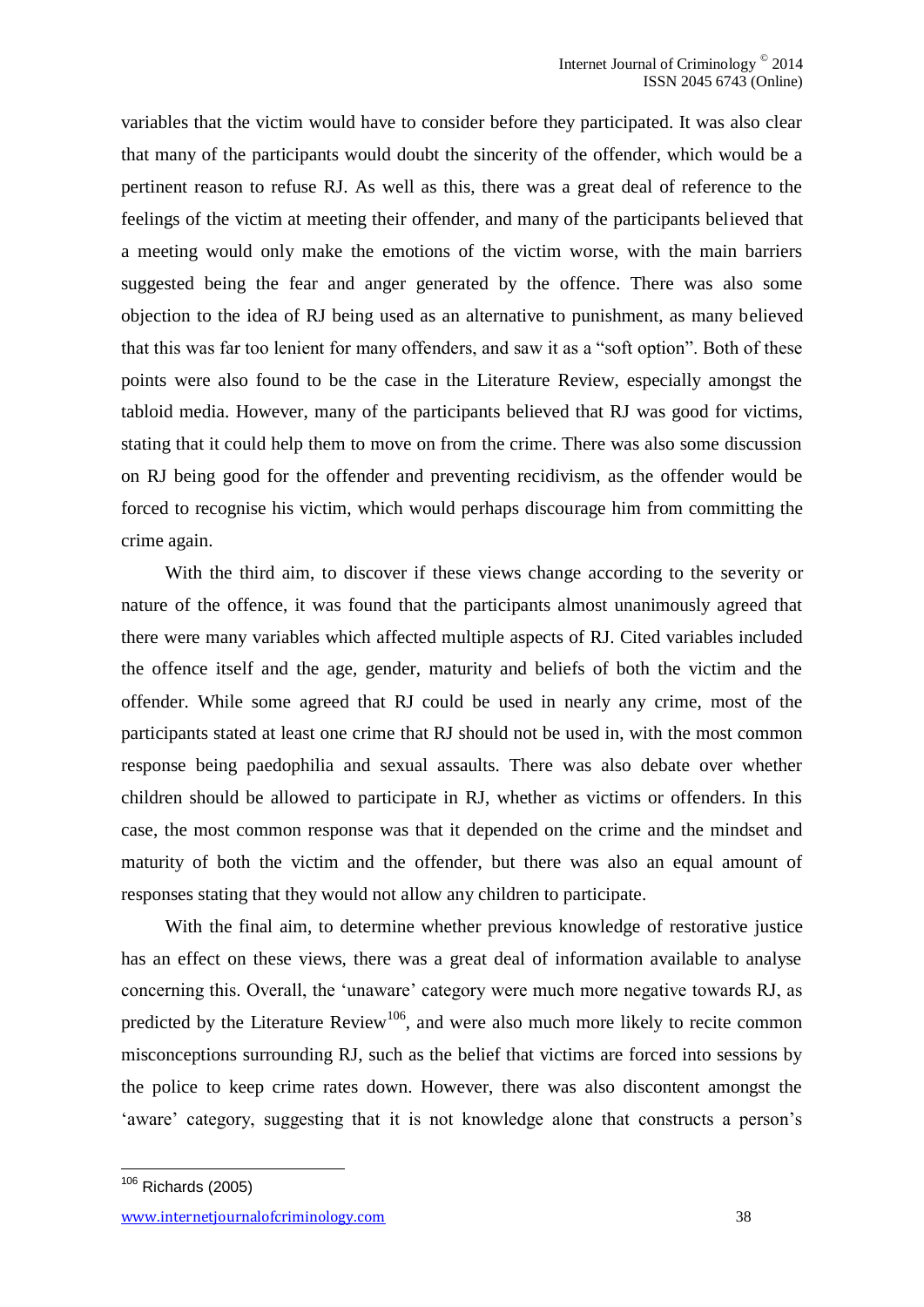favour of RJ. It was also noted that the 'aware' category seemed to put more thought into their answers than the 'unaware' category, shown by their writing of multiple reasons and viewpoints, and often writing the alternate view to theirs before making their conclusion, but this did lead to them taking the more apathetic route of often choosing 'Sometimes' or 'Unsure'. The 'aware' category also seemed to understand better the relationship between offenders and victims, showing this through their reasoning of why a victim would want to meet an offender and vice versa.

When considering the findings of this report, several recommendations can be drawn. Firstly, more awareness of RJ needs to be spread so victims are more aware of what will occur during sessions. This will help to reduce anxiety and concern over the experience, and also will theoretically have an effect on public confidence in the scheme. This could most efficiently be completed by an effective relationship between the criminologists and the media, thereby allowing the general public a more comprehensive access to factually accurate and unsensationalised information, as suggested by De Mesmaecker $107$ . Secondly, it should be made known that victims or offenders should never be forced or manipulated into participating in RJ sessions, as this is likely to cause further discontent amongst both parties, and therefore lower public confidence. As well as this, it should be considered whether RJ is appropriate for every type of crime, and, if this sort of screening is already present in a local district, this should be advertised more highly. In the case of children engaging in RJ, it could be beneficial to attempt to score the victim or offender on maturity before allowing them to participate, as this could give the police a better understanding of how the child will react to the session. The final recommendation would also be to attempt to deal with repeat offenders differently from a first-time offender. Perhaps, in this case, a psychologist or counsellor of some sort could meet with the offender while considering them for RJ sessions to attempt to gauge honesty and remorse, which, while being advantageous for the offender in terms of getting something out of the scheme, would also be beneficial for the victims. However, at the end of the day, it is clear that 'Restorative Justice, like anything else, operates in an imperfect society and is carried out by imperfect actors<sup>, 108</sup>, therefore suggesting that, no matter how regulated the sessions are, there will always be the opportunity for problems.

<sup>107</sup> De Mesmaecker, V. (2010) *Building Social Support For Restorative Justice Through The Media: Is Taking The Victim Perspective The Most Appropriate Strategy?* In: 'Contemporary Justice Review: Issues in Criminal, Social, and Restorative Justice', Vol. 13, No. 3 (pp. 239 - 267)  $108$  Filipovic (2013) Accessed 20 April 2013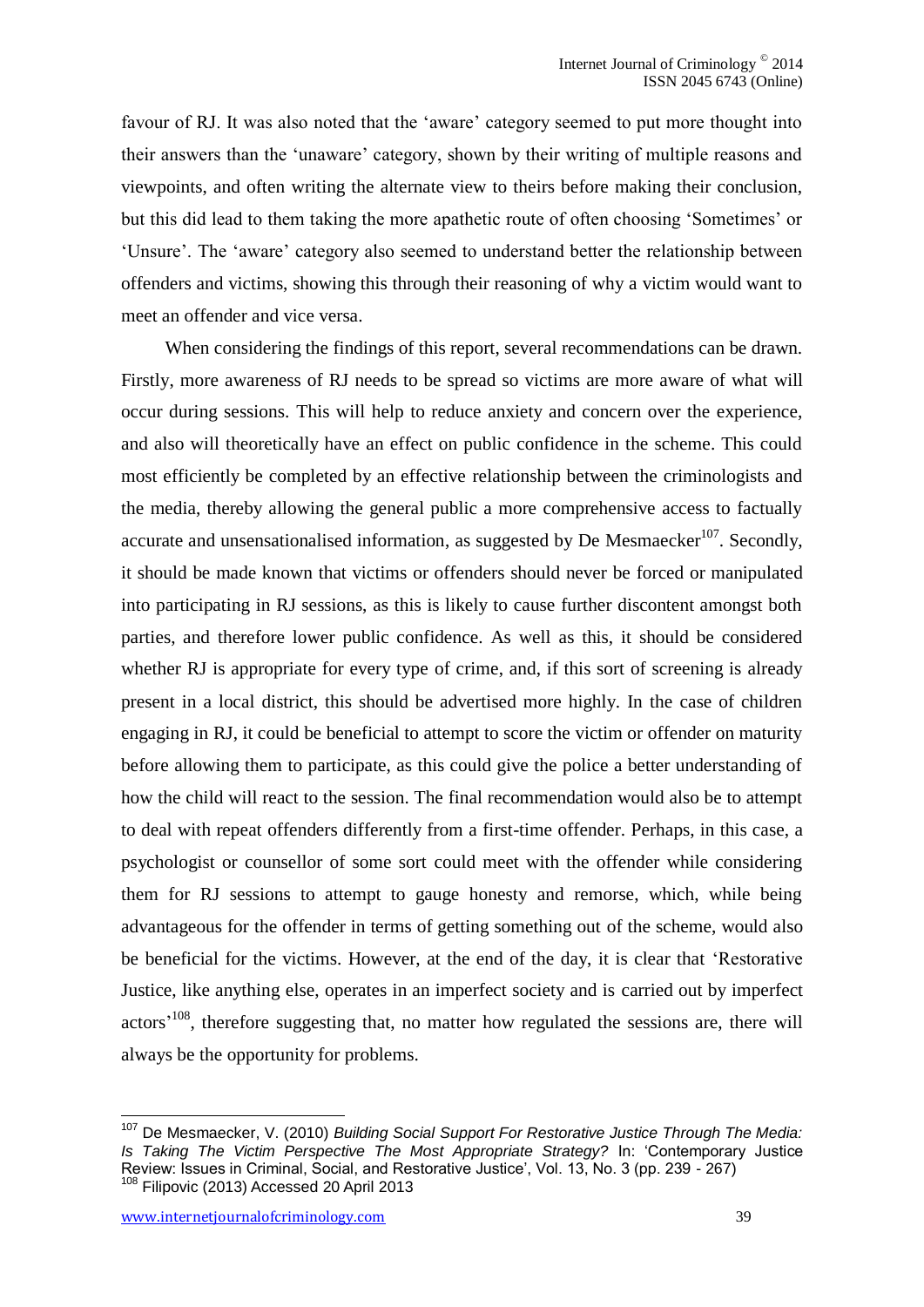## **REFERENCES**

- <span id="page-40-0"></span> Baksi, Catherine (2012) *How To Judge Restorative Justice*. In: 'The Law Society Gazette' (05/04/12) <http://www.lawgazette.co.uk/blogs/blogs/news-blogs/how-judge-restorativejustice> Accessed 20 January 2013
- Bazemore, Gordon & Green, Diane (2007) *"Yardsticks" for Victim Sensitive Process: Principle-Based Standards for Gauging the Integrity of Restorative Justice Process*. In: 'Victims & Offenders: An International Journal of Evidence-based Research, Policy, and Practice', Vol. 2, No. 3 (pp. 289 - 301)
- Bednarova, Jana (2011) *The Heart of the Criminal Justice System: A Critical Analysis of the Position of the Victim*. In: 'Internet Journal of Criminology'. <http://www.internetjournalofcriminology.com/Bednarova\_The\_Heart\_of\_the\_Criminal\_Jus tice\_System.pdf>
- Bennett, Sarah, Levin, Jack & McDevitt, Jack (2002) *Hate Crimes Offenders: An Expanded Typology*. In: 'Journal of Social Issues', Vol. 58, No. 2 (pp. 303 - 317)
- Bowling, Ann (2005) *Mode Of Questionnaire Administration Can Have Serious Effects On Data Quality*. In: 'Journal of Public Health', VoI. 27, No. 3 (pp. 281 - 291)
- Braithwaite, John (1997) *Crime, Shame and Reintegration*. Cambridge: Cambridge University Press.
- Braithwaite, John (2002) *Setting Standards for Restorative Justice*. In: 'The British Journal of Criminology', Vol. 42, No. 3 (pp. 563 - 577)
- Braithwaite, John (2004) *Restorative Justice and De-Professionalization*. In: 'The Good Society', Vol. 13, No. 1 (pp. 28 - 31)
- Brownlee, Kimberley (2010) *Retributive, Restorative and Ritualistic Justice*. In: 'Oxford Journal of Legal Studies' (pp. 1 - 13)
- Carrington, Kerry (2009) *Offending Youth: Sex, Crime and Justice*. Leichhardt: The Federation Press
- Clark, Laura (2009) *Trendy 'Restorative Justice' Schemes To Stamp Out Bullying At Schools 'Do Not Work'*. In 'The Daily Mail Online' (02/07/09) <http://www.dailymail.co.uk/news/article-1197102/Trendy-restorative-justice-schemesstamp-bullying-schools-work.html>
- Cochran, John, Gove, Walter & Wood, Peter (1994) *Motivations for Violent Crime among Incarcerated Adults: A Consideration of Reinforcement Processes*. In: 'Journal of the Oklahoma Criminal Justice Research Consortium', Vol. 1, No. 1 (pp. 63 - 80)
- Crown Prosecution Service (2013) *Legal Guidance: Restorative Justice*. <http://www.cps.gov.uk/legal/p\_to\_r/restorative\_justice/>
- Darwell, Stephen (2003) *Consequentialism*. Chichester: Wiley Publishing
- De Mesmaecker, Vicky (2010) *Building Social Support For Restorative Justice Through The Media: Is Taking The Victim Perspective The Most Appropriate Strategy?* In: 'Contemporary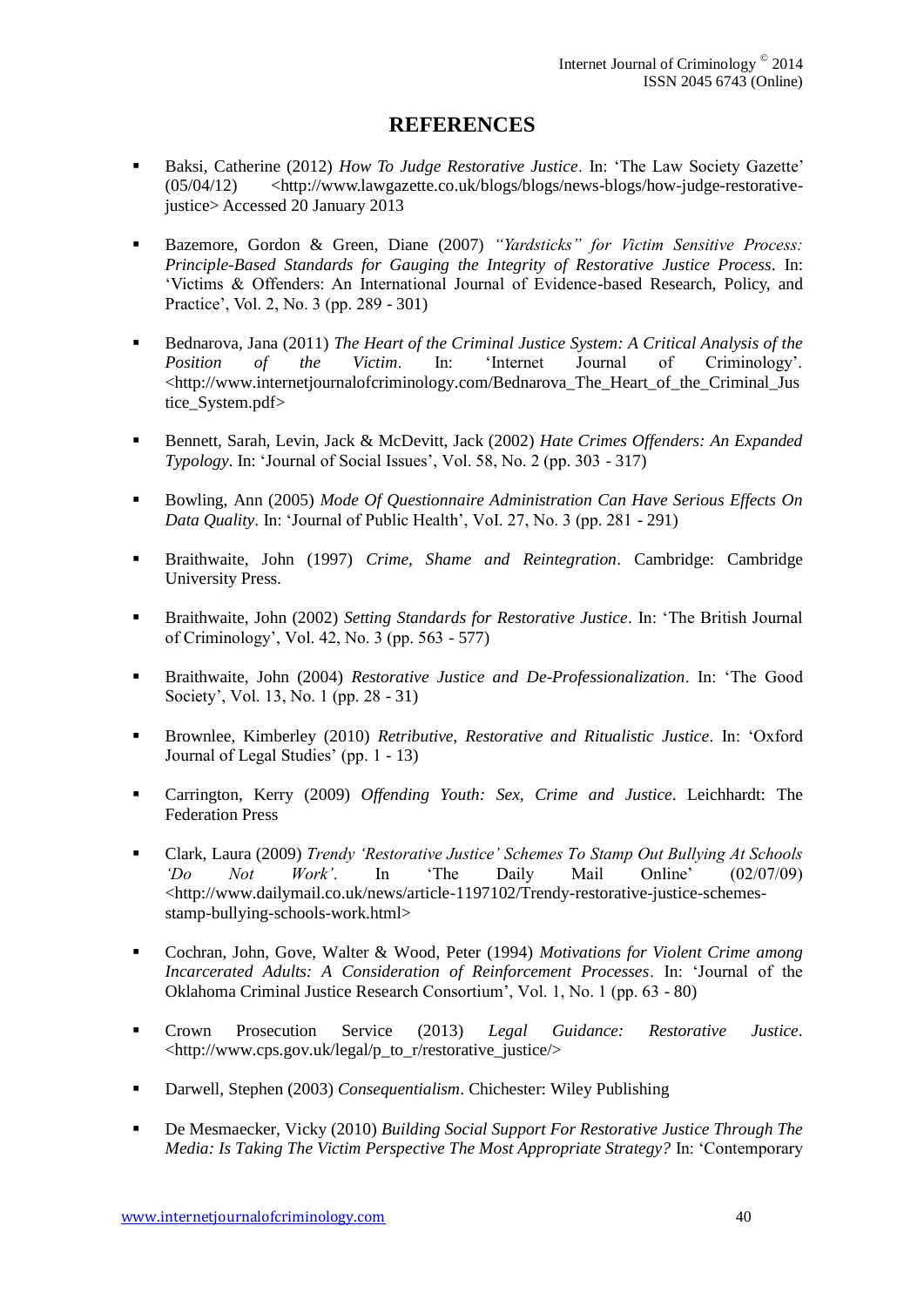Justice Review: Issues in Criminal, Social, and Restorative Justice', Vol. 13, No. 3 (pp. 239 - 267)

- Doyle, Jack (2012) *'Street Courts' Are a Vote in Favour of Localism and Restorative Justice - And Could Save on Expensive Court Hearings*. In: 'The Daily Mail Online' (16/04/12) <http://www.dailymail.co.uk/debate/article-2130528/Street-courts-vote-favour-localismrestorative-justice--save-expensive-court-hearings.html>
- Doyle, Jack (2013) *How 34,000 Criminals Have Been Given a Let-Off By Police... Because They Said Sorry*. In: 'The Daily Mail' (30/04/13) <http://www.dailymail.co.uk/news/article-2316961/How-34-000-criminals-given-let-police--said-sorry.html>
- Fernandez, Marilyn (2010) *Restorative Justice for Domestic Violence Victims: An Integrated Approach to Their Hunger for Healing*. Plymouth: Lexington Books
- Filipovic, Jill (2013) *Restorative Justice in Domestic Violence Cases is Justice Denied*. In: 'The Guardian Online' (12/01/13) <http://www.guardian.co.uk/ commentisfree/2013/jan/12/restorative-justice-domestic-violence>
- Gavrielides, Theo (2007) *Restoring Relationships: Addressing Hate Crime Through Restorative Justice.* <http://ventura.xssl.net/~rotaadmin/?q=webfm\_send/54>
- Gavrielides, Theo (2011) *Restorative Practices: From The Early Societies To The 1970s*. In: 'The Internet Journal of Criminology'. <http://www.internetjournalofcriminology.com/Gavrielides\_Restorative\_Practices\_IJC\_Nov ember\_2011.pdf>
- Gavrielides, Theo (2012) *Conceptualising and Contextualising Restorative Justice for Hate Crimes*. In: 'CrimSoc: The Journal of Social Criminology', Vol. 1, No. 1 <http://crimsoc.org/the-journal/volume-i-issue-1/74-4-conceptualising-and-contextualisingrestorative-justice-for-hate-crimes-theo-gavrielides>
- Ghosh, B. & Chopra, Parvesh (2010) *A Dictionary of Research Methods*. Leeds: Wisdom House Publications
- Graef, Roger (2000) *Why Restorative Justice? Repairing the Harm Caused by Crime*. London: Calouste Gulbenkian Foundation
- Hansard HC Daily Debate (13/11/12) <http://www.publications.parliament.uk/pa/ cm201213/cmhansrd/cm121113/debtext/121113-0001.html>
- Hessick, Carissa (2006) *Motive's Role In Criminal Punishment*. In: 'Southern California Law Review', Vol. 80, No. 89 (pp. 89 - 150)
- Laughland, Oliver (2011) *Does Restorative Justice Work? Yes!* In: 'The Guardian Online: The Conversation' (21/05/11) <http://www.guardian.co.uk/commentisfree/ 2011/may/21/conversation-restorative-justice>
- Liebmann, Marian (2007) *Restorative Justice: How it Works*. London: Jessica Kingsley Publishers
- Marshall, Tony (1999) *Restorative Justice: An Overview*. London: Home Office Research Development and Statistics Directorate Publications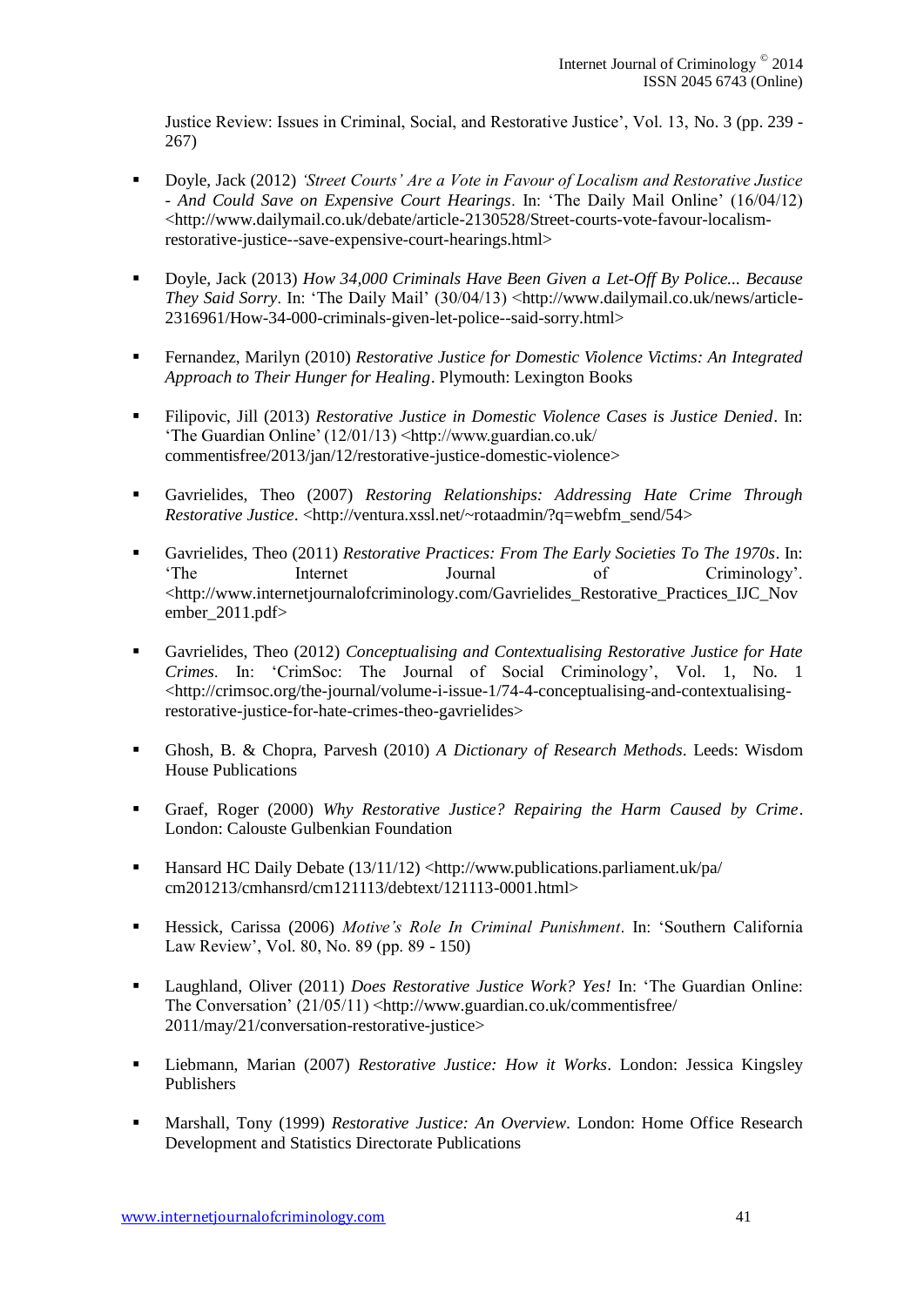- Mary Jane (2010) *Question: Do You Think Sex Offenders Are Ever Fully Rehabilitated?* In: 'YahooAnswers' (28/10/06) <http://uk.answers.yahoo.com/ question/index?qid=20061028164618AAcQiRD>
- McBurney, Donald & White, Theresa (2007) *Research Methods* (8<sup>th</sup> Ed.) Belmont: Cengage Learni
- McGlynn, Clare, Westmarland, Nicole & Godden, Nikki (2011) *Is Restorative Justice Possible in Cases of Sexual Violence?* <http://www.dur.ac.uk/resources/glad/ ResearchBriefing1-Isrestorativejusticepossibleincasesofsexualviolence.pdf>
- Messmer, Heinz & Otto, Hans-Uwe (Eds.) *Restorative Justice on Trial: Pitfalls and Potentials of Victim-Offender Mediation International Research Perspectives*. London: Kluwer Academic Publishers, 1992
- Ministry of Justice (2010) *Breaking the Cycle: Effective Punishment, Rehabilitation and Sentencing of Offenders*. Cm 7972
- Ministry of Justice (2012) *Proven Re-offending: Statistics Quarterly Bulletin - April 2010 to March 2011, England and Wales*. <http://www.justice.gov.uk/statistics/ reoffending/proven-re-offending>
- Opdenakker, Raymond (2006) *Advantages and Disadvantages of Four Interview Techniques in Qualitative Research*. In: 'Forum Qualitative Sozialforschung / Forum: Qualitative Social Research', Vol. 7, No. 4. <http://nbn-resolving.de/urn:nbn:de:0114-fqs0604118>
- Palmer, Alasdair (2009) *Restorative Justice Could Actually Restore Justice*. In: 'The Telegraph Online' (31/10/10) <http://www.telegraph.co.uk/comment/personalview/6475013/Restorative-justice-could-actually-restore-justice.html>
- Prison Fellowship International (2009) *Restorative Justice Briefing Paper*. <http://www.pfi.org/cjr/restorative-justice/introduction-to-restorative-justice-practice-andoutcomes/briefings/what-is-restorative-justice/at\_download/file>
- Prison Fellowship International (2012) *Restorative Justice*. <http://www.pfi.org/issues/restorative-justice>
- Restorative Justice Council (2013) *Restorative Justice Works - The Evidence.* <http://www.restorativejustice.org.uk/restorative\_justice\_works>
- Richards, Kelly (2005) *Unlikely Friends? Oprah Winfrey And Restorative Justice*. In: 'Australian & New Zealand Journal of Criminology', Vol. 38, No. 5 (pp. 381 - 399)
- Seale, Cliver (Ed.) *Social Research Methods: A Reader*. London: Routledge, 2004
- Shapland, Joanna, Atkinson, Anne, Atkinson, Helen, Chapman, Becca, Dignan, James, Howes, Marie, Johnstone, Jennifer, Robinson, Gwen, & Sorsby, Angela (2007) *Restorative Justice: The Views of Victims and Offenders. The Third Report from the Evaluation of Three Schemes*. London: Ministry of Justice
- **Shelly, Gary & Rosenblatt, Harry (2009)** *Systems Analysis and Design* (8<sup>th</sup> Ed.) Boston: Cengage Learning
- Singer, Richard & La Fond, John (2010) *Criminal Law (5th Ed.)* New York: Wolters Kluwer Law & Business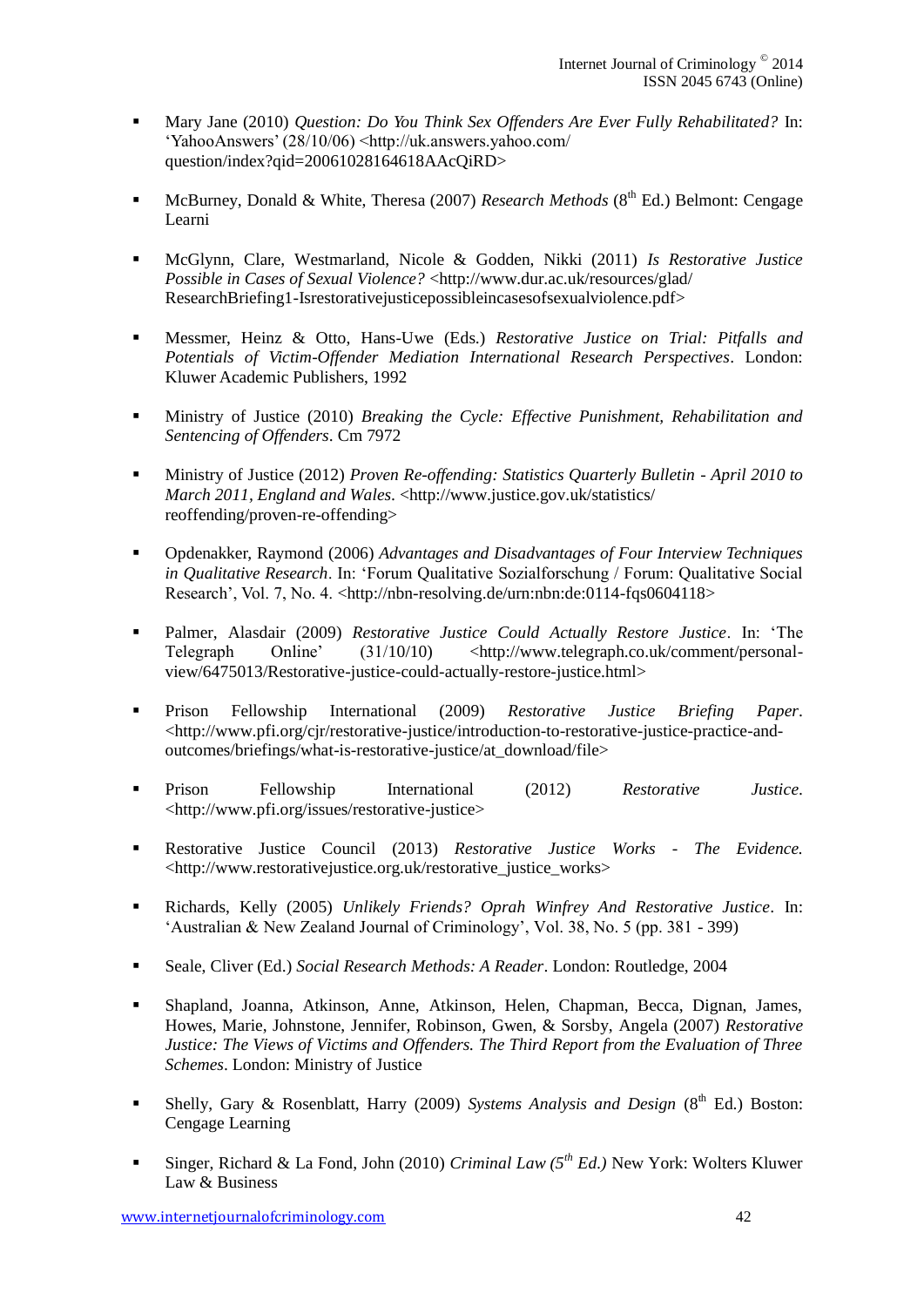- Smart Justice (2006) *Victims Say Stopping Re-Offending Is More Important Than Prison*. <http://www.restorativejustice.org.uk/assets/\_ugc/fetch.php? file=mdwf\_ justice and victim support victims say stopping reoffending is more important than pr ison.pdf>
- Stubbs, Julie (2007) *Beyond Apology? Domestic Violence and Critical Questions for Restorative Justice*. In: 'Criminology and Criminal Justice', Vol. 7, No. 2 (pp. 169 - 187)
- The Daily Telegraph (2012) *Thief Stole Laptop After Apologising To Victim*. (22/03/12) <http://www.telegraph.co.uk/news/uknews/crime/9160442/Thief-stole-laptop-afterapologising-to-victim.html>
- The Sun (2012) *Street Law 'Failure'*. In: 'The Sun Online: Politics' (18/09/12) <http://www.thesun.co.uk/sol/homepage/news/politics/4543918/Street-law-failure.html>
- Weitekamp, Elmar & Kerne, Hans-Jürgen (Eds.) *Restorative Justice, Theoretical Foundations*. Collompton: Willan Publishing, 2012
- Wright, Richard (Ed.) *Sex Offender Laws: Failed Policies, New Directions*. New York: Springer Publishing Company, 2009
- Zehr, Howard (2002) *The Little Book of Restorative Justice*. Intercourse: Good Books

#### <span id="page-43-0"></span>Cases / Acts Cited

- Criminal Justice Act 2003
- *Pharmaceutical Society of Great Britain v Storkwain* [1986] 2 ALL ER 63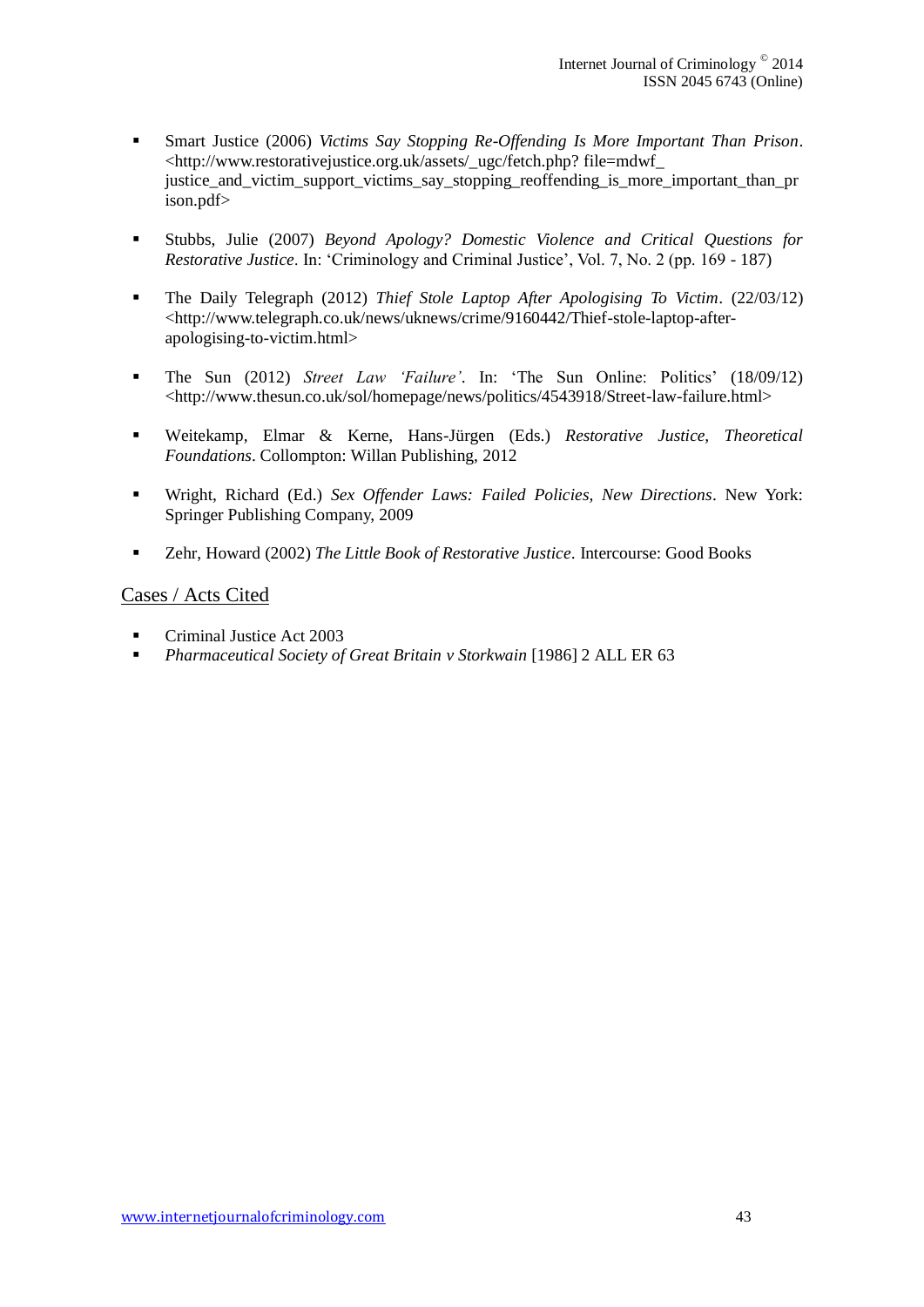# **APPENDICES**

# <span id="page-44-1"></span><span id="page-44-0"></span>Appendix 1 - Questionnaire

 $PIC:$ 

#### *Thank you for agreeing to complete this questionnaire.*

Before beginning, please create your personal identification code by writing your mother's initials and the last two digits of your telephone number into the space at the top right of the page - eg: MH89.

|      |              | Gender:                     |            |                                                 |           |                                                                                     |                |                                                                                                     |
|------|--------------|-----------------------------|------------|-------------------------------------------------|-----------|-------------------------------------------------------------------------------------|----------------|-----------------------------------------------------------------------------------------------------|
|      | Age: 18 - 29 | $30 - 39$                   | $40 - 49$  | $50 - 59$                                       | $60 - 69$ | $70+$                                                                               |                |                                                                                                     |
| 1.   |              |                             |            |                                                 |           | Before this study, were you aware of Restorative Justice (even if by another name)? |                |                                                                                                     |
|      |              |                             | Yes        | No                                              |           | Not sure                                                                            |                |                                                                                                     |
| 2.   |              | all, four being very much)? |            |                                                 |           |                                                                                     |                | How far do you think Restorative Justice helps offenders to stop committing crime (one being not at |
|      |              | $\mathbf{1}$                |            | $\overline{2}$                                  | 3         |                                                                                     | $\overline{4}$ |                                                                                                     |
| Why? |              |                             |            |                                                 |           |                                                                                     |                |                                                                                                     |
|      |              |                             |            |                                                 |           |                                                                                     |                |                                                                                                     |
|      |              |                             |            |                                                 |           |                                                                                     |                |                                                                                                     |
|      |              |                             |            |                                                 |           |                                                                                     |                |                                                                                                     |
|      |              |                             |            |                                                 |           |                                                                                     |                |                                                                                                     |
|      |              |                             |            |                                                 |           |                                                                                     |                |                                                                                                     |
| 3.   |              |                             |            | Do you think Restorative Justice helps victims? |           |                                                                                     |                |                                                                                                     |
|      | Never        |                             | Not really |                                                 | Sometimes | Mostly                                                                              |                | Always                                                                                              |
| Why? |              |                             |            |                                                 |           |                                                                                     |                |                                                                                                     |
|      |              |                             |            |                                                 |           |                                                                                     |                |                                                                                                     |
|      |              |                             |            |                                                 |           |                                                                                     |                |                                                                                                     |
|      |              |                             |            |                                                 |           |                                                                                     |                |                                                                                                     |
|      |              |                             |            |                                                 |           |                                                                                     |                |                                                                                                     |
|      |              |                             |            |                                                 |           |                                                                                     |                |                                                                                                     |
|      |              |                             |            |                                                 |           |                                                                                     |                |                                                                                                     |
| 4.   |              |                             |            |                                                 |           | If you were offered a Restorative Justice meeting as a victim, would you accept?    |                |                                                                                                     |
|      |              |                             | Yes        | N <sub>o</sub>                                  |           | Not sure                                                                            |                |                                                                                                     |
| Why? |              |                             |            |                                                 |           |                                                                                     |                |                                                                                                     |
|      |              |                             |            |                                                 |           |                                                                                     |                |                                                                                                     |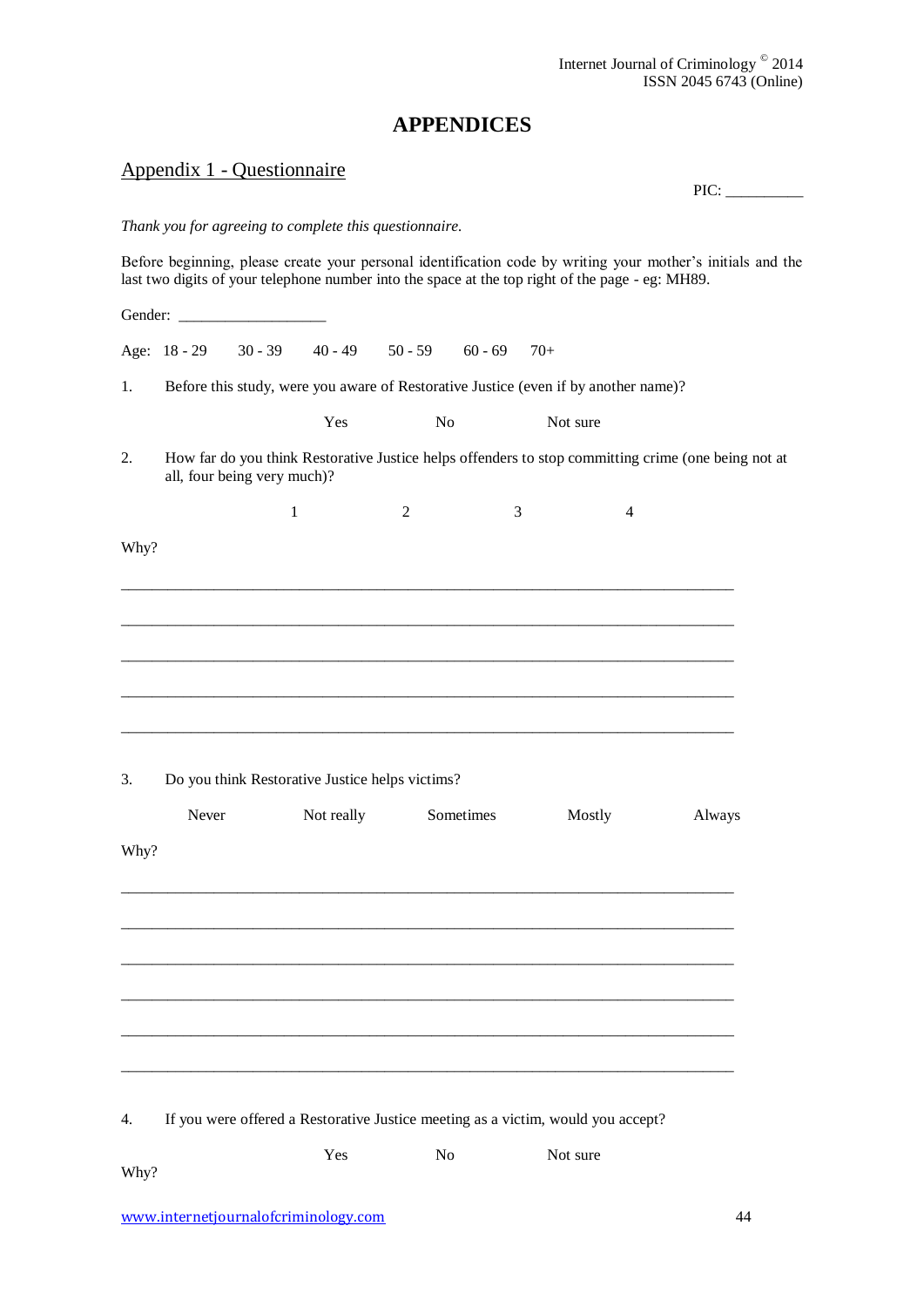| 5.   |                         |           |                | Do you think that Restorative Justice helps victims to move on from the crime?                               |                |
|------|-------------------------|-----------|----------------|--------------------------------------------------------------------------------------------------------------|----------------|
| Why? |                         | Yes       | N <sub>o</sub> | Sometimes                                                                                                    |                |
|      |                         |           |                |                                                                                                              |                |
|      |                         |           |                |                                                                                                              |                |
| 6.   | being very much)?       |           |                | How far do you consider Restorative Justice to be a lenient punishment (one being not at all, four           |                |
| Why? |                         | 1         | $\overline{c}$ | 3<br>4                                                                                                       |                |
|      |                         |           |                |                                                                                                              |                |
|      |                         |           |                |                                                                                                              |                |
|      |                         |           |                |                                                                                                              |                |
| 7.   | <b>Not</b>              | Not very  | Somewhat       | How important do you think it is for a victim to be able to face an offender?<br>Very                        | Extremely      |
| 8.   | important<br>offender." | important | important      | important<br>"Restorative Justice programs are a fair system that allows closure for both the victim and the | important      |
|      | Strongly<br>disagree    | Disagree  | Unsure         | Agree                                                                                                        | Strongly agree |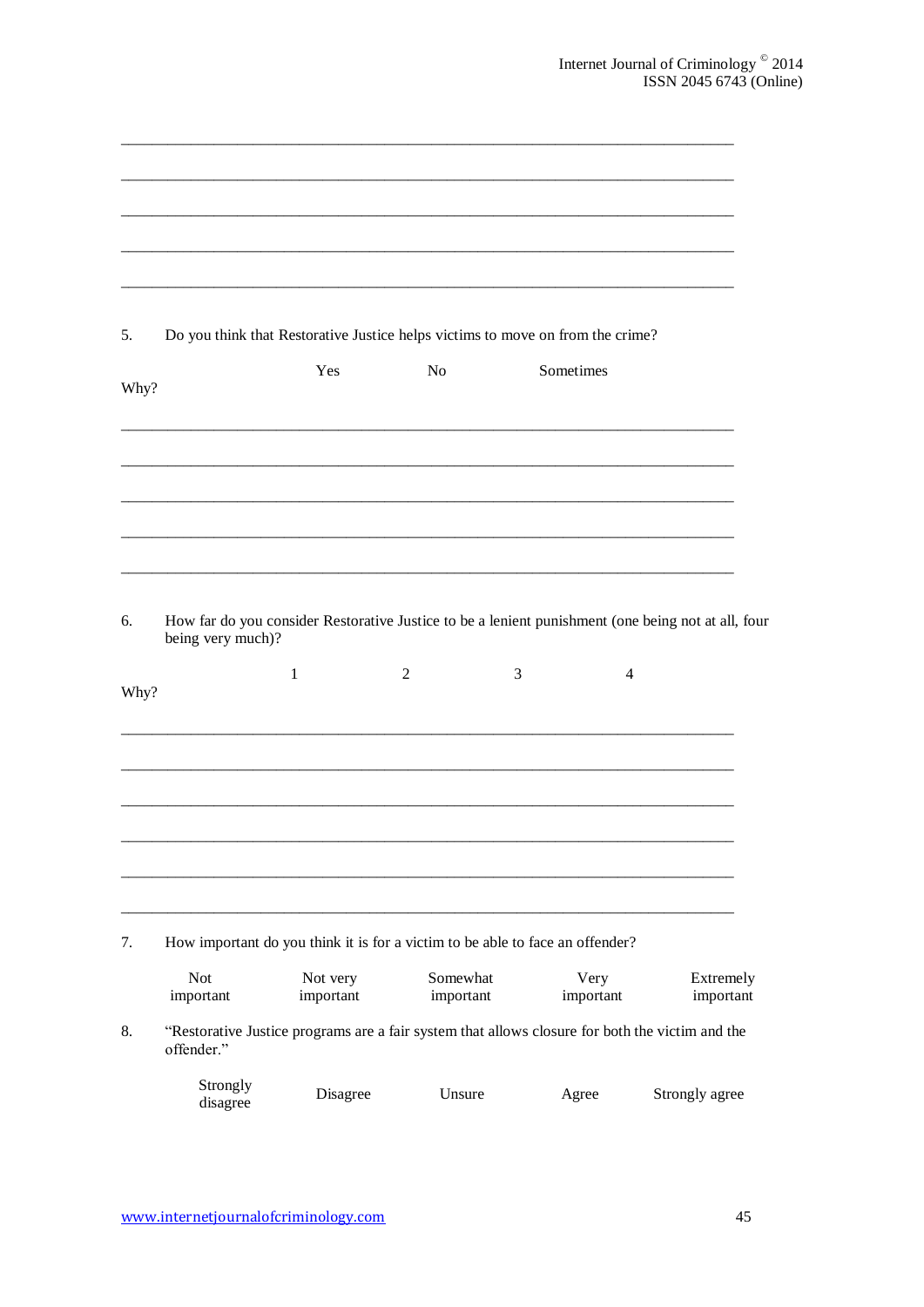| Do you think that it depends on what kind of crime is committed whether Restorative Justice should |
|----------------------------------------------------------------------------------------------------|
| be used?                                                                                           |

|     |                                                              | Yes                              | N <sub>0</sub>         | Don't know                                                                                 |          |
|-----|--------------------------------------------------------------|----------------------------------|------------------------|--------------------------------------------------------------------------------------------|----------|
| 10. |                                                              |                                  |                        | If yes, what kinds of crime do you think Restorative Justice should not be considered for? |          |
|     |                                                              |                                  |                        |                                                                                            |          |
|     |                                                              |                                  |                        |                                                                                            |          |
|     |                                                              |                                  |                        |                                                                                            |          |
|     |                                                              |                                  |                        |                                                                                            |          |
|     |                                                              |                                  |                        |                                                                                            |          |
|     |                                                              |                                  |                        |                                                                                            |          |
|     |                                                              |                                  |                        |                                                                                            |          |
| 11. |                                                              |                                  |                        | Do you believe children should be allowed to participate in Restorative Justice?           |          |
|     | Yes                                                          | N <sub>o</sub>                   | Sometimes              |                                                                                            | Not sure |
|     | Please explain.                                              |                                  |                        |                                                                                            |          |
|     |                                                              |                                  |                        |                                                                                            |          |
|     |                                                              |                                  |                        |                                                                                            |          |
|     |                                                              |                                  |                        |                                                                                            |          |
|     |                                                              |                                  |                        |                                                                                            |          |
|     |                                                              |                                  |                        |                                                                                            |          |
| 12. |                                                              |                                  |                        | Why do you think victims may possibly refuse to participate in Restorative Justice?        |          |
|     |                                                              | Fear                             | Possible expense       | Time                                                                                       |          |
|     |                                                              | Not interested                   |                        | Victim's feelings of anger                                                                 |          |
|     | Other (please explain)                                       |                                  |                        |                                                                                            |          |
|     |                                                              |                                  |                        |                                                                                            |          |
|     |                                                              |                                  |                        |                                                                                            |          |
|     |                                                              |                                  |                        |                                                                                            |          |
| 13. | Why do you think victims participate in Restorative Justice? |                                  |                        |                                                                                            |          |
|     |                                                              | To confront offender             |                        | To gain a reason for the crime                                                             |          |
|     |                                                              | To gain an apology from offender |                        | To see offender is punished                                                                |          |
|     |                                                              |                                  | To face up to offender |                                                                                            |          |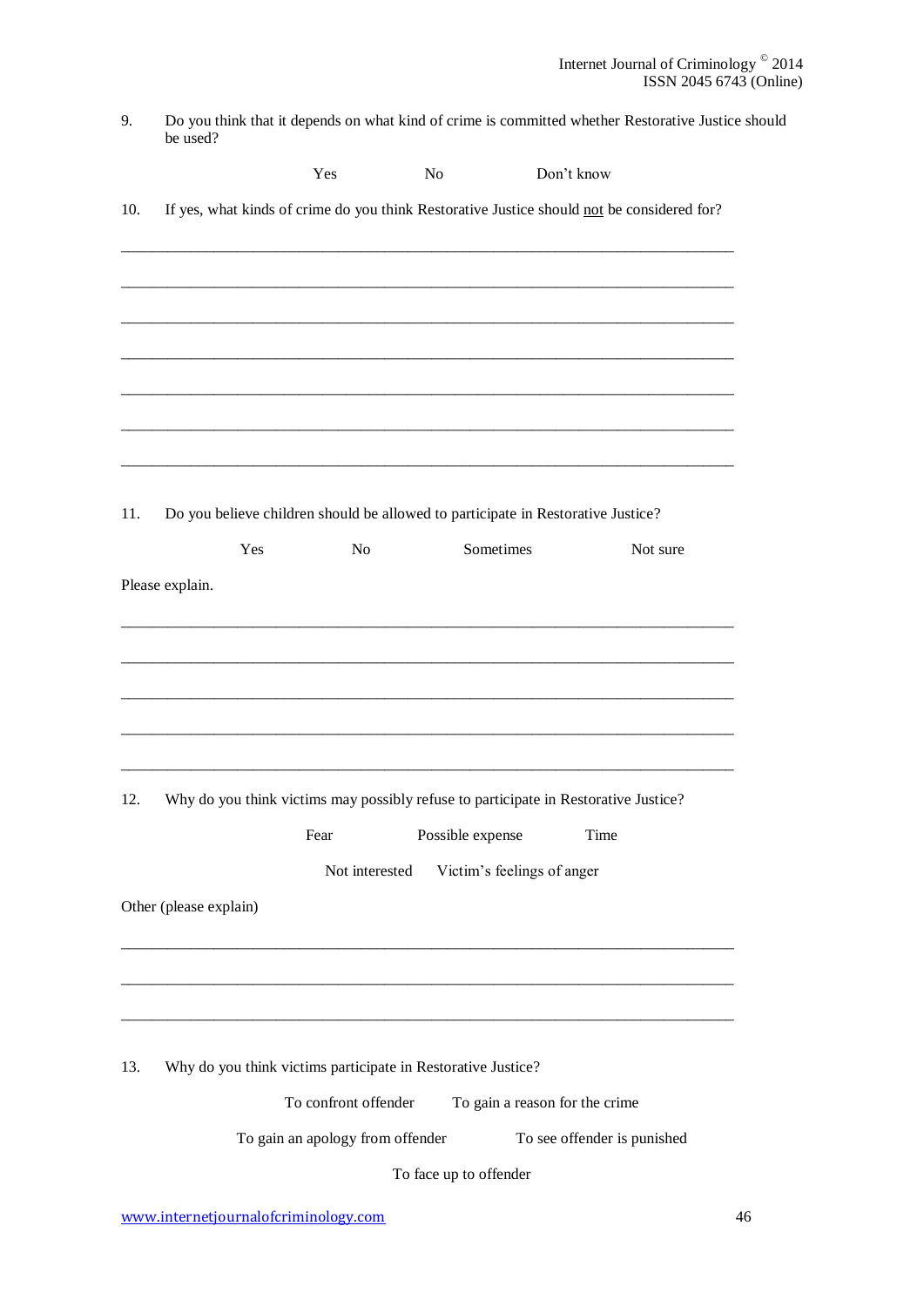|  |  | Other (please explain) |
|--|--|------------------------|
|--|--|------------------------|

<span id="page-47-0"></span>

| 14. |                         |                | Do you believe that most offenders would be sincere in their apologies? Please explain.               |                                                                                                        |
|-----|-------------------------|----------------|-------------------------------------------------------------------------------------------------------|--------------------------------------------------------------------------------------------------------|
|     |                         |                |                                                                                                       |                                                                                                        |
|     |                         |                |                                                                                                       |                                                                                                        |
|     |                         |                |                                                                                                       |                                                                                                        |
|     |                         |                |                                                                                                       |                                                                                                        |
| 15. | Justice is a good idea? |                |                                                                                                       | Do you believe that offering an offender a reduced sentence in return for participating in Restorative |
|     | Yes                     | N <sub>0</sub> | Sometimes                                                                                             | Not sure                                                                                               |
|     | Please explain.         |                |                                                                                                       |                                                                                                        |
|     |                         |                |                                                                                                       |                                                                                                        |
|     |                         |                |                                                                                                       |                                                                                                        |
|     |                         |                |                                                                                                       |                                                                                                        |
|     |                         |                |                                                                                                       |                                                                                                        |
| 16. |                         |                | Overall, do you think Restorative Justice is beneficial for victims and offenders?                    |                                                                                                        |
|     | Yes                     | $\rm No$       | Sometimes                                                                                             | Not sure                                                                                               |
|     |                         |                | If you have any additional comments, please write them here (feel free to use the back of this sheet) |                                                                                                        |
|     |                         |                |                                                                                                       |                                                                                                        |
|     |                         |                |                                                                                                       |                                                                                                        |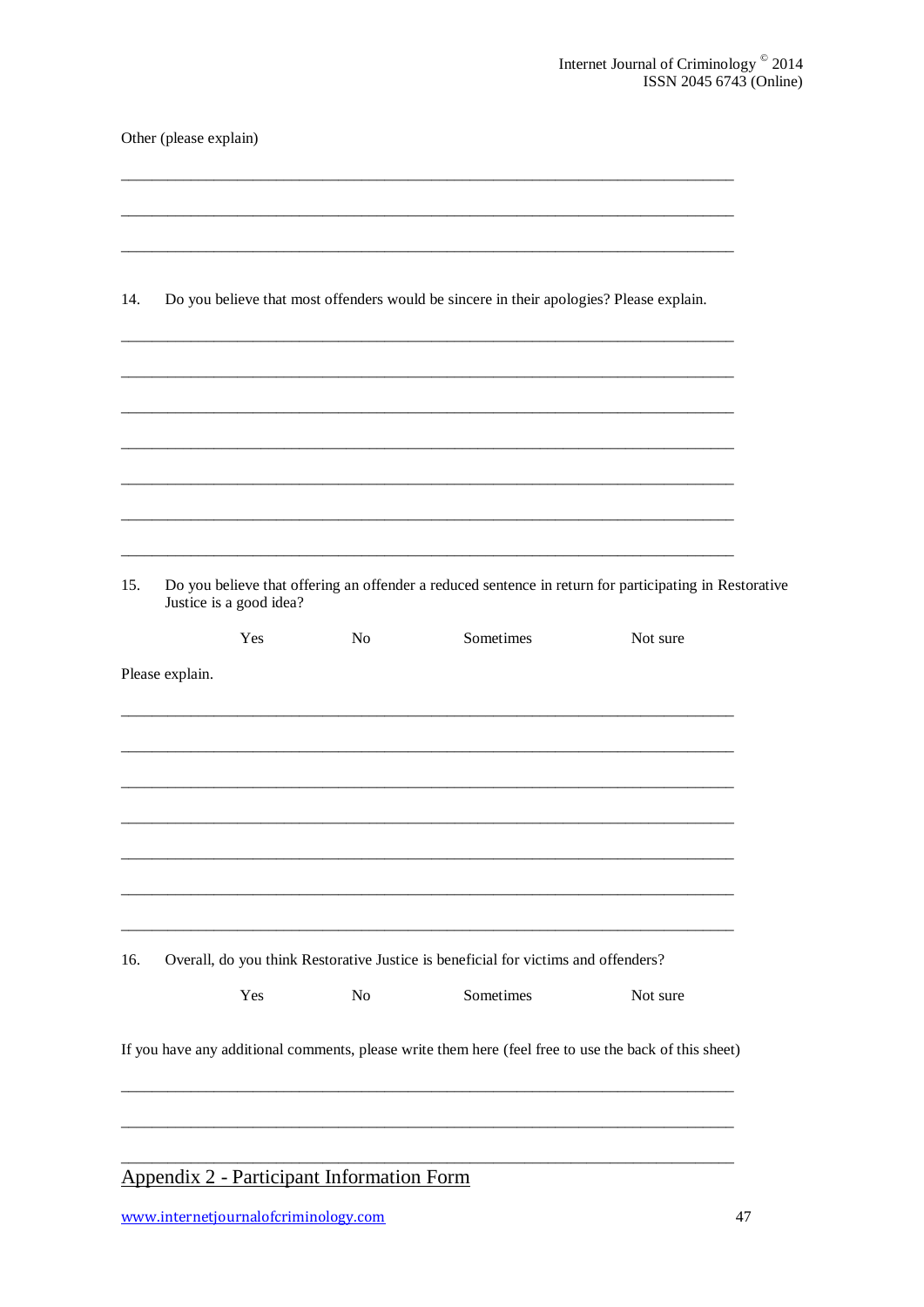Thank you for agreeing to complete this questionnaire. I am a third year student reading Applied Criminology at Derby University, and examining victims' views on Restorative Justice for my dissertation. I will also be looking at whether these views change according to the severity or nature of the offence.

> This research is my own and is in no way linked to Witness Support. The questionnaire considers crime in general, not the specific crime you are here for today.

#### **So what is Restorative Justice?**

Restorative Justice, also known as mediation, or offender apologising, is where the victim and offender meet to discuss the crime that has been committed. Restorative Justice allows everyone who has been affected by the crime to get involved in repairing the harm that has been caused.

In restorative processes, victims are allowed to talk to offenders about the real-world impact of their crime, and offenders are given an opportunity to apologise for what they have done.

#### **What do people think?**

Many people argue over the effectiveness of Restorative Justice. Some call it a lenient punishment, but it is also viewed as very useful for offender rehabilitation. There is also the idea that Restorative Justice is good for the victim, as they are allowed a chance to face the offender. However, Restorative Justice relies on both the offender and the victim to engage.

This is what led to my study:

#### **Barriers to Victim Engagement in Restorative Justice: Perspectives of Victims of Assault in Derby**

#### **My aims are:**

- To understand the original objectives of Restorative Justice.
- To discover possible barriers to victim engagement in Restorative Justice.
- To examine the views of victims on Restorative Justice.
- To discover if these views change according to the severity or nature of the offence.

All details from this questionnaire will be kept completely confidential, and you can withdraw from the study at any time by quoting your **personal identifier code** in an email to **100114842@unimail.derby.ac.uk**. All questionnaires will be kept in a secure location during the writing of the report, and will be destroyed once the report has been written. If you have are affected by the content of the questionnaire, please talk to your Witness Service volunteer, who in turn can get you in contact with a member of Victim Support.

If you have any questions, please feel free to email me.

Sincerely,

Rachel Harding